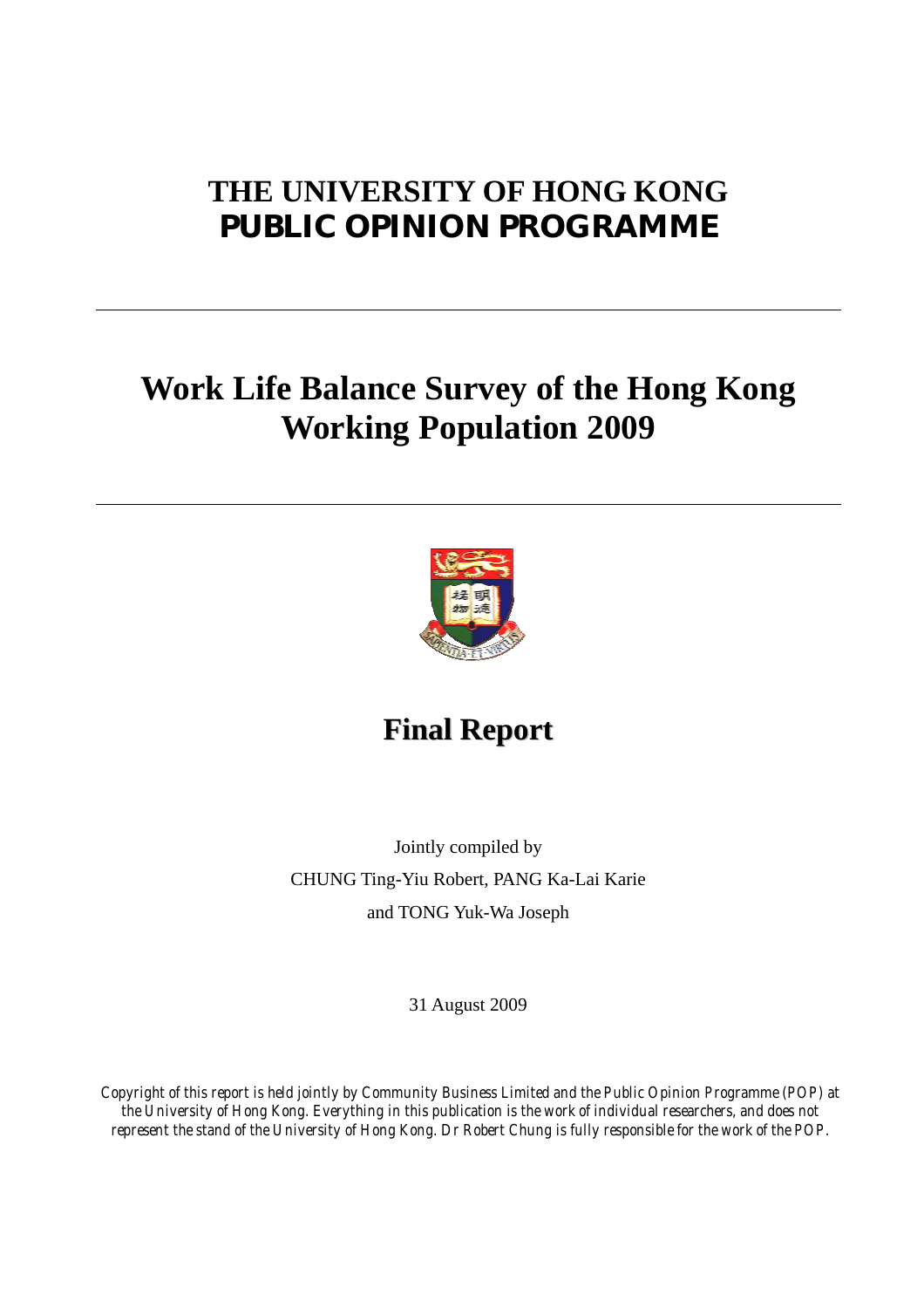### **Contents**

| Ι.  | Preamble                                                | $\mathcal{D}$ |
|-----|---------------------------------------------------------|---------------|
| П.  | Research Design                                         | 3             |
| Ш.  | <b>Research Findings</b>                                |               |
|     | Respondents' Work and Living Patterns                   |               |
|     | Problems Facing Work-Life Balance and Desired Solutions | 8             |
| IV. | <b>Concluding Remarks</b>                               | 14            |

#### *Appendices*

- 1. Calculation of Response Rate and Detailed Breakdown of Contact Information
- 2. Frequency Tables
- 3. Demographics of the Respondents
- 4. In-depth Analysis: Cross-tabulations for 2009 findings
- 5. In-depth Analysis: Cross-tabulation on yearly comparison
- 6. Questionnaire (Bilingual)
- 7. Definition of Occupation Categories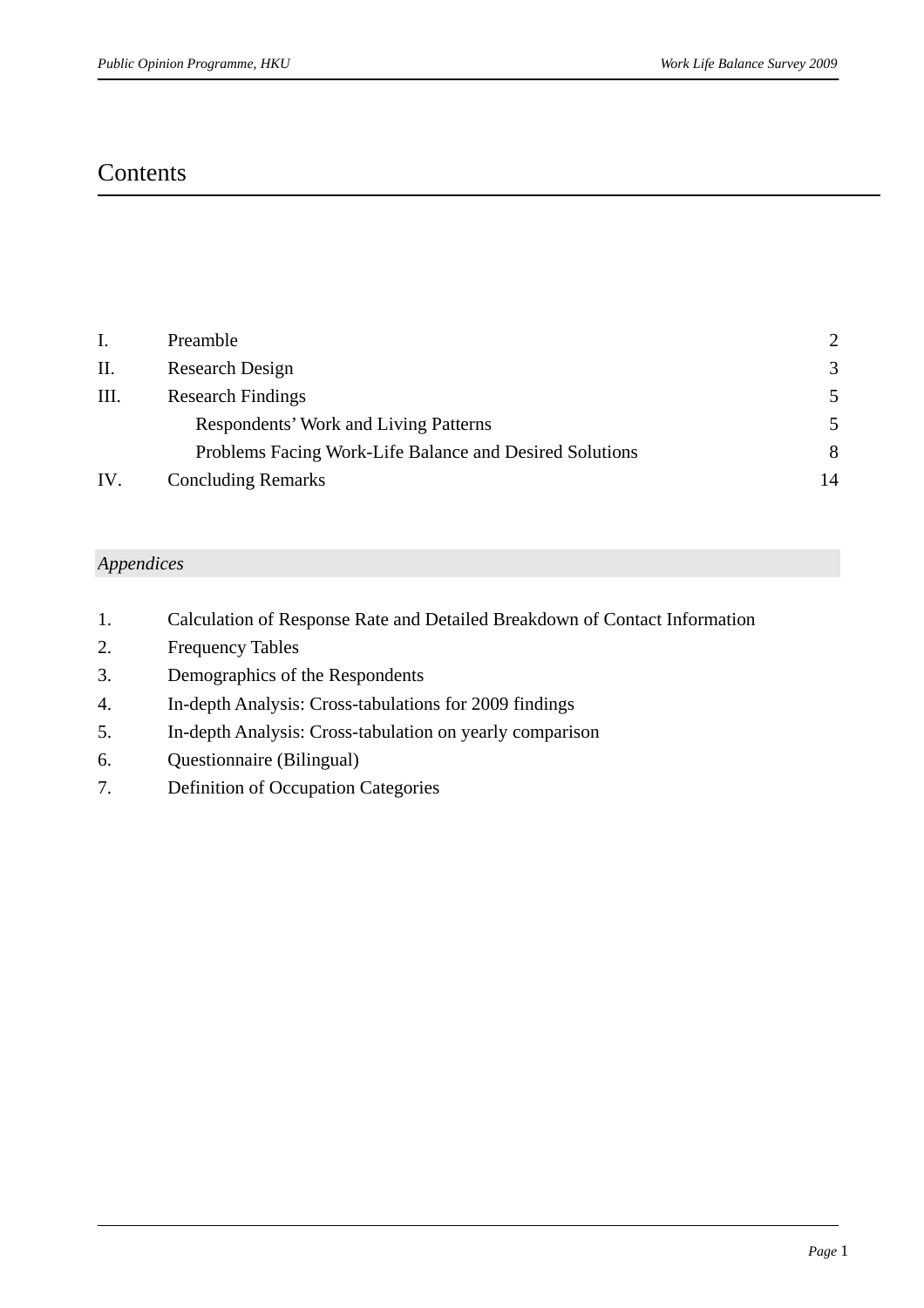### *I. Preamble*

- 1.1 The Public Opinion Programme (POP) was established in June 1991 to collect and study public opinion on topics which could be of interest to academics, journalists, policy-makers, and the general public. POP was at first under the Social Sciences Research Centre, a unit under the Faculty of Social Sciences of the University of Hong Kong, it was transferred to the Journalism and Media Studies Centre in the University of Hong Kong in May 2000. In January 2002, it was transferred back to the Faculty of Social Sciences in the University of Hong Kong. Since its establishment, POP has been providing quality survey services to a wide range of public and private organizations, on condition that they allow the POP Team to design and conduct the research independently, and to bear the final responsibilities. POP also insists that the data collected should be open for public consumption in the long run.
- 1.2 In March 2006, the Community Business Limited commissioned POP to conduct a public opinion poll entitled "Work Life Balance Survey of the Hong Kong Working Population 2006". The primary objective of the survey was to gauge the current status of Hong Kong people's work and personal life, their satisfaction of work-life balance as well as their expectation of a balanced life. The survey was repeated in July 2007 and 2008 to track changes in the local working population over time. In June 2009, the Community Business Limited again commissioned POP, for the fourth time, to conduct this "Work Life Balance Survey" to serve exactly the same purpose.
- 1.3 The research instrument used in this study was designed entirely by the POP Team after consulting Community Business Limited, and the majority of questions were repeated from the last survey for direct comparison. Fieldwork operations and data analysis were also conducted independently by the POP Team, without interference from any outside party. In other words, POP was given full autonomy to design and conduct the survey, and POP would take full responsibility for all the findings reported herewith.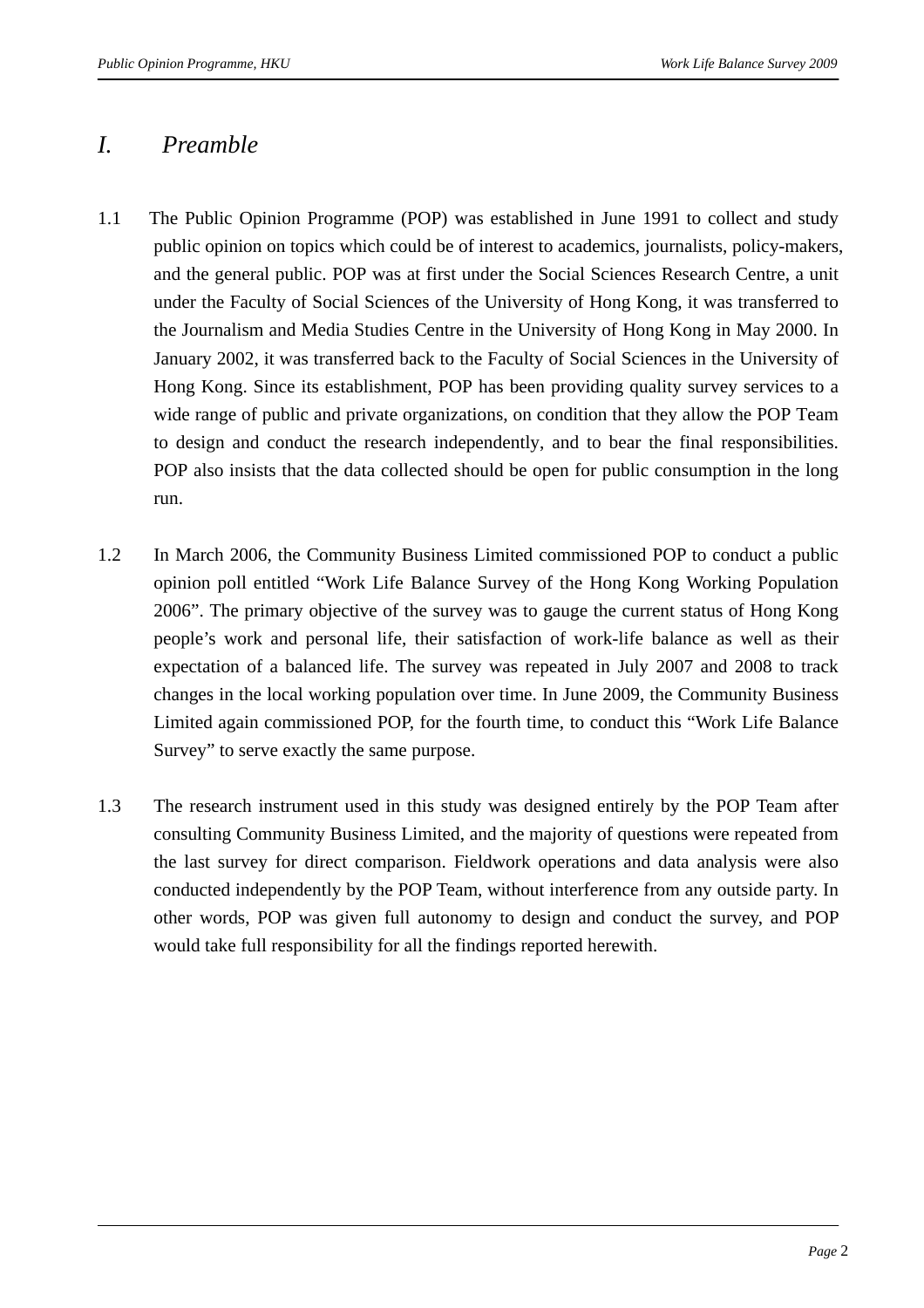### *II. Research Design*

- 2.1 This was a random telephone survey conducted by telephone interviewers under close supervision. To minimize sampling bias, telephone numbers were first drawn randomly from the residential telephone directories as "seed numbers", from which another set of numbers was generated using the "plus/minus one/two" method, in order to capture the unlisted numbers. Duplicated numbers were then filtered, and the remaining numbers were mixed in random order to produce the final telephone sample.
- 2.2 The target population of this survey was full time workers of age 15 or above who speak Cantonese, English or Mandarin, and "full time workers" is defined as those who work at least 5 days a week, or total working time not less than 40 hours a week. When telephone contact was successfully established with a target household, one person of age 15 or above currently working full time was selected. If more than one subject had been available, selection was made using the "next birthday rule" which selected the person who had his/her birthday next.
- 2.3 Telephone interviews were conducted during the period of **20-31 July, 2009**. A total of **1,013 full time workers** of age 15 or above were successfully interviewed. The proportion between white collars and blue collars in this sample was around 70:30 (688 and 305 cases respectively), which was a natural distribution. Had the number of white collar subjects fallen significantly below the expected level, i.e. at least 60%, a booster sampling method would have been used at the final stage of the fieldwork to achieve a minimum quota of 600 cases. This standby procedure was not triggered. As shown from the calculation in Appendix 1, the overall effective response rate of this survey was **68.2%** (Table 1), and the standard sampling error for percentages based on this sample was less than 1.6 percentage points. In other words, the sampling error for all percentages using the total sample was less than plus/minus 3.1 percentage points at 95% confidence level.
- 2.4 As shown in Table 2 of Appendix 1, among the 24,376 telephone numbers sampled for the survey, 10,444 were confirmed to be ineligible, among them 1,180 were fax or data lines, 7,283 were invalid telephone numbers, 118 were call-forwarding numbers, while another 931 were non-residential numbers. Besides, 76 of them were invalidated due to special technological reasons, while 856 cases were voided because target respondents were unavailable at the numbers provided.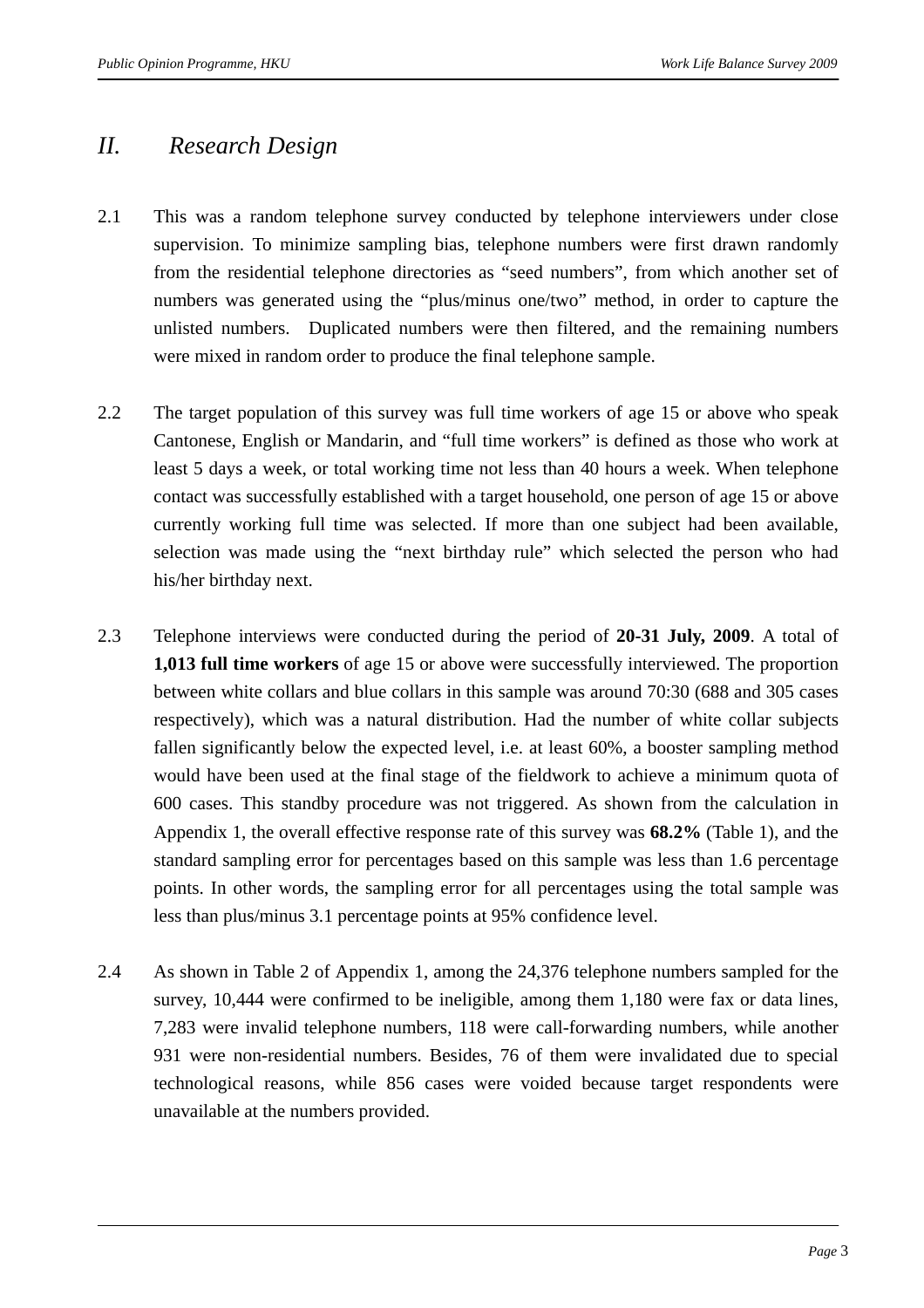- 2.5 Meanwhile, a total of 5,846 telephone numbers were invalidated before the research team could confirm their eligibility. Among them 397 were busy lines and 4,019 were no-answer calls after making a maximum of 5 times' recalls. 98 cases were diverted to answering devices while another 156 were blocked. Moreover, 417 cases were treated as unsuccessful because of language problems, while 695 interviews were terminated before the screening question and 64 cases were voided for other problems.
- 2.6 On the other hand, 7,073 cases failed to complete the interview. Among them 27 were rejected at the household level, another 20 rejected the interview immediately after their eligibility was confirmed, 6,850 were unfinished cases with appointment dates beyond the end of fieldwork period. Besides, 35 cases were incomplete due to unexpected termination of interviews, 141 were classified as miscellaneous due to other non-contact problems, and the remaining 1,013 were successful cases (Table 2).
- 2.7 Statistical tests of "difference-of-proportions" and "difference-of-means" have been applied whenever applicable, in order to check for significant differences between groups. Figures marked with double asterisks (\*\*) indicated that the variation has been tested to be statistically significant at  $p<0.01$  level, whereas those with single asterisk  $(*)$  denoted statistical significance at p<0.05 level.
- 2.8 Descriptions of findings marked with a spike (^) are subject to a very small sub-sample size (<30). It should be noted that the smaller the sample size, the larger the sampling error. Hence, such findings should be treated as rough reference only.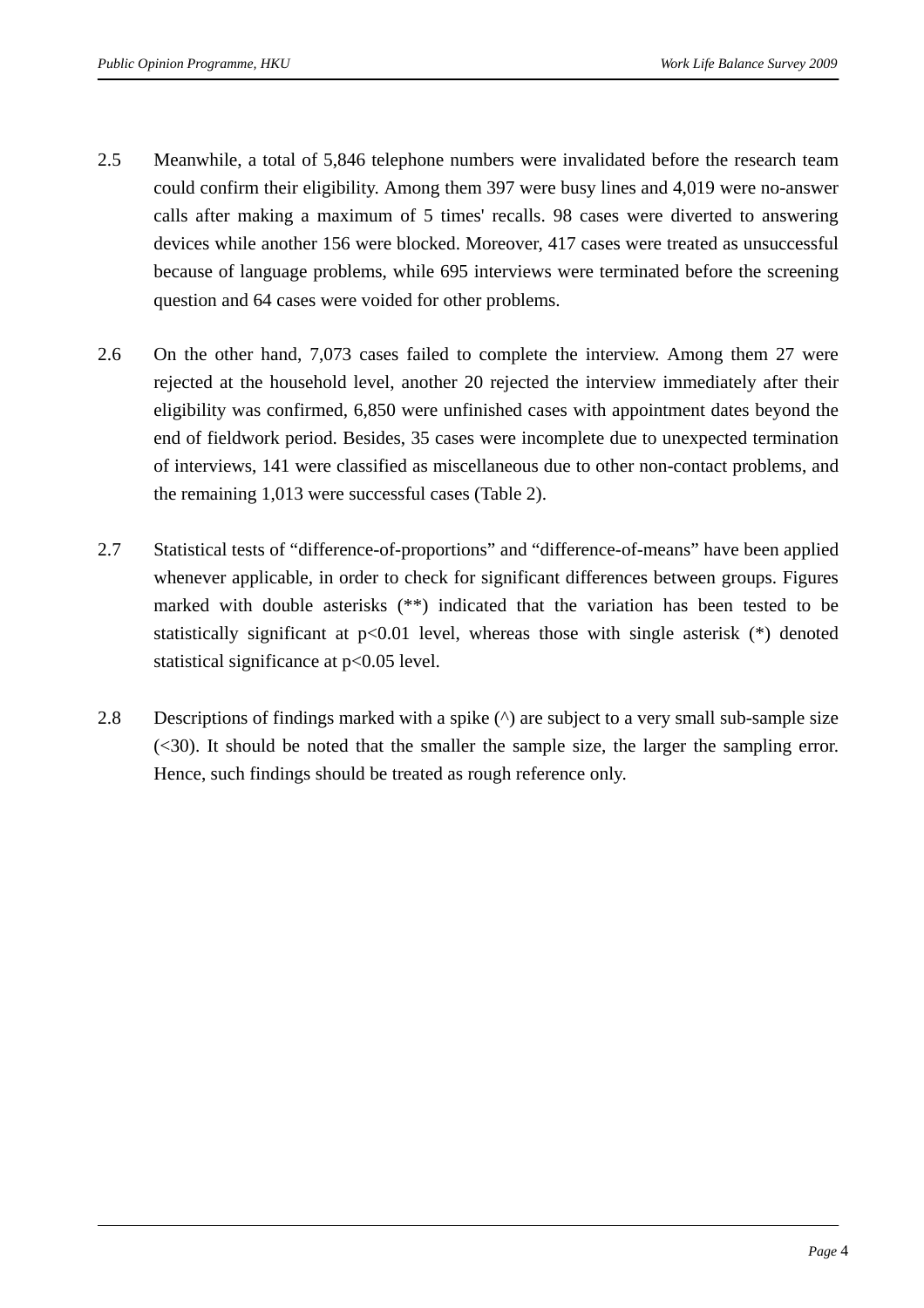### *III. Research Findings*

The questionnaire comprised two major topics, namely, "respondents' work and living patterns" and "problems of work-life balance and desired solutions", ended by mapping some standard demographics of the respondents. The key findings are summarized below under these two main topics. All frequency tables referred to in this section can be found in Appendix 2.

#### (A) Respondents' Work and Living Patterns

3.1 In order to understand respondents' current working status, the survey began by asking their actual working hours per week in the month past. Results showed that the majority of 51% said they worked for "41-50 hours" in a week while a respective of 22% and 18% said "31-40 hours" and "51-60 hours". Only the change for the answer "31-40 hours" (from 2008's 18% to 2009's 22%) is proved to be statistically significant, p<0.05. Of 990 respondents who gave a definite answer to this question, the mean actual working time obtained was 48.4 hours per week. Since the survey started in 2006, this figure has shown a downward trend and dropped for 3 consecutive times, though only the difference between 2007 and 2006 is statistically significant (Table 3 and Figure 1).

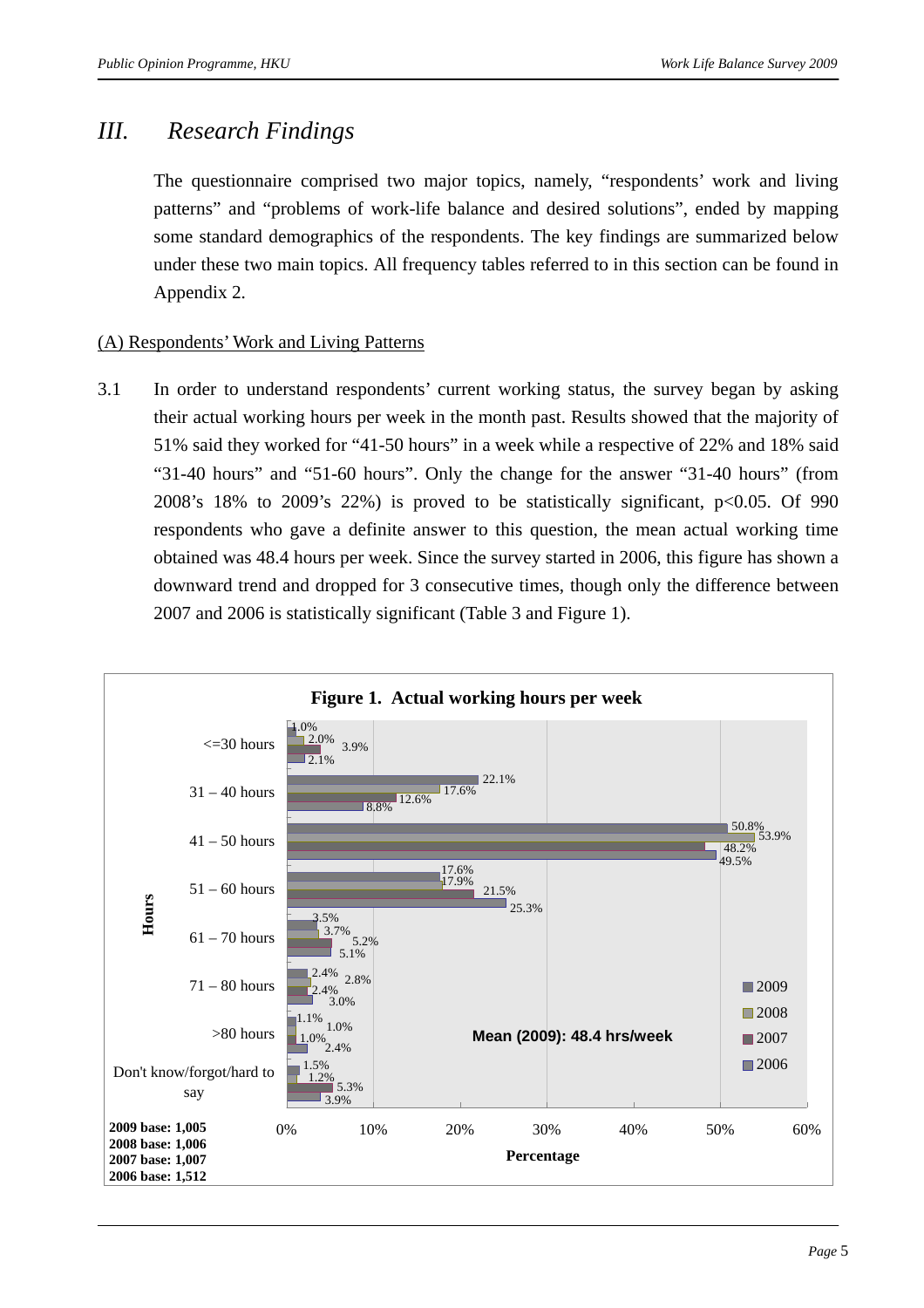3.2 When it comes to the amount of time spent on their personal or private activities, such as meeting friends and engaging in activities for leisure like sports and traveling, the results have remained very stable. In 2009, a total of 36% claimed that they spent "less than 1 hour a day" on these personal events, while 27% could afford "1-2 hours a day" and 13% could spare ">2-3 hours a day". On average, each respondent spent 11.2 hours a week (or 1.6 hours a day) on their personal and re-energizing activities. No significant difference is located when compared to 2008. Judging from these figures, personal time and leisure activities still remain a luxury to most full time workers in Hong Kong (Table 4 and Figure 2).



3.3 Regardless of their current status, the survey continued to ask the respondents what would be their preferred but realistic ratio between the time they wanted to spend on working and on private activities. This year's results found that, despite changes in their relative rankings, the three most popular work-life ratios remained to be "70-75% to 25-30%" (also 1st in 2008), "50-55% to 45-50%" (3rd in 2008) and "60-65% to 35-40%" (2nd in 2008). Their respective percentages were 27%, 24% and 23% (Table 5 and Figure 3). In terms of the average ratio as provided by 950 workers, the ideal distribution between work and life remained as **62:38** (Table 6). When compared with the actual ratio which was **83:17**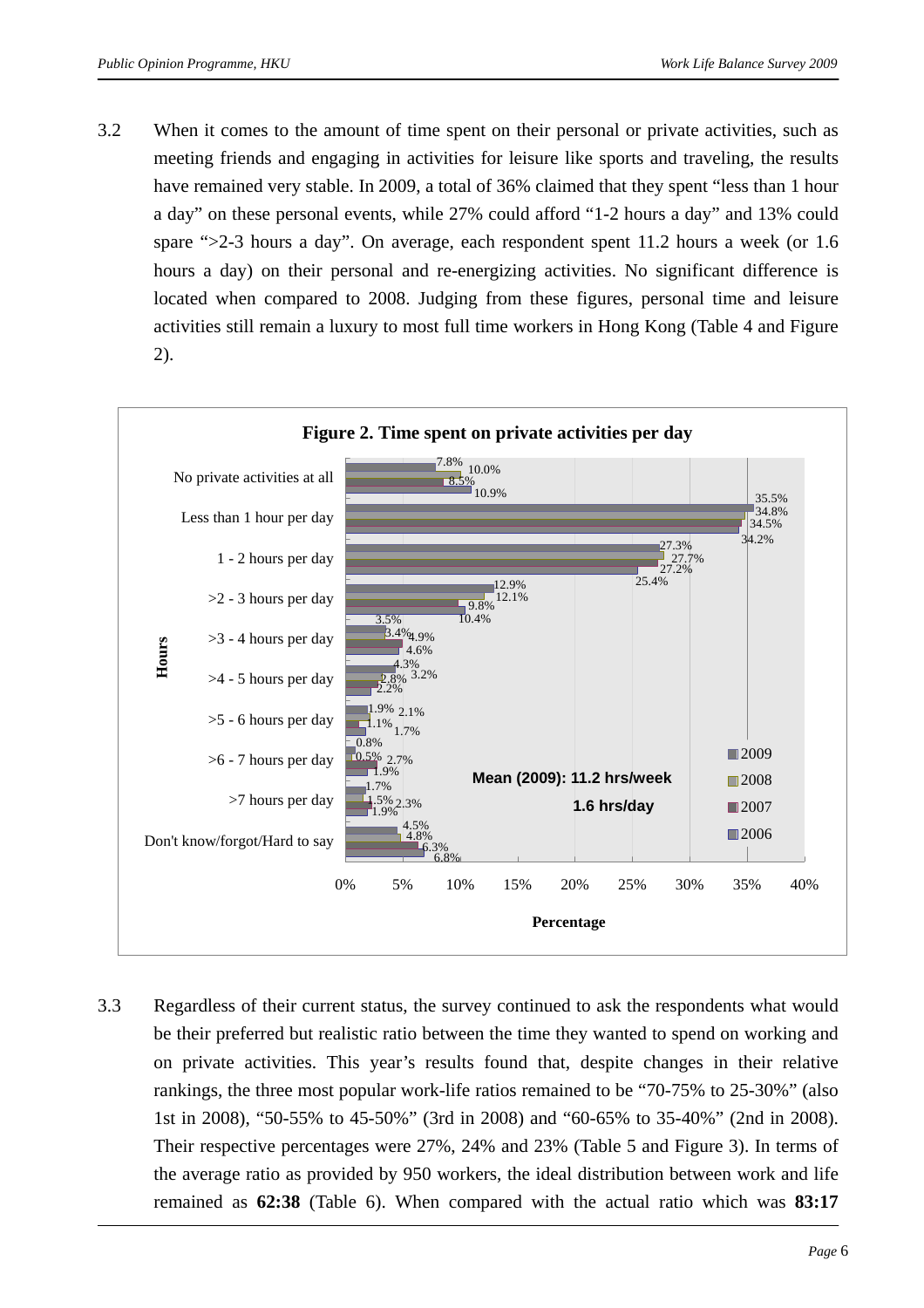(calculated by dividing the actual working hours reported in Q1 by their leisure hours in Q2), a remarkable discrepancy continued to exist and no significant improvement was observed in this regard ever since the start of this survey in 2006 (Table 7 and Figure 4).



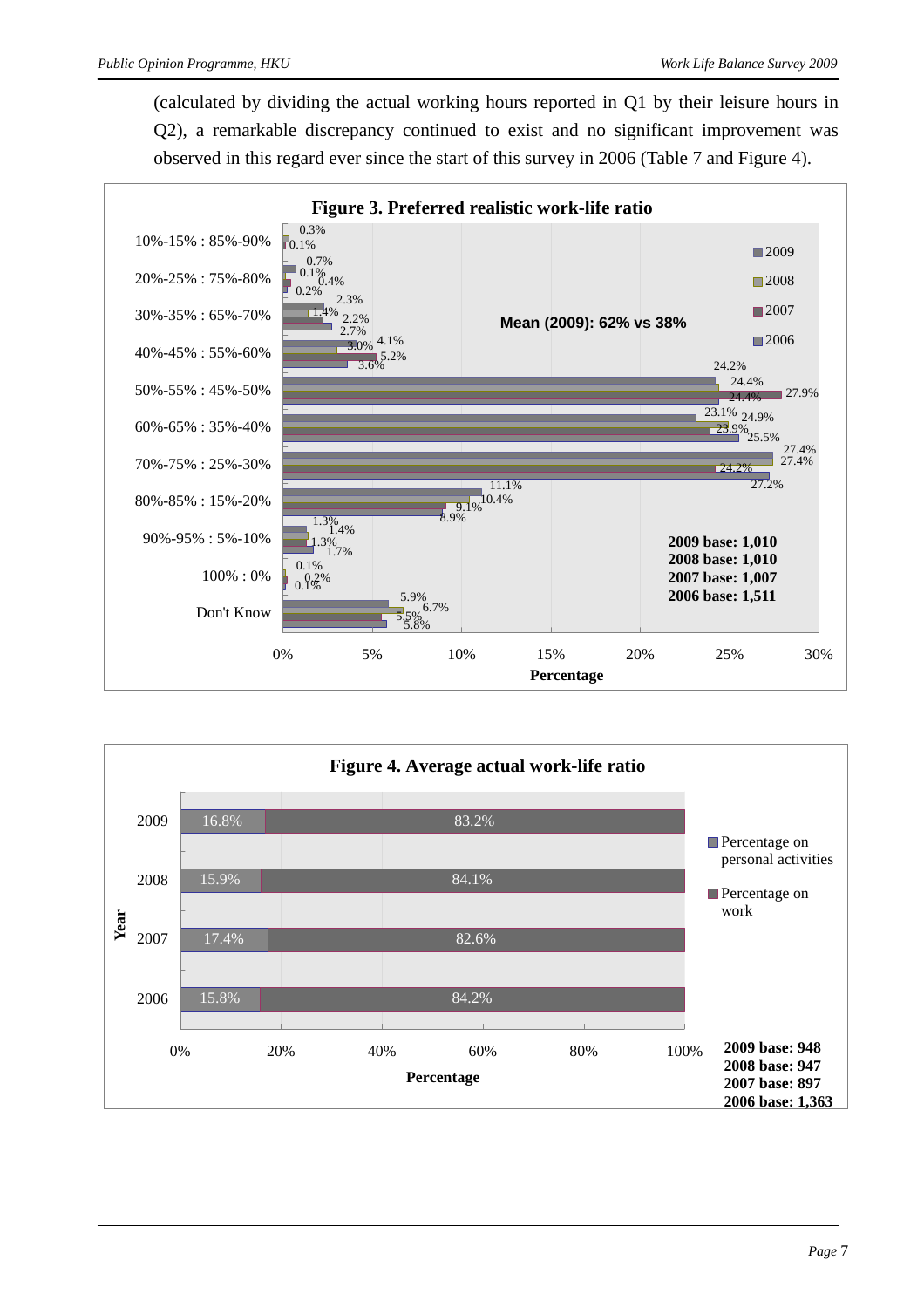#### (B) Problems Facing Work-Life Balance and Desired Solutions

3.4 The next section of the questionnaire focused on the problems faced by the full time workers in Hong Kong with respect to their work-life balance and their desired solutions to tackle the problems. By use of a rating scale of 0-10, the survey measured how far the respondents thought they had achieved in terms of an ideal work-life balance. The higher the score, the closer they were to their ideal situation. Of the total sample, 2% gave "0 mark", 18% "1-4 marks" while 29% opted for the middle ground by giving "5 marks". The majority of 49% chose "6-9 marks" whilst 2% claimed they had already achieved their ideal situation by giving "10 marks". Excluding those who said "don't know/hard to say", the mean score obtained remained practically the same as last year, i.e. 5.7 marks (Table 8 and Figure 5).



3.5 Have the local working class ever encountered any physical and social disturbances due to a disturbed work-life balance? The percentages of the top 3 issues were "prolonged fatigue and extreme tiredness" (53%), "insufficient time with partner and family" (41%) and "insomnia and poor diet caused by work pressure" (31%). Other answers in descending order of importance were "no private time for recreation activities or sports" (28%), "reduced productivity and work quality" (27%), "relationship with friends got affected" (25%), "feeling stressed out and depressed after work" (23%) and "easily got physically sick" (16%). The number of respondents who did not encounter any of these problems in the past 12 months was 24% (no specific time frame was used in previous studies, Table 9 and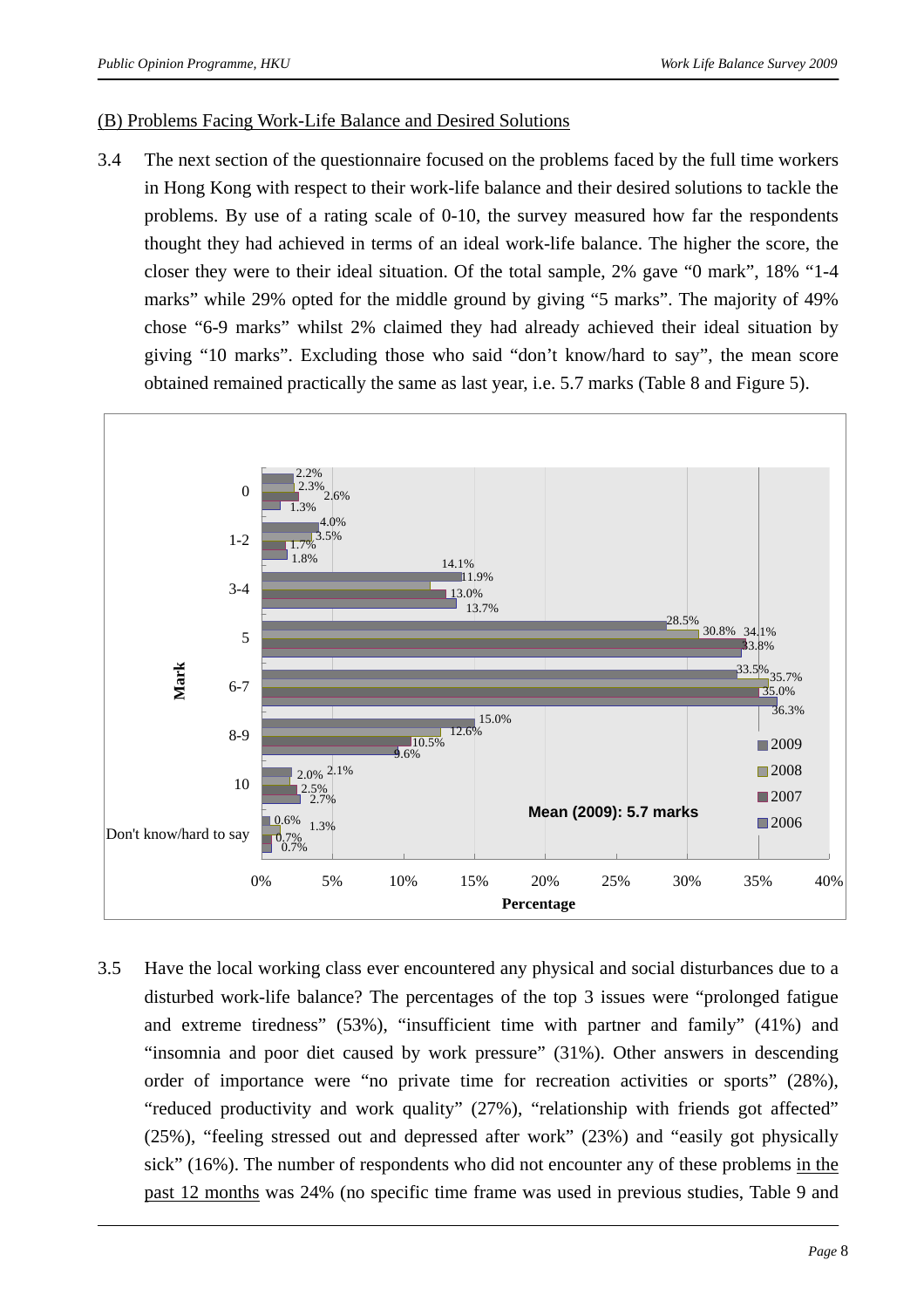Figure 6). As there have been changes in both the question wordings and some answer options, no statistical test has been applied to this question.



*Note: Figures for 2009 cannot be directly compared to the rest due to changes in the wording of the question and some answer options.*

3.6 In this year's WLB survey, "financial well-being/ wealth management" (14%) has replaced "long working hours" (12%) to become the number one work life balance challenge. "Long working hours" shared the 2nd place with a newly added item "increased workload due to company downsizing" (12%) while "leader's attitude" (11%) followed closely behind. Meanwhile, relatively fewer respondents mentioned "job security" (8%), "not enough time for exercise and taking courses" (7%), "peer pressure and competition among colleagues" (6%), "lack of flexibility in working hours" (5%) and "taking care of children or family members" (5%) with corresponding percentages ranging from 5% to 8% (Table 10 and Figure 7). As one option was newly introduced while respondents were only allowed to choose one single response from the answers provided, no statistical test has been applied to this question.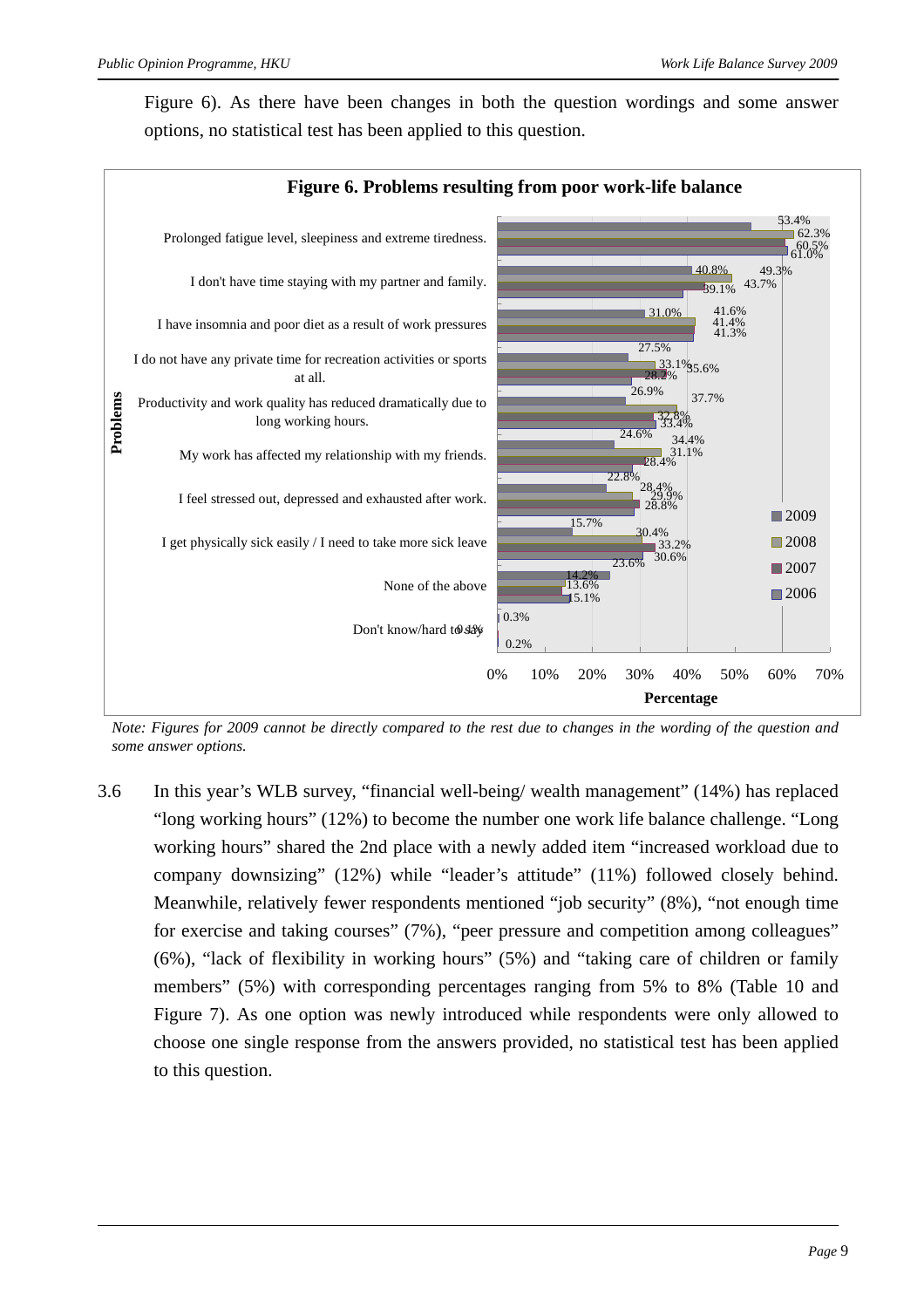

*Note: Since a new answer was introduced in 2009, direct comparison with figures in previous years may not be appropriate.* 

3.7 Consistent with the previous years' findings, to achieve a better work-life balance, the 2 most desired arrangements continued to be "5-day work week" (27%) and "more paid annual leave" (19%). "Flexible working hours" (11%) came third, closely followed by "option to work from home sometimes" (9%) and "career breaks/unpaid leave" (9%). Other well-liked facilities or arrangements were "job share" (6%), "free sports facilities" (5%) and "work support services" (5%, Table 11 and Figure 8).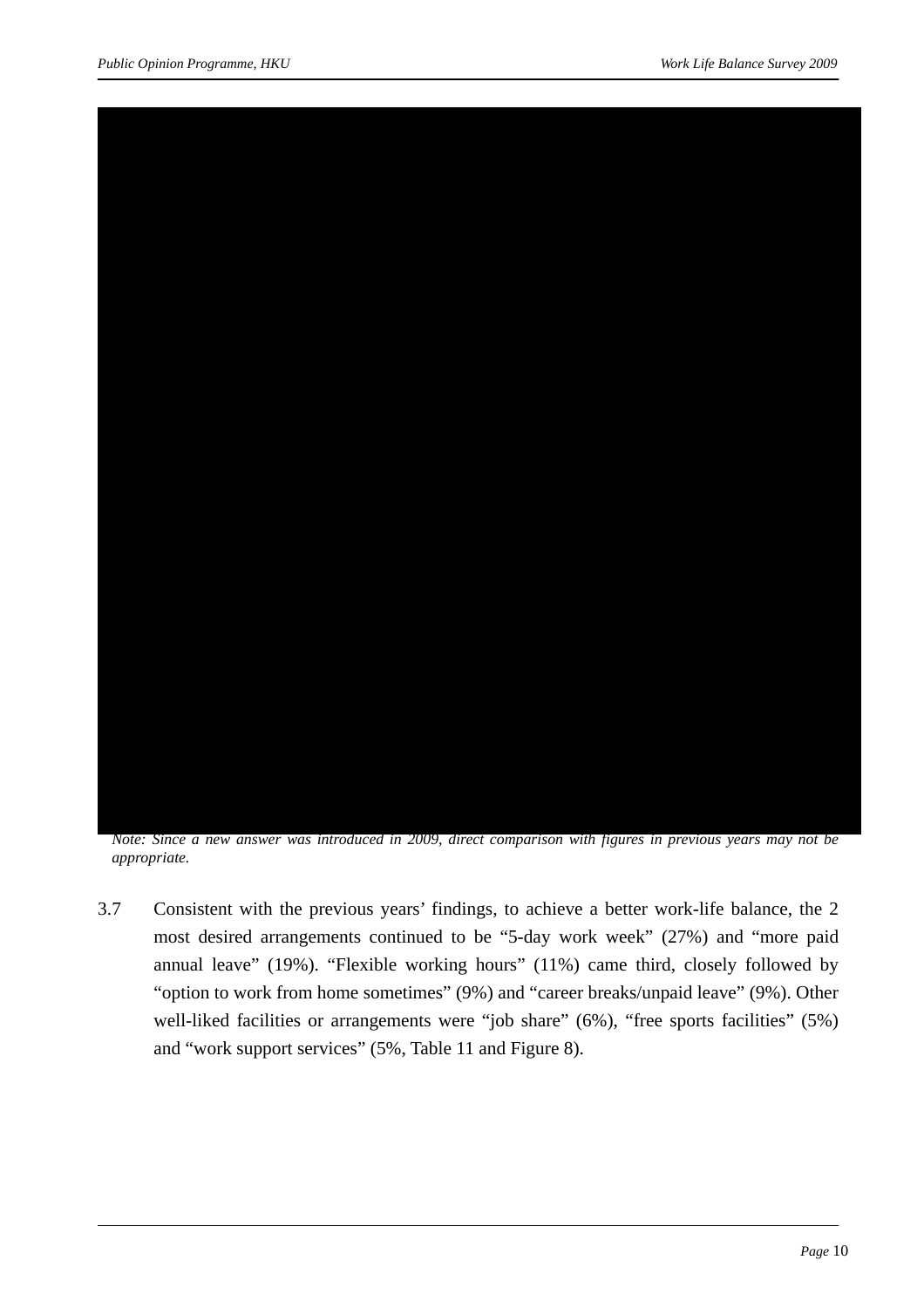

- 3.8 By means of a 0-10 rating scale again, the survey attempted to measure the efforts and resources paid by respondents' workplace/boss to promote work-life balance, with 0 representing no effort being made, 10 all possible efforts made and 5 being half-half. The ratings obtained have remained very stable since 2006. Specifically, 11% of the working class interviewed gave "0 mark" to their workplace/boss while 24% chose "1-4 marks". Another 31% opted for a mid-point of "5 marks" and 30% appraised their workplace/boss positively by giving "6-9 marks". Those who gave a full mark (10 marks) accounted for 2%
	- only. Overall speaking, of the 983 valid raters, the mean score obtained by the workplace/boss was 4.7 marks, which fluctuated slightly within sampling errors over the past 3 years (Table 12 and Figure 9).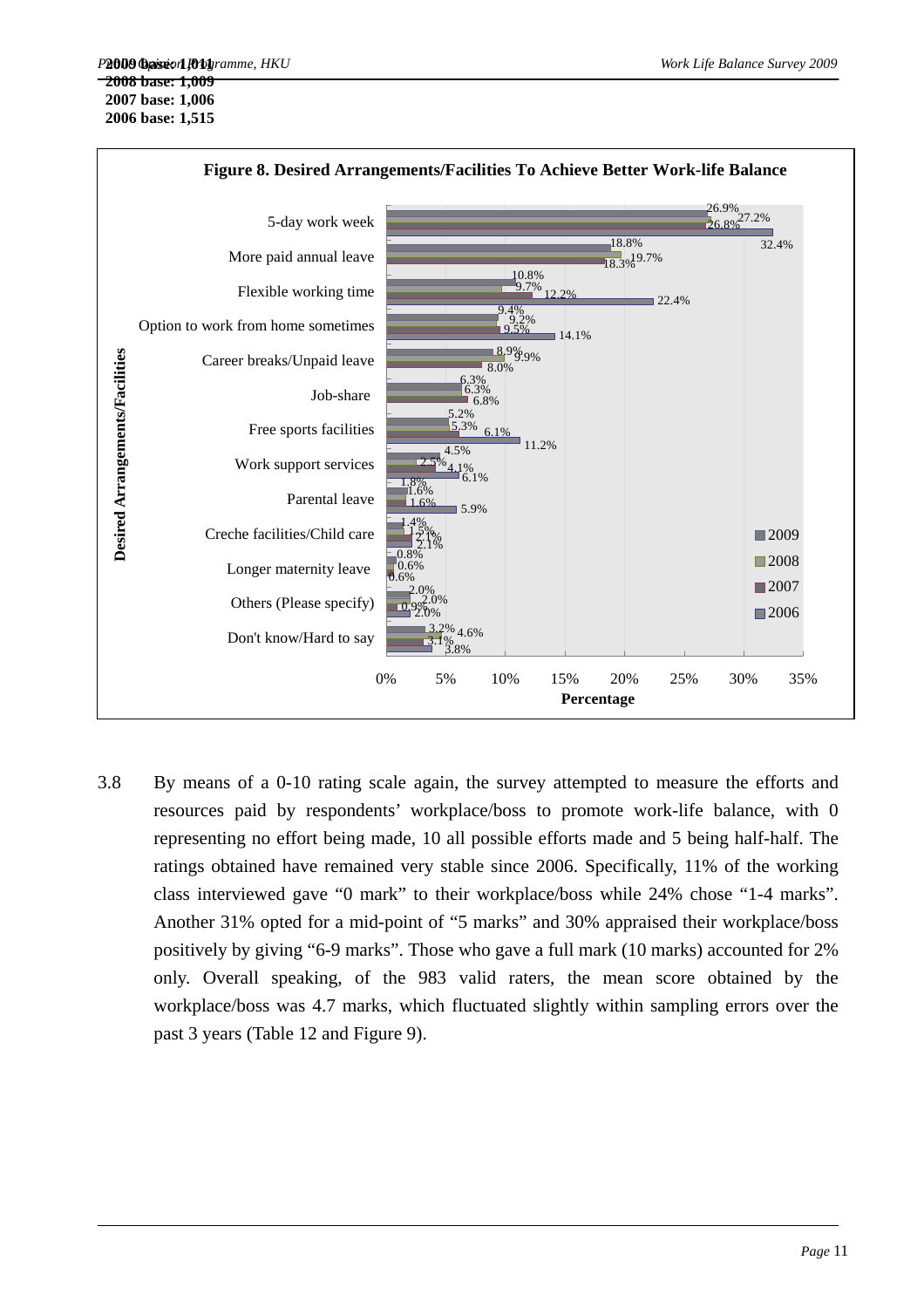

3.9 A new question was added to ask all respondents if they thought it important for their workplace/boss to pay effort to addressing the work-life balance issue. Findings indicated that over two-thirds (68%) considered it "important", 19% opted for the middle ground by saying "neutral" while those who chose "not important" accounted for 12% of the total sample (Table 13 and Figure 10).

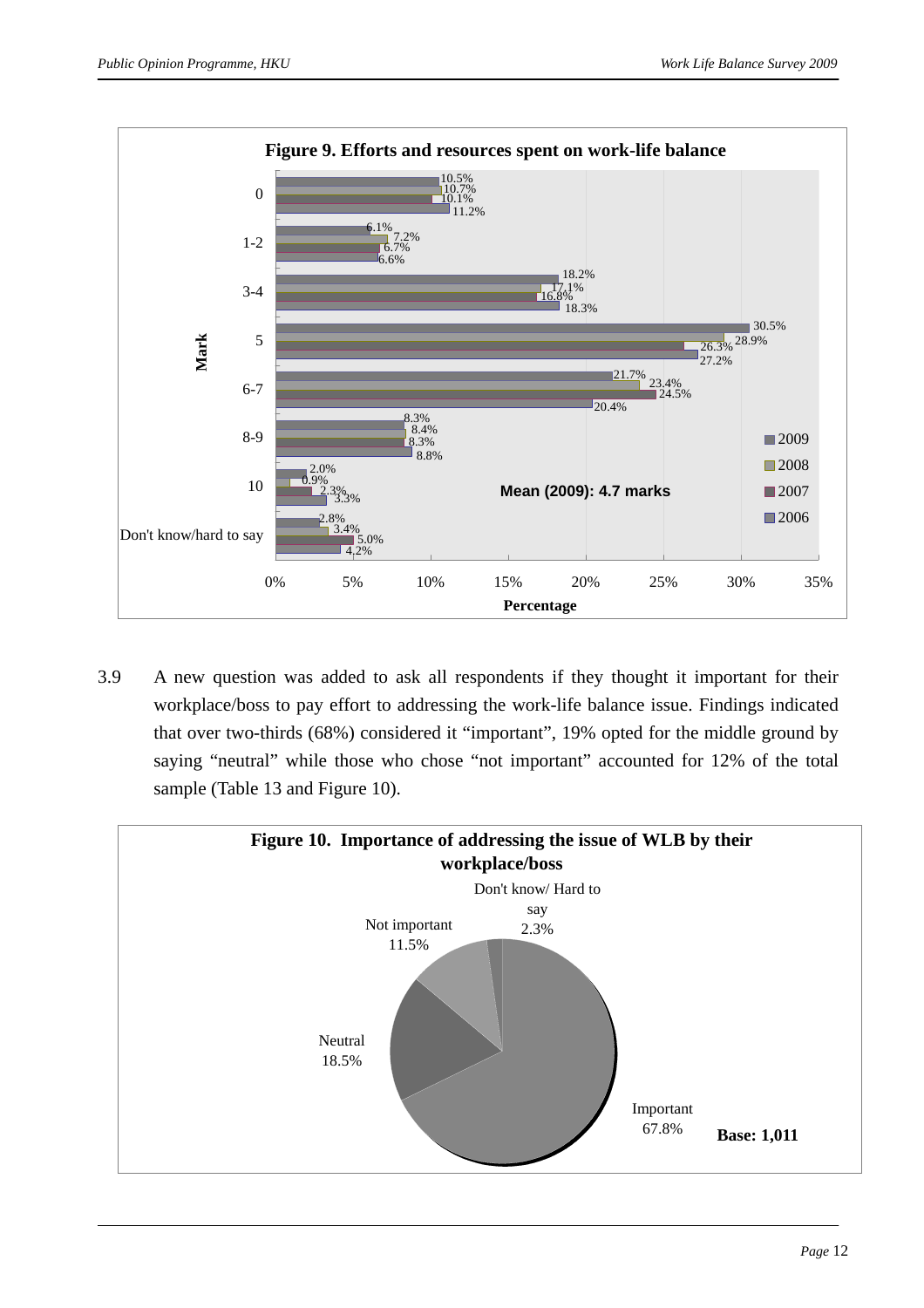3.10 Finally, the survey ended by asking all respondents if they would consider leaving their current job to achieve a better work-life balance. This year, 30% of the total sample gave an affirmative answer and said they would consider about it whereas the opposite sentiment, i.e. not leaving current job, has increased slightly from 67% to 68% this time (Table 14 and

Figure 11). **2009 base: 1,013 2008 base: 1,010** 

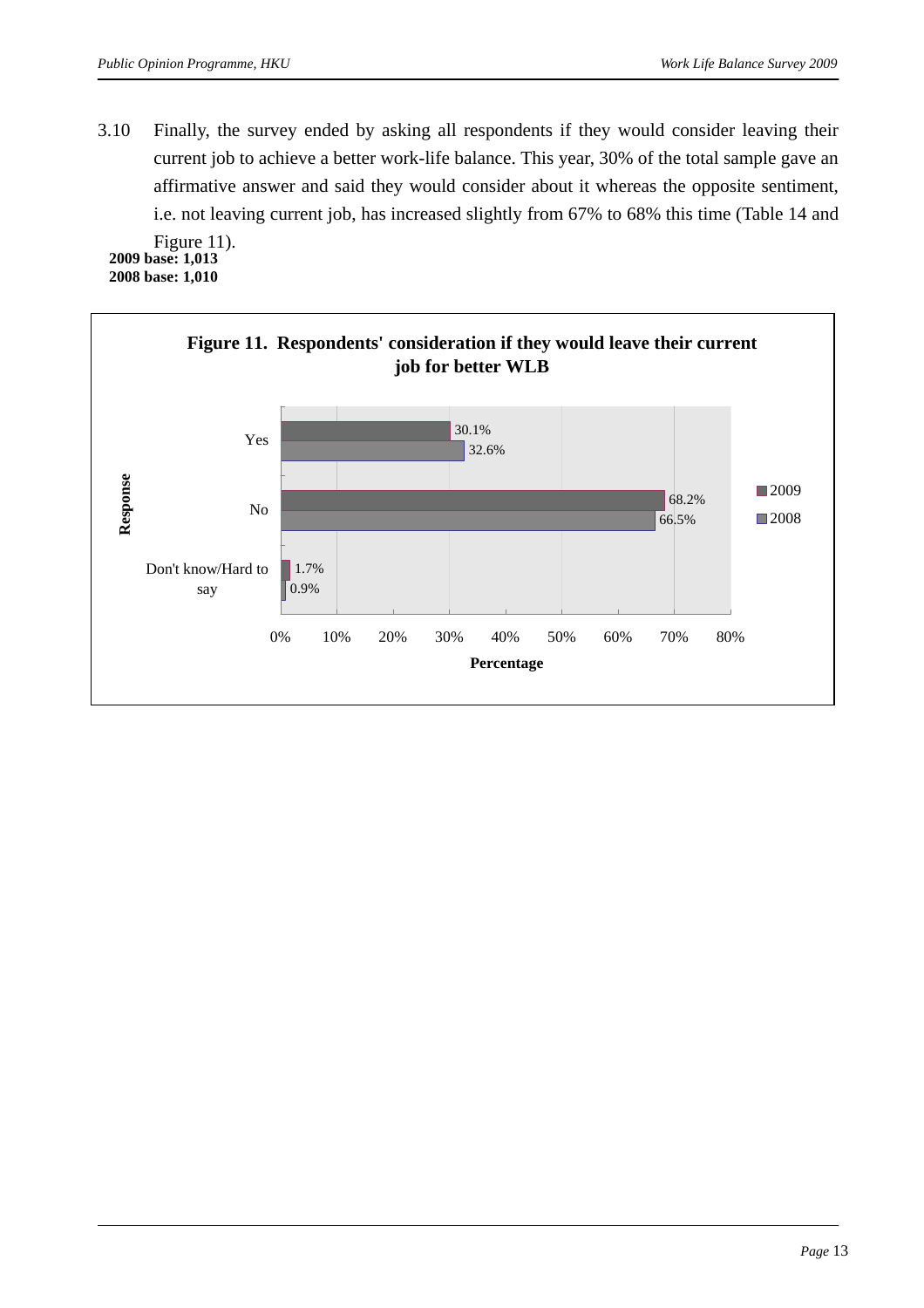### *IV. Concluding Remarks*

- 4.1 This is the fourth consecutive year that we studied the work-life balance of Hong Kong's working population by means of representative random sample surveys comparable to international standards. In our first benchmark survey conducted in 2006, our sample size was controlled at 1,500+ successful cases. Thereafter it was controlled at 1,000+ successful cases. Sampling errors for percentage figures based on the full sample were therefore controlled to not more than plus/minus 3.1 percentage points at 95% confidence level.
- 4.2 Our latest survey of 2009 was conducted at a time of global economic recession, Hong Kong included, and one might have expected significant changes in the work-life balance of the work force due to the recession. However, our latest findings have not depicted any such change, and we are tempted to conclude that work-life balance and economic development are separate issues. This may or may not be true, because the recession might have actually dampened the pace of work-life balance development, even if most statistics have remained more or less like those of last year.
- 4.3 For example, respondent's preferred work-life ratios in 2006, 2007, 2008 and 2009 were 61:39, 60:40, 62:38 and 62:38 respectively, while their actual work-life ratio were 84:16, 83:17, 84:16 and 83:17 respectively. Both series of ratios seem to have remained rather stable. However, if we look at the difference between preferred versus actual ratio, taking "excessive work" as the indicator, then we can see that the figure has actually decreased across the years from 22.9% to 22.4% to 21.8% to 21.6%. The rate of change has slowed down this year, although variations are small. The more important finding, of course, is that there is still a big discrepancy between what is real and what is ideal, even though most respondents are fairly complacent with the current situation.
- 4.4 On a scale of 0-10, respondents on average gave themselves a score of 5.7 for their achievement in work-life balance. They gave 4.7 to their employers' effort to promote work-life balance. These ratings have remained very stable throughout the years, meaning that there is a continued need for employers to step up their effort in this aspect. Under the current economic conditions, over two-thirds of the respondents considered it important for their employers to address the issue of work-life balance.
- 4.5 To conclude, in the midst of economic recession, the work-life balance of Hong Kong's work force has not changed much. Respondents are on the whole quite complacent with the current situation, but there is still ample room for improvement, because a significant gap still exists between people's preferred work time of 62% and their actual work time of 83%.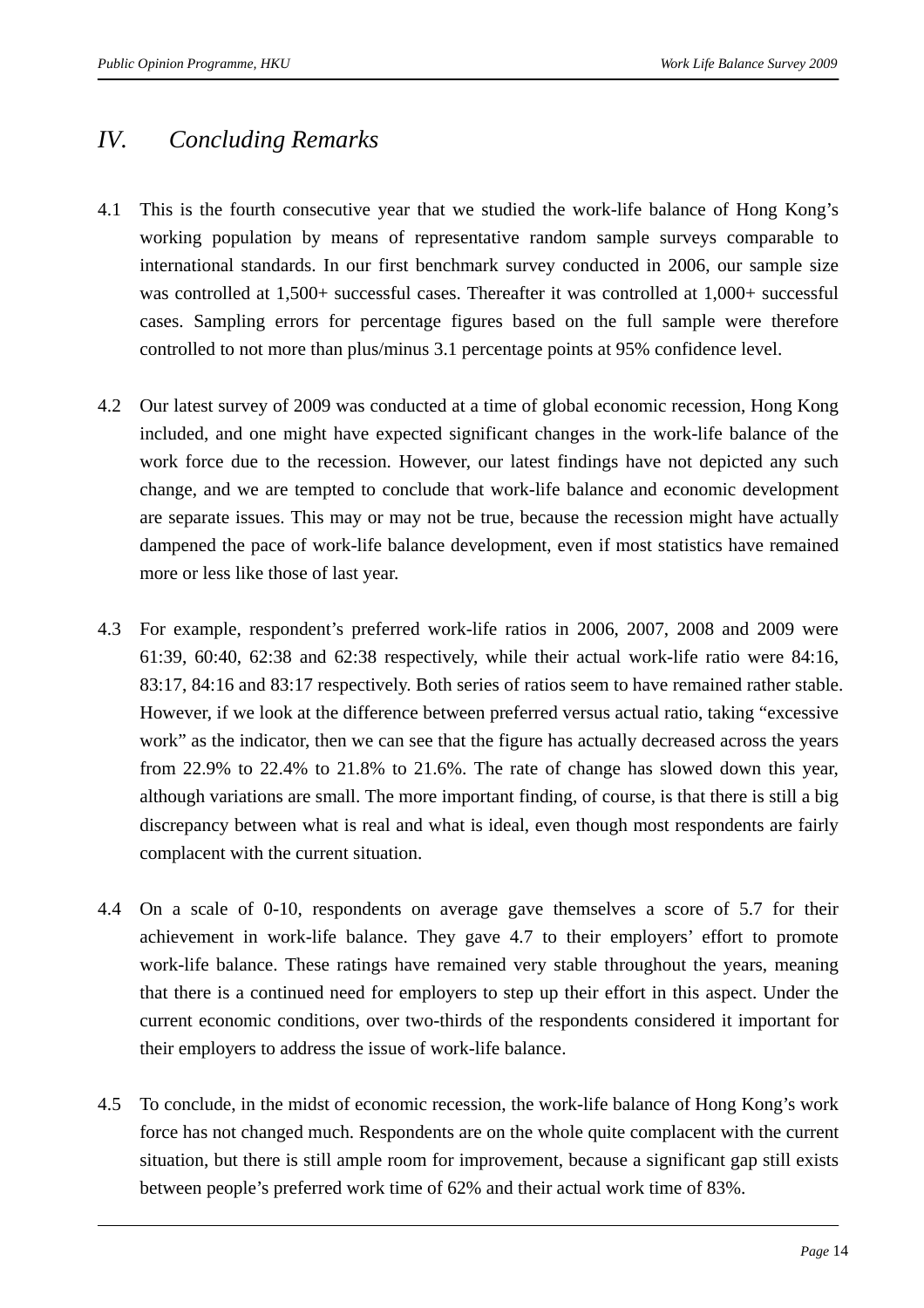4.6 We have by now conducted four annual surveys, accumulating more than 4,500 successful samples. Other than tracking respondents' work-life balance over time, we now have much bigger database to compile benchmarks for different industries and demographic groups. This would probably become another focus for our future studies.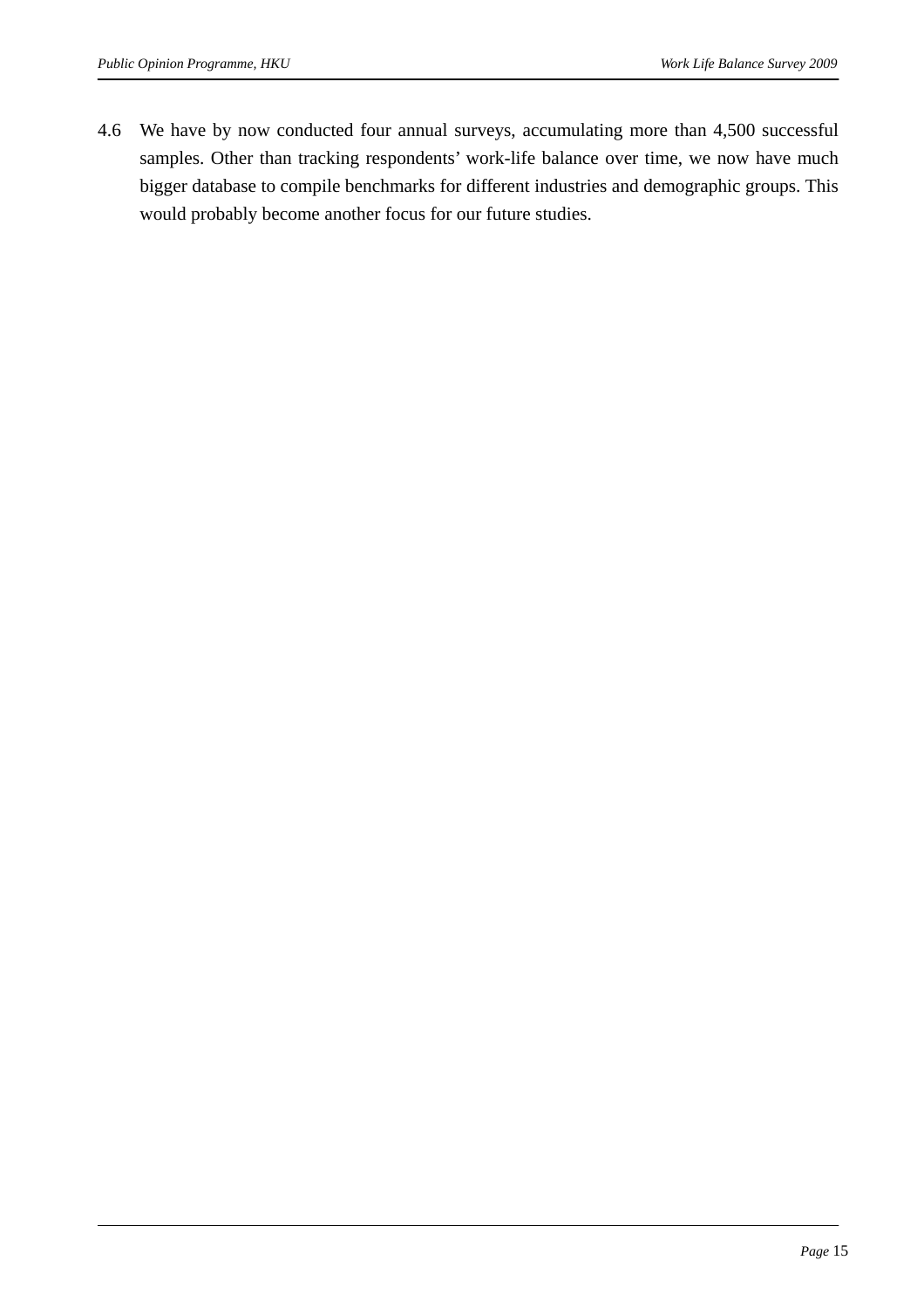**Appendix 1** 

## **Contact Information**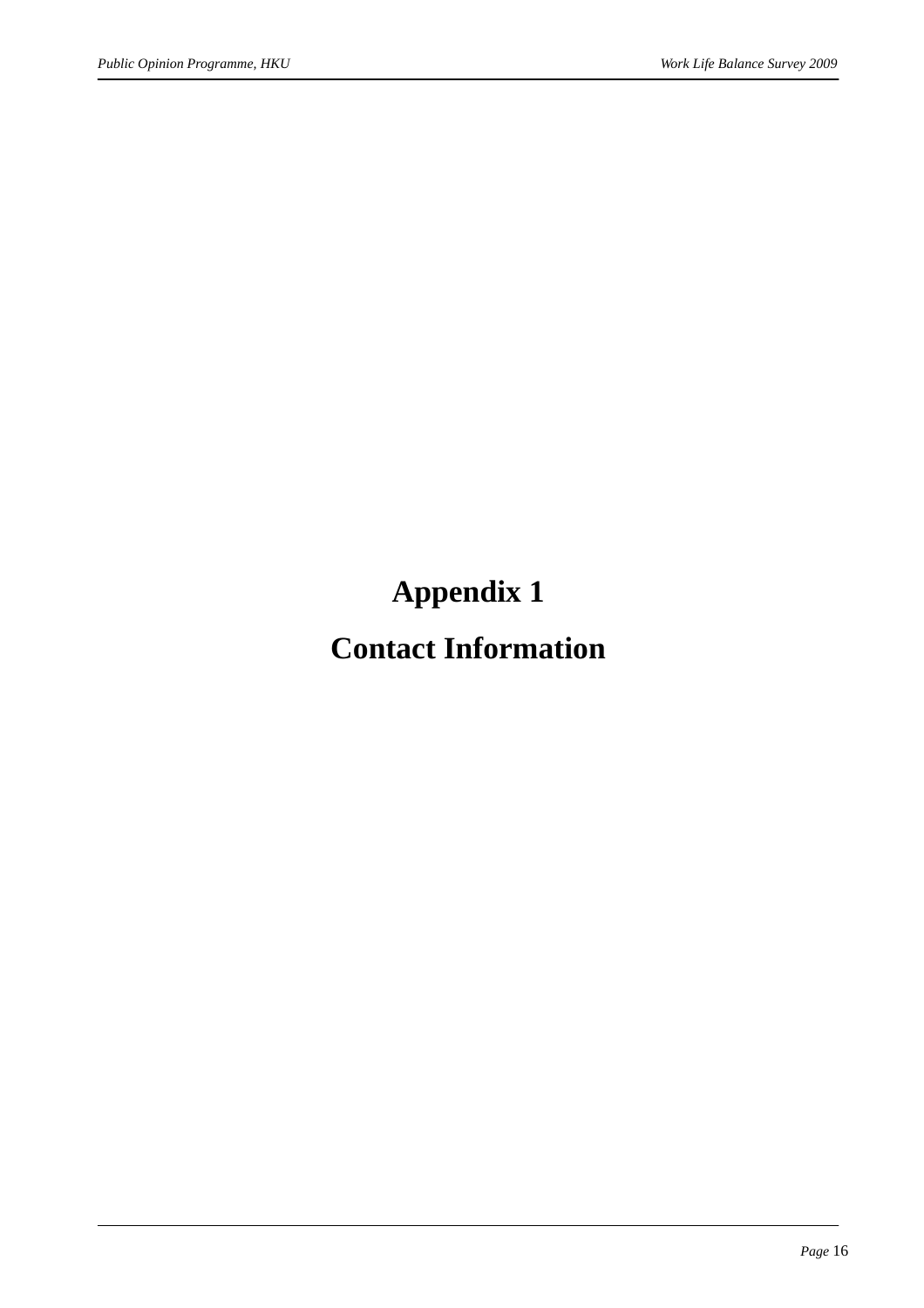#### *Table 1 Calculation of effective response rate*

Effective response rate

Successful cases **=** Successful cases + Partial interview + Refusal cases by eligible respondents\* + Refusal cases by prorated-eligible respondents^

| 1,013                                                                    |  |
|--------------------------------------------------------------------------|--|
| $=$ 1,013 + 35 + 47 + 695 [(1,013 + 35 + 47) / (1,013 + 35 + 47 + 856)]^ |  |

 $= 68.2\%$ 

*\* Including "household-level refusal" and "known respondent refusal" ^ Figure obtained by prorata* 

#### *Table 2 Breakdown of contact information of the survey*

|                                                                             | Frequency |       | Percentage |
|-----------------------------------------------------------------------------|-----------|-------|------------|
| <b>Respondents' ineligibility confirmed</b>                                 | 10,444    |       | 42.8%      |
| Fax/ data line                                                              | 1,180     | 4.8%  |            |
| Invalid number                                                              | 7,283     | 29.9% |            |
| Call-forwarding/mobile/pager number                                         | 118       | 0.5%  |            |
| Non-residential number                                                      | 931       | 3.8%  |            |
| Special technological difficulties                                          | 76        | 0.3%  |            |
| No eligible respondents                                                     | 856       | 3.5%  |            |
| <b>Respondents' ineligibility not confirmed</b>                             | 5,846     |       | 24.0%      |
| Line busy                                                                   | 397       | 1.6%  |            |
| No answer                                                                   | 4,019     | 16.5% |            |
| Answering device                                                            | 98        | 0.4%  |            |
| Call-blocking                                                               | 156       | 0.6%  |            |
| Language problem                                                            | 417       | 1.7%  |            |
| Interview terminated before the screening question                          | 695       | 2.9%  |            |
| <b>Others</b>                                                               | 64        | 0.3%  |            |
| Respondents' eligibility confirmed, but failed to complete the<br>interview | 7,073     |       | 29.0%      |
| Household-level refusal                                                     | 27        | 0.1%  |            |
| Known respondent refusal                                                    | 20        | 0.1%  |            |
| Appointment date beyond the end of the fieldwork period                     | 6,850     | 28.1% |            |
| Partial interview                                                           | 35        | 0.1%  |            |
| Miscellaneous                                                               | 141       | 0.6%  |            |
| <b>Successful cases</b>                                                     | 1,013     |       | 4.2%       |
| <b>Total</b>                                                                | 24,376    |       | 100.0%     |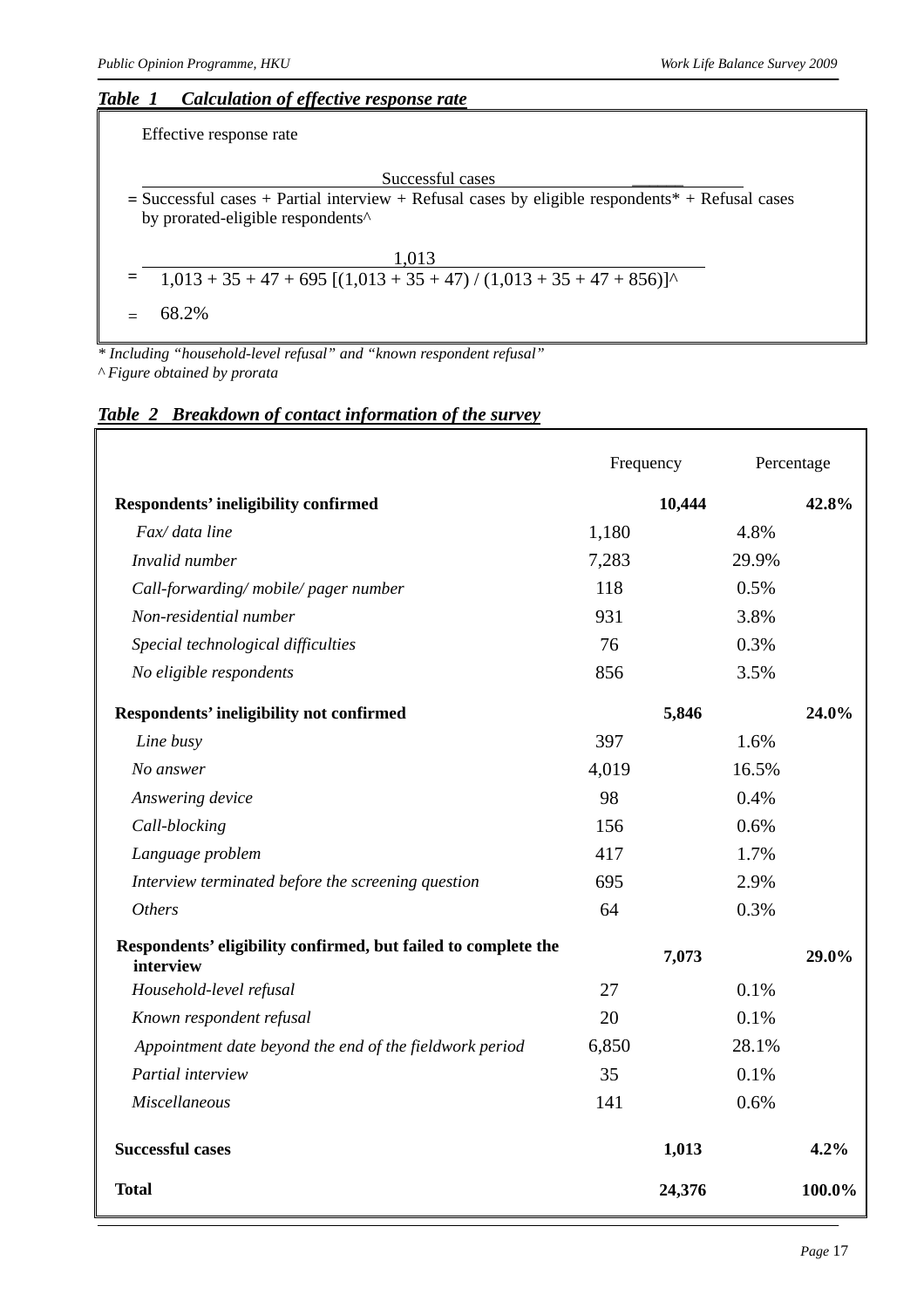## **Appendix 2 Frequency Tables**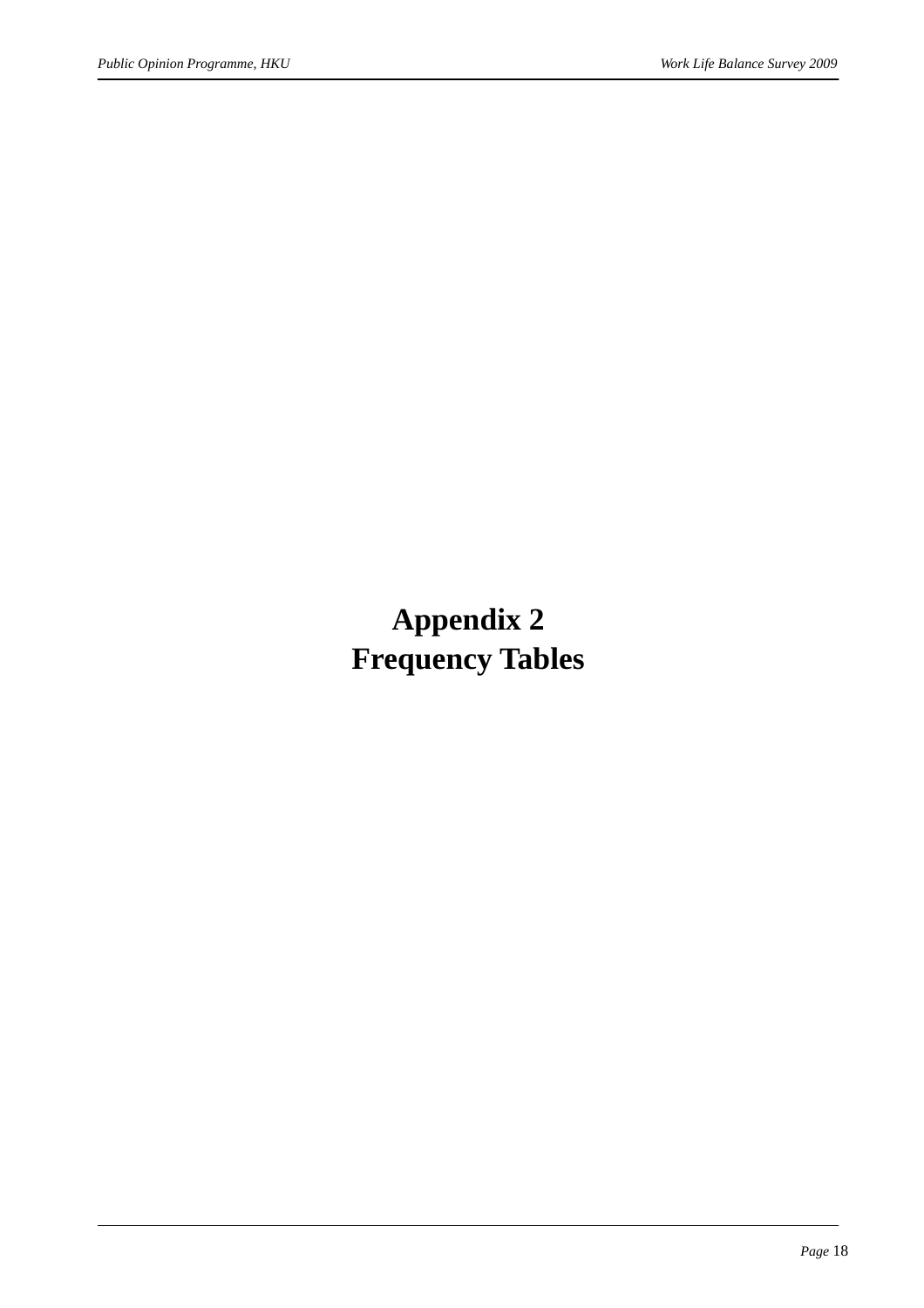**Note: Figures marked with double asterisks (\*\*) in this section indicate that the variation has been tested to be statistically significant at p<0.01 level, whereas those with single asterisk (\*) denote statistical significance at p<0.05 level.** 

#### **A. Respondents' Work and Living Patterns**

Table 3 [Q1] Take the last month as an example, how many hours a week do you ACTUALLY work on average for your full time job?

|                                   | 2006               | 2007               | 2008                        |                    | 2009               |
|-----------------------------------|--------------------|--------------------|-----------------------------|--------------------|--------------------|
|                                   | % $(Base=1,512)$   | % $(Base=1,007)$   | % $(Base=1,006)$            | Frequency          | % (Base= $1,005$ ) |
|                                   |                    |                    |                             |                    |                    |
| $\leq$ = 30 hours                 | 2.1%               | $3.9\%**$          | $2.0\%*$                    | 10                 | 1.0%               |
| $31 - 40$ hours                   | 8.8%               | 12.6%**            | 17.6%**                     | 222                | 22.1%*             |
| $41 - 50$ hours                   | 49.5%              | 48.2%              | 53.9%*                      | 511                | 50.8%              |
| $51 - 60$ hours                   | 25.3%              | 21.5%*             | 17.9%*                      | 177                | 17.6%              |
| $61 - 70$ hours                   | 5.1%               | 5.2%               | 3.7%                        | 35                 | 3.5%               |
| $71 - 80$ hours                   | 3.0%               | 2.4%               | 2.8%                        | 24                 | 2.4%               |
| $>80$ hours                       | 2.4%               | $1.0\%$ **         | 1.0%                        | 11                 | 1.1%               |
| Don't know/forgot/<br>Hard to say | 3.9%               | 5.3%               | $1.2%$ **                   | 15                 | 1.5%               |
|                                   |                    |                    |                             |                    |                    |
| Total                             | 100.0%             | 100.0%             | 100.0%                      | 1,005              | 100.0%             |
| <b>Missing</b>                    | $\overline{7}$     | 7                  | 5                           | 8                  |                    |
|                                   |                    |                    |                             |                    |                    |
| Mean                              | 51.3 hrs/week      | 49.2 hrs/week**    | 48.8 hrs/week 48.4 hrs/week |                    |                    |
| Standard error                    | 0.32 <sub>hr</sub> | 0.36 <sub>hr</sub> | $0.33$ hr                   | 0.30 <sub>hr</sub> |                    |
| Base                              | 1,453              | 954                | 994                         | 990                |                    |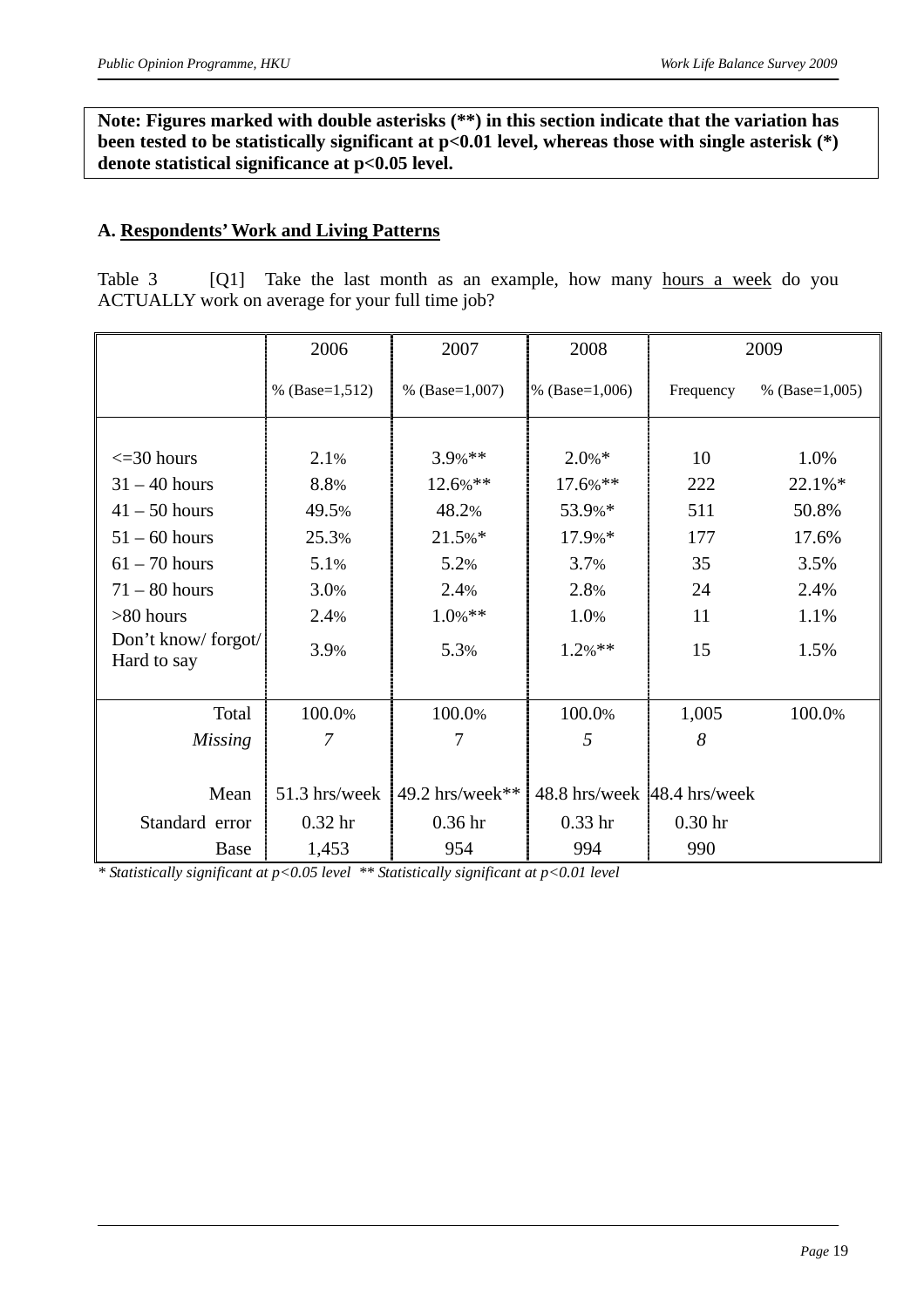| Table 4                                                                                          |  |  |  | [Q2] Take the last month as an example, how many hours a week do you |  |  |  |  |
|--------------------------------------------------------------------------------------------------|--|--|--|----------------------------------------------------------------------|--|--|--|--|
| ACTUALLY spend on doing some personal or private activities, like meeting friends and engaging   |  |  |  |                                                                      |  |  |  |  |
| in activities for leisure such as sports and traveling? [Answers are presented in hours per day] |  |  |  |                                                                      |  |  |  |  |

|                                  | 2006               | 2007               | 2008                                                                   | 2009               |                  |  |
|----------------------------------|--------------------|--------------------|------------------------------------------------------------------------|--------------------|------------------|--|
|                                  | % $(Base=1,507)$   | % $(Base=1,008)$   | % $(Base=1,011)$                                                       | Frequency          | % $(Base=1,011)$ |  |
| No private activities at         | 10.9%              | 8.5%               | 10.0%                                                                  | 79                 | 7.8%             |  |
| Less than 1 hour per day         | 34.2%              | 34.5%              | 34.8%                                                                  | 359                | 35.5%            |  |
| 1 - 2 hours per day              | 25.4%              | 27.2%              | 27.7%                                                                  | 276                | 27.3%            |  |
| $>2$ - 3 hours per day           | 10.4%              | 9.8%               | 12.1%                                                                  | 130                | 12.9%            |  |
| $>3$ - 4 hours per day           | 4.6%               | 4.9%               | 3.4%                                                                   | 35                 | 3.5%             |  |
| $>4$ - 5 hours per day           | 2.2%               | 2.8%               | 3.2%                                                                   | 43                 | 4.3%             |  |
| $>5$ - 6 hours per day           | 1.7%               | 1.1%               | 2.1%                                                                   | 19                 | 1.9%             |  |
| $>6$ - 7 hours per day           | 1.9%               | 2.7%               | $0.5\%$ **                                                             | 8                  | 0.8%             |  |
| >7 hours per day                 | 1.9%               | 2.3%               | 1.5%                                                                   | 17                 | 1.7%             |  |
| Don't know/forgot/Hard<br>to say | 6.8%               | 6.3%               | 4.8%                                                                   | 45                 | 4.5%             |  |
| Total                            | 100.0%             | 100.0%             | 100.0%                                                                 | 1,011              | 100.0%           |  |
| <b>Missing</b>                   | 12                 | 6                  | 0                                                                      | 2                  |                  |  |
|                                  |                    |                    |                                                                        |                    |                  |  |
| Mean                             |                    |                    | 11.1 hrs / week   12.0 hrs / week   10.4 hrs/ week** $11.2$ hrs / week |                    |                  |  |
| Standard error                   | 0.36 <sub>hr</sub> | 0.47 <sub>hr</sub> | $0.35$ hr                                                              | 0.37 <sub>hr</sub> |                  |  |
| Base                             | 1,404              | 945                | 962                                                                    | 966                |                  |  |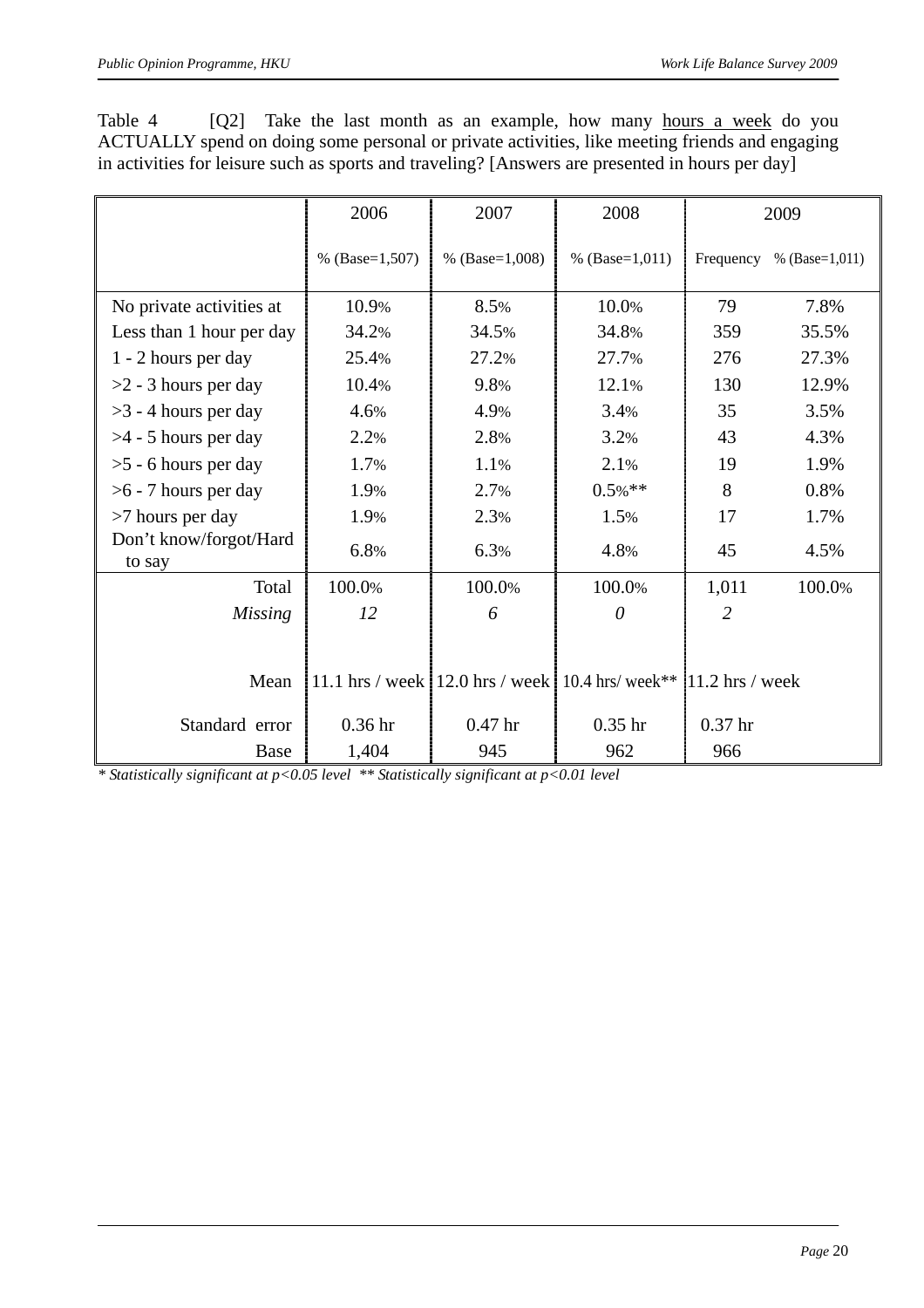Table 5 [Q3] In your view, what would be the PREFERRED but REALISTIC ratio between the time you want to spend on working and the time you want to spend on personal or private activities? Please based on your realistic number of working hours and exclude sleeping time (the ratio must add up to 100%)

|                             | 2006             | 2007   | 2008                            |                | 2009             |
|-----------------------------|------------------|--------|---------------------------------|----------------|------------------|
| Working: Leisure            | % $(Base=1,511)$ |        | % (Base=1,007)   % (Base=1,010) | Frequency      | % $(Base=1,010)$ |
|                             |                  |        |                                 |                |                  |
| $10\% - 15\% : 85\% - 90\%$ | 0.0%             | 0.1%   | 0.3%                            | $\overline{0}$ | 0.0%             |
| 20%-25%: 75%-80%            | 0.2%             | 0.4%   | 0.1%                            | 7              | $0.7\%*$         |
| $30\% - 35\% : 65\% - 70\%$ | 2.7%             | 2.2%   | 1.4%                            | 23             | 2.3%             |
| $40\% - 45\% : 55\% - 60\%$ | 3.6%             | 5.2%   | $3.0\% *$                       | 41             | 4.1%             |
| $50\% - 55\% : 45\% - 50\%$ | 24.4%            | 27.9%* | 24.4%                           | 244            | 24.2%            |
| $60\% - 65\% : 35\% - 40\%$ | 25.5%            | 23.9%  | 24.9%                           | 233            | 23.1%            |
| $70\% - 75\% : 25\% - 30\%$ | 27.2%            | 24.2%  | 27.4%                           | 277            | 27.4%            |
| $80\% - 85\% : 15\% - 20\%$ | 8.9%             | 9.1%   | 10.4%                           | 112            | 11.1%            |
| $90\% - 95\% : 5\% - 10\%$  | 1.7%             | 1.3%   | 1.4%                            | 13             | 1.3%             |
| $100\% : 0\%$               | 0.1%             | 0.2%   | 0.1%                            | $\overline{0}$ | $0.0\%$          |
| Don't Know                  | 5.8%             | 5.5%   | 6.7%                            | 60             | 5.9%             |
|                             |                  |        |                                 |                |                  |
| Total                       | 100.0%           | 100.0% | 100.0%                          | 1,010          | 100.0%           |
| Missing                     | 8                |        |                                 | 33             |                  |

Table 6 [Q3\_mean] In your view, what would be the PREFERRED but REALISTIC ratio between the time you want to spend on working and the time you want to spend on personal or private activities? Please base on your realistic number of working hours and exclude sleeping time (the ratio must add up to 100%)

|                |                                           | 2006  |            | 2007                        |            | 2008                        | 2009      |                             |
|----------------|-------------------------------------------|-------|------------|-----------------------------|------------|-----------------------------|-----------|-----------------------------|
|                | % on personal<br>1% on work<br>activities |       | % on work  | % on personal<br>activities | % on work  | % on personal<br>activities | % on work | % on personal<br>activities |
| Mean           | 61.3%                                     | 38.7% | $60.2\% *$ | 39.9%*                      | $62.3\%**$ | $37.7\%$ **                 | 61.6%     | 38.4%                       |
| Standard error | 0.33                                      | 0.33  | 0.41       | 0.41                        | 0.40       | 0.40                        | 0.42      | 0.42                        |
| Base           | 1,424                                     | 1,424 | 952        | 952                         | 942        | 942                         | 950       | 950                         |
| Missing        | 95                                        | 95    | 62         | 62                          | 69         | 69                          | 63        | 63                          |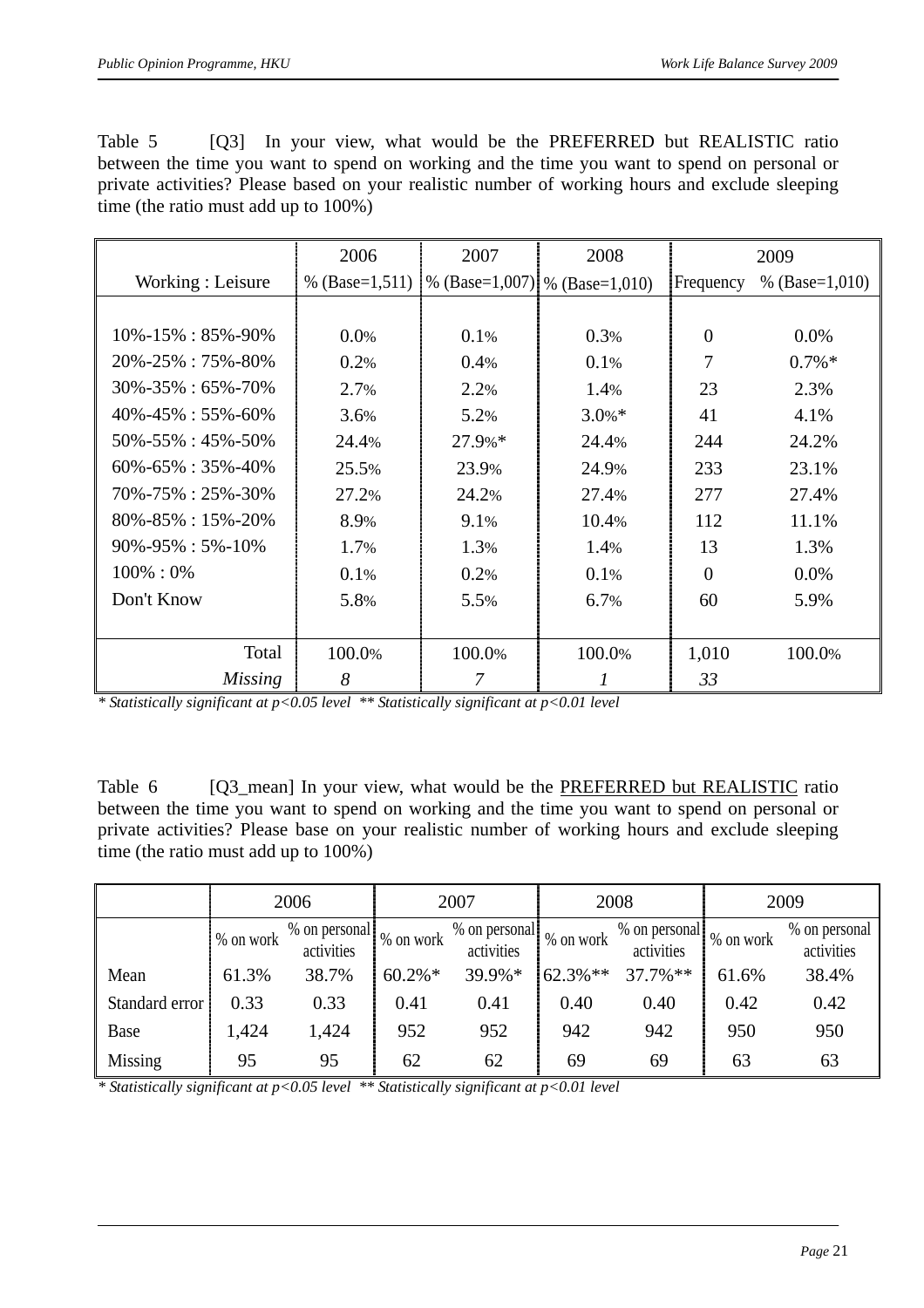Table 7  $\lceil Q1 \& Q2 \rceil$  The ACTUAL ratio between the time respondents spent on working and the time on personal or private activities. The number was based on ACTUAL working hours and ACTUAL personal time (the ratio is added up to 100%).

|                | 2006      |                             |           | 2007                        |           | 2008                        | 2009      |                             |  |
|----------------|-----------|-----------------------------|-----------|-----------------------------|-----------|-----------------------------|-----------|-----------------------------|--|
|                | % on work | % on personal<br>activities | % on work | % on personal<br>activities | % on work | % on personal<br>activities | % on work | % on personal<br>activities |  |
| Mean           | 84.2%     | 15.8%                       | 82.6%*    | 17.4%*                      | 84.1%*    | 15.9%*                      | 83.2%     | 16.8%                       |  |
| Standard error | 0.37      | 0.37                        | 0.49      | 0.49                        | 0.43      | 0.43                        | 0.43      | 0.43                        |  |
| Base           | 1,363     | 1,363                       | 897       | 897                         | 947       | 947                         | 948       | 948                         |  |
| Missing        | 156       | 156                         | 117       | 117                         | 64        | 64                          | 65        | 65                          |  |

#### **B. Problems Facing in terms of Work-Life Balance and Desired Solutions**

Table 8 [Q4] Using 0-10, how much have YOU achieved in terms of an ideal work-life balance? 0 represents the worst case possible, 10 represents already ideal, and 5 being half-half.

|                         | 2006           | 2007                            | 2008             |           | 2009             |
|-------------------------|----------------|---------------------------------|------------------|-----------|------------------|
|                         |                | % (Base=1,516)   % (Base=1,012) | % $(Base=1,010)$ | Frequency | % $(Base=1,013)$ |
|                         |                |                                 |                  |           |                  |
| $\boldsymbol{0}$        | 1.3%           | $2.6\%*$                        | 2.3%             | 22        | 2.2%             |
| $1 - 2$                 | 1.8%           | 1.7%                            | $3.5%$ *         | 41        | 4.0%             |
| $3-4$                   | 13.7%          | 13.0%                           | 11.9%            | 143       | 14.1%            |
| 5                       | 33.8%          | 34.1%                           | 30.8%            | 289       | 28.5%            |
| $6 - 7$                 | 36.3%          | 35.0%                           | 35.7%            | 339       | 33.5%            |
| $8-9$                   | 9.6%           | 10.5%                           | 12.6%            | 152       | 15.0%            |
| 10                      | 2.7%           | 2.5%                            | 2.0%             | 21        | 2.1%             |
| Don't know/ Hard to say | 0.7%           | 0.7%                            | 1.3%             | 6         | 0.6%             |
| Total                   | 100.0%         | 100.0%                          | 100.0%           | 1,013     | 100.0%           |
| <b>Missing</b>          | $\mathfrak{Z}$ | $\overline{c}$                  | $\boldsymbol{l}$ | $\theta$  |                  |
|                         |                |                                 |                  |           |                  |
| Mean                    | 5.7            | 5.6                             | 5.7              | 5.7       |                  |
| <b>Standard Error</b>   | 0.04           | 0.06                            | 0.06             | 0.06      |                  |
| <b>Base</b>             | 1,505          | 1,005                           | 997              | 1,007     |                  |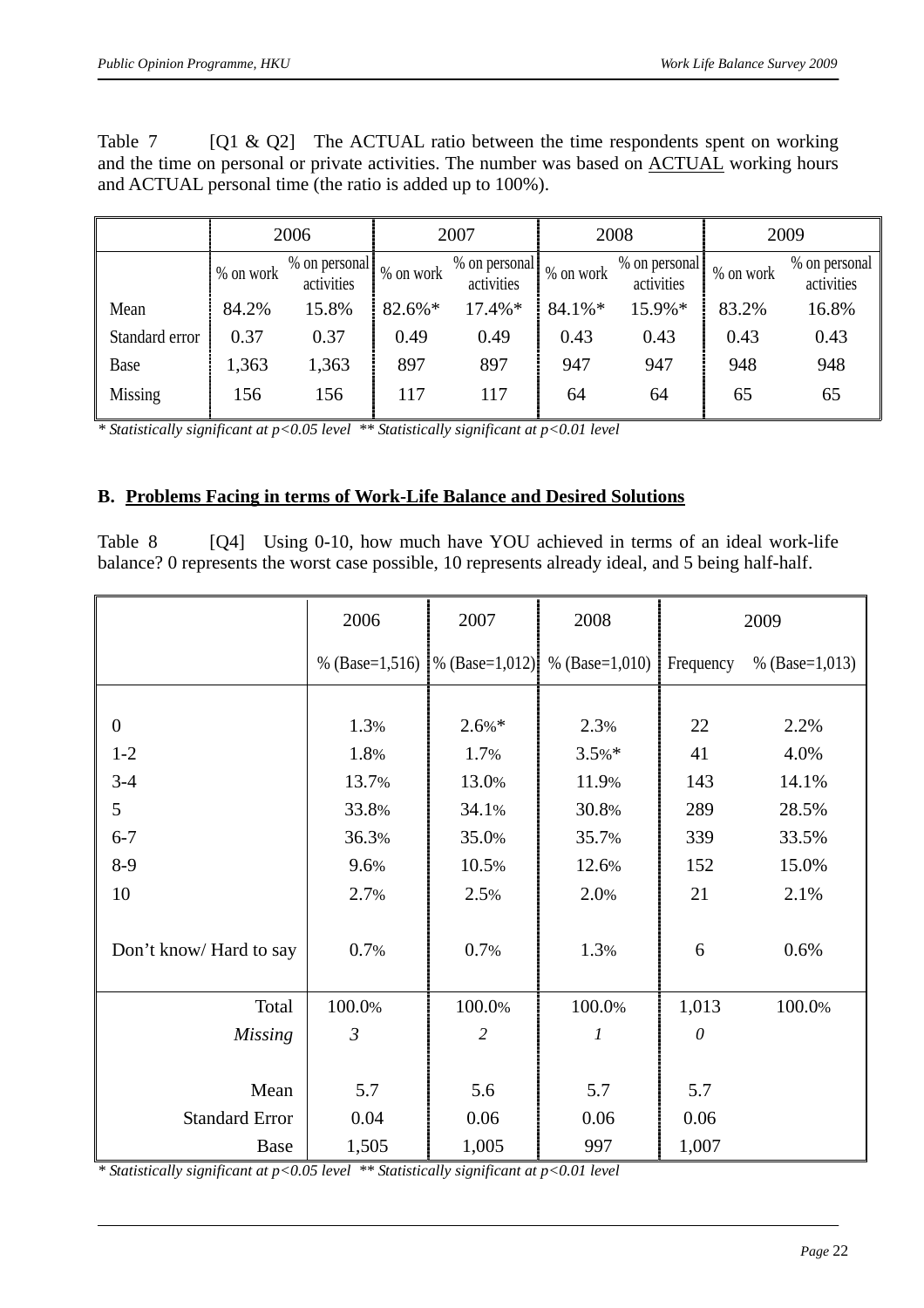| Table 9 |                                          |  |  |  |  | [Q5] Over the past 12 months <sup>2</sup> , have you encountered any of the following           |
|---------|------------------------------------------|--|--|--|--|-------------------------------------------------------------------------------------------------|
|         |                                          |  |  |  |  | problems due to a disturbed work-life balance? (Read out each answer, order to be randomized by |
|         | computer and multiple responses allowed) |  |  |  |  |                                                                                                 |

|                | 2006                                   | 2007                                   | 2008                                   | 2009^^    |                                       |                                     |
|----------------|----------------------------------------|----------------------------------------|----------------------------------------|-----------|---------------------------------------|-------------------------------------|
| Answer<br>Code | % of valid<br>sample<br>$(Base=1,519)$ | % of valid<br>sample<br>$(Base=1,011)$ | % of valid<br>sample<br>$(Base=1,011)$ | Frequency | % of total response<br>$(Base=2,700)$ | % of valid sample<br>$(Base=1,013)$ |
|                |                                        |                                        |                                        |           |                                       |                                     |
| 1              | 61.0%                                  | 60.5%                                  | 62.3%                                  | 541       | 20.0%                                 | 53.4%                               |
| $\overline{2}$ | 39.1%                                  | 43.7%*                                 | 49.3%*                                 | 413       | 15.3%                                 | 40.8%                               |
| 3              | 41.3%                                  | 41.4%                                  | 41.6%                                  | 314       | 11.6%                                 | 31.0%                               |
| $\overline{4}$ | 28.2%                                  | 35.6%**                                | 33.1%                                  | 279       | 10.3%                                 | 27.5%                               |
| 5              | 33.4%                                  | 32.8%                                  | 37.7%*                                 | 272       | 10.1%                                 | 26.9%                               |
| 6              | 28.4%                                  | 31.1%                                  | 34.4%                                  | 249       | 9.2%                                  | 24.6%                               |
| 7              | 28.8%                                  | 29.9%                                  | 28.4%                                  | 231       | 8.6%                                  | 22.8%                               |
| 8              | 30.6%                                  | 33.2%                                  | 30.4%                                  | 159       | 5.9%                                  | 15.7%                               |
| 9              | 15.1%                                  | 13.6%                                  | 14.2%                                  | 239       | 8.9%                                  | 23.6%                               |
| 10             | 0.2%                                   | 0.1%                                   | 0.0%                                   | 3         | 0.1%                                  | 0.3%                                |
|                |                                        |                                        |                                        |           |                                       |                                     |
| Total          |                                        |                                        |                                        | 2,700     | 100%                                  |                                     |
| <b>Missing</b> | $\theta$                               | $\mathfrak{Z}$                         | $\theta$                               | $\theta$  |                                       |                                     |

*^ Question wordings used in 2006-08 were "Have you ever encountered any of the following problems due to a disturbed work-life balance?".* 

*^^ Since there have been changes in the question wordings and some answer options, no statistical test has been applied.* 

| Code           | Answer                                                                            |
|----------------|-----------------------------------------------------------------------------------|
| 1              | Prolonged fatigue level, sleepiness and extreme tiredness.                        |
| 2              | I don't have time staying with my partner and family.                             |
| 3#             | I have insomnia and poor diet as a result of work pressures                       |
| 4              | I do not have any private time for recreation activities or sports at all.        |
| 5              | Productivity and work quality has reduced dramatically due to long working hours. |
| 6              | My work has affected my relationship with my friends.                             |
| $\overline{7}$ | I feel stressed out, depressed and exhausted after work.                          |
| 8##            | I get physically sick easily / I need to take more sick leave                     |
| 9              | None of the above                                                                 |
| 10             | Don't know/Hard to say                                                            |

*<sup>#</sup> The option wordings for surveys prior to 2009 were "Work pressure creates insomnia and poor diet". ## The option wordings for surveys prior to 2009 were "I get physically sick easily and frequently due to heavy workload".*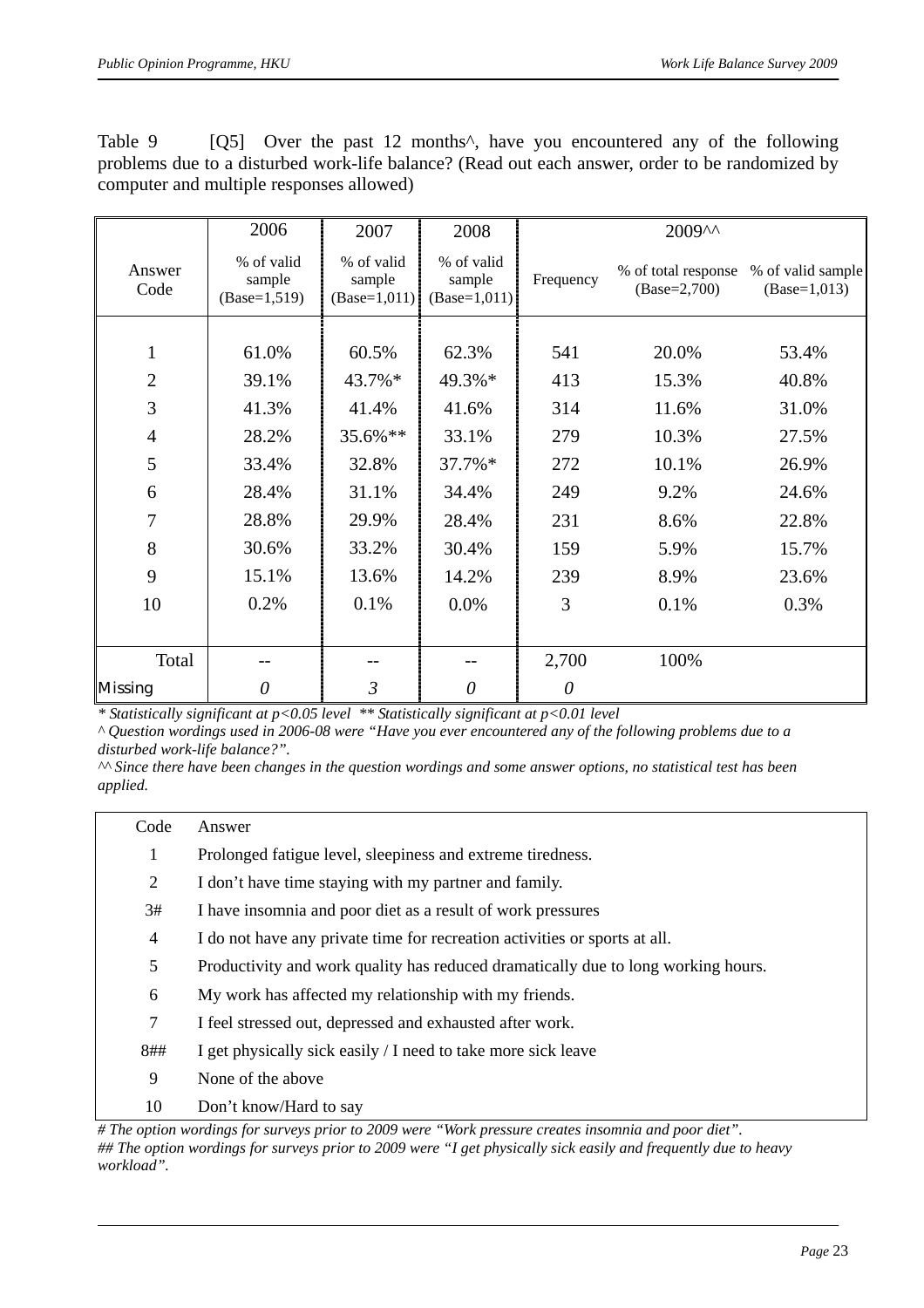|                                                                  | 2006             | 2007                                      | 2008       |          | 2009##           |
|------------------------------------------------------------------|------------------|-------------------------------------------|------------|----------|------------------|
|                                                                  | % $(Base=1,519)$ | % (Base=1,013)  % (Base=1,011). Frequency |            |          | % $(Base=1,013)$ |
| Financial well-being/ Wealth<br>management <sup>^</sup>          | 13.8%            | 18.6%**                                   | 14.9%*     | 140      | 13.8%            |
| Long working hours                                               | 16.0%            | 15.3%                                     | 17.5%      | 123      | 12.1%            |
| Increased workload due to<br>company downsizing                  |                  |                                           |            | 117      | 11.5%            |
| Leader's attitude                                                | 8.0%             | 8.7%                                      | 13.3%**    | 115      | 11.4%            |
| Job security                                                     | 11.7%            | $8.8%*$                                   | 8.6%       | 85       | 8.4%             |
| Not enough time for exercise<br>and taking courses <sup>^^</sup> | 9.0%             | 7.9%                                      | 7.9%       | 73       | 7.2%             |
| Peer pressure and competition<br>among colleagues                | 6.4%             | $8.6\% *$                                 | 7.8%       | 59       | 5.8%             |
| Lack of flexibility in working<br>hours                          | 7.0%             | 5.8%                                      | 6.7%       | 55       | 5.4%             |
| Taking care of children or<br>family members                     | 10.5%            | 9.3%                                      | $5.1\%$ ** | 53       | 5.2%             |
| Personnel changes                                                | 5.5%             | 6.2%                                      | 4.1%       | 39       | 3.8%             |
| Work location                                                    | 2.0%             | 4.1%**                                    | 3.5%       | 27       | 2.7%             |
| Others (Please specify)                                          | 0.6%             | 0.6%                                      | 0.5%       | 7        | 0.7%             |
| I do not find work balance is<br>a challenge to me               | 8.6%             | 4.9%**                                    | $8.0\%$ ** | 115      | 11.4%            |
| Don't know<br>Hard to say                                        | 0.9%             | 1.2%                                      | 2.1%       | 5        | 0.5%             |
| Total                                                            | 100.0%           | 100.0%                                    | 100.0%     | 1,013    | 100.0%           |
| <b>Missing</b>                                                   | $\theta$         | 1                                         | $\theta$   | $\theta$ |                  |

Table 10 [Q6] Under the current economic conditions#, which of the following would you consider to be the most difficult work life balance challenge for yourself? (Read out each answer, order to be randomized by computer, single response only)

*\* Statistically significant at p<0.05 level \*\* Statistically significant at p<0.01 level* 

*^ The option wordings for 2006's survey were 'Financial management'.* 

*# Question wordings used in 2006-08 were "Which of the following would you consider to be the most difficult work life balance challenge for yourself?".* 

^^ *The option wordings for 2006's survey were 'Time for personal well-being such as exercise and re-education', and "Not enough time for personal well-being such as exercise and re-education" in 2007& 2008*.

*## Since an option, namely "Increased workload due to company downsizing", has been introduced in 2009's survey, no statistical test, therefore, has been applied.*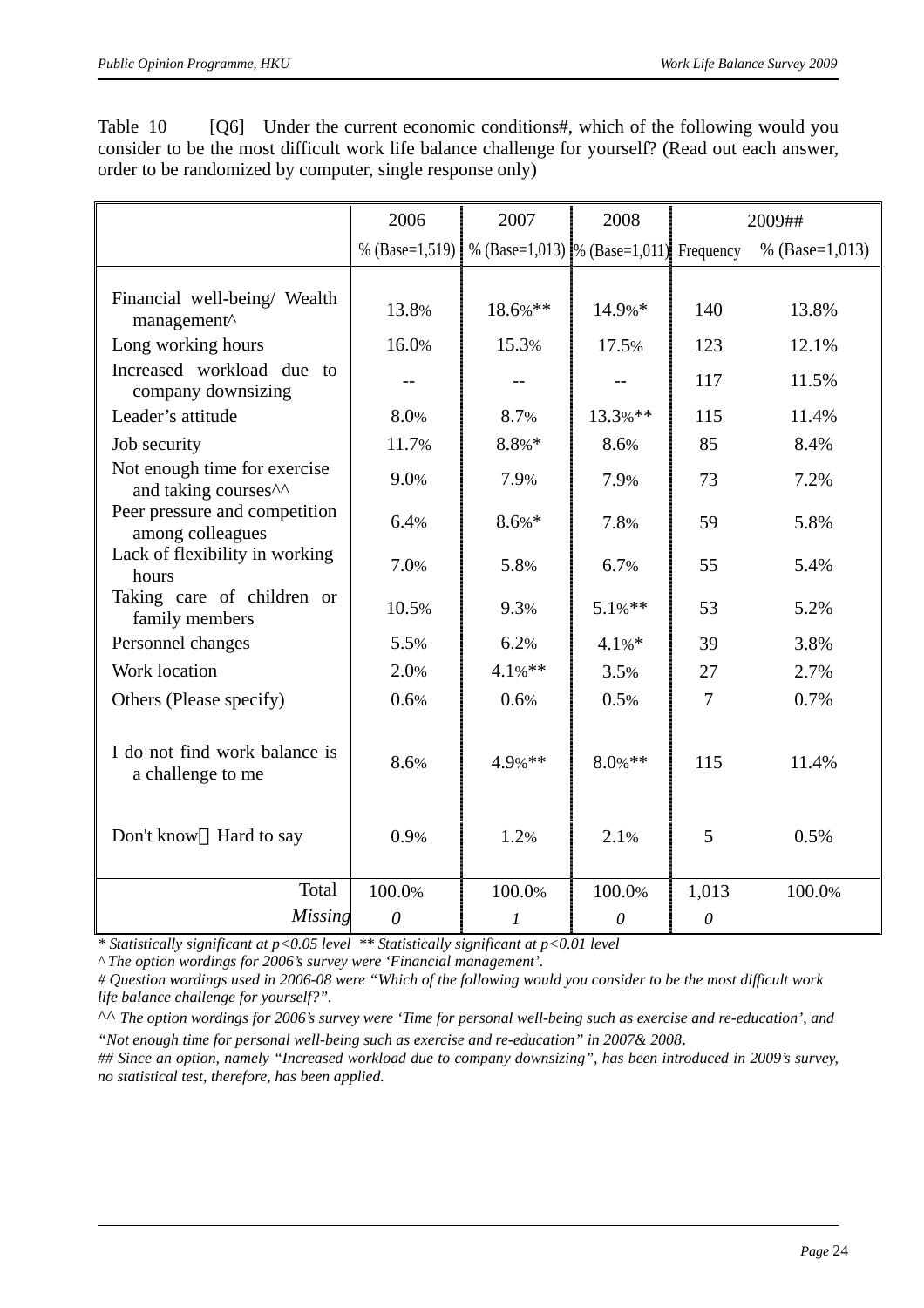|                                                                                              | 2006             | 2007#              | 2008               |                | 2009                     |
|----------------------------------------------------------------------------------------------|------------------|--------------------|--------------------|----------------|--------------------------|
|                                                                                              | % $(Base=1,515)$ | % (Base= $1,006$ ) | % (Base= $1,009$ ) |                | Frequency % (Base=1,011) |
|                                                                                              |                  |                    |                    |                |                          |
| 5-day work week                                                                              | 32.4%            | 26.8%              | 27.2%              | 272            | 26.9%                    |
| More paid annual leave                                                                       |                  | 18.3%              | 19.7%              | 190            | 18.8%                    |
| Flexible working time                                                                        | 22.4%            | 12.2%              | 9.7%               | 109            | 10.8%                    |
| Option to work from home<br>sometimes                                                        | 14.1%            | 9.5%               | 9.2%               | 95             | 9.4%                     |
| Career breaks Unpaid leave <sup>^^</sup>                                                     |                  | 8.0%               | 9.9%               | 90             | 8.9%                     |
| Job-share                                                                                    | $-$              | 6.8%               | 6.3%               | 64             | 6.3%                     |
| Free sports facilities                                                                       | 11.2%            | 6.1%               | 5.3%               | 53             | 5.2%                     |
| Work support services<br>(e.g.<br>employee counseling scheme,<br>stress management training) | 6.1%             | 4.1%               | 2.5%               | 46             | $4.5\%*$                 |
| Parental leave                                                                               | 5.9%             | 1.6%               | 1.6%               | 18             | 1.8%                     |
| Crèche facilities/Child care                                                                 | 2.1%             | 2.1%               | 1.5%               | 14             | 1.4%                     |
| Longer maternity leave                                                                       | $-$              | 0.6%               | 0.6%               | 8              | 0.8%                     |
| Others (Please specify)                                                                      | 2.0%             | 0.9%               | 2.0%               | 20             | 2.0%                     |
| Don't know/Hard to say                                                                       | 3.8%             | 3.1%               | 4.6%               | 32             | 3.2%                     |
| Total                                                                                        | 100.0%           | 100.0%             | 100.0%             | 1,011          | 100.0%                   |
| <b>Missing</b>                                                                               | $\overline{4}$   | 8                  | $\overline{2}$     | $\overline{2}$ |                          |

Table 11 [Q7] Under the current economic conditions<sup> $\wedge$ </sup>, in order to help you achieve a better work-life balance, what type of work facility/arrangement would help you best? (Read out each answer, order to be randomized by computer, single response only)

*\* Statistically significant at p<0.05 level \*\* Statistically significant at p<0.01 level* 

*^ Question wordings used in 2006-08 were "In order to help you achieve a better work-life balance, what type of work facility/arrangement would help you best?".* 

*# Since the answer options in 2007's survey are different from those in 2006's survey, only rough comparison can,* 

*therefore, be made, and no statistical test has been applied.*

*^^ The option wordings for surveys prior to 2009 were 'Career breaks".*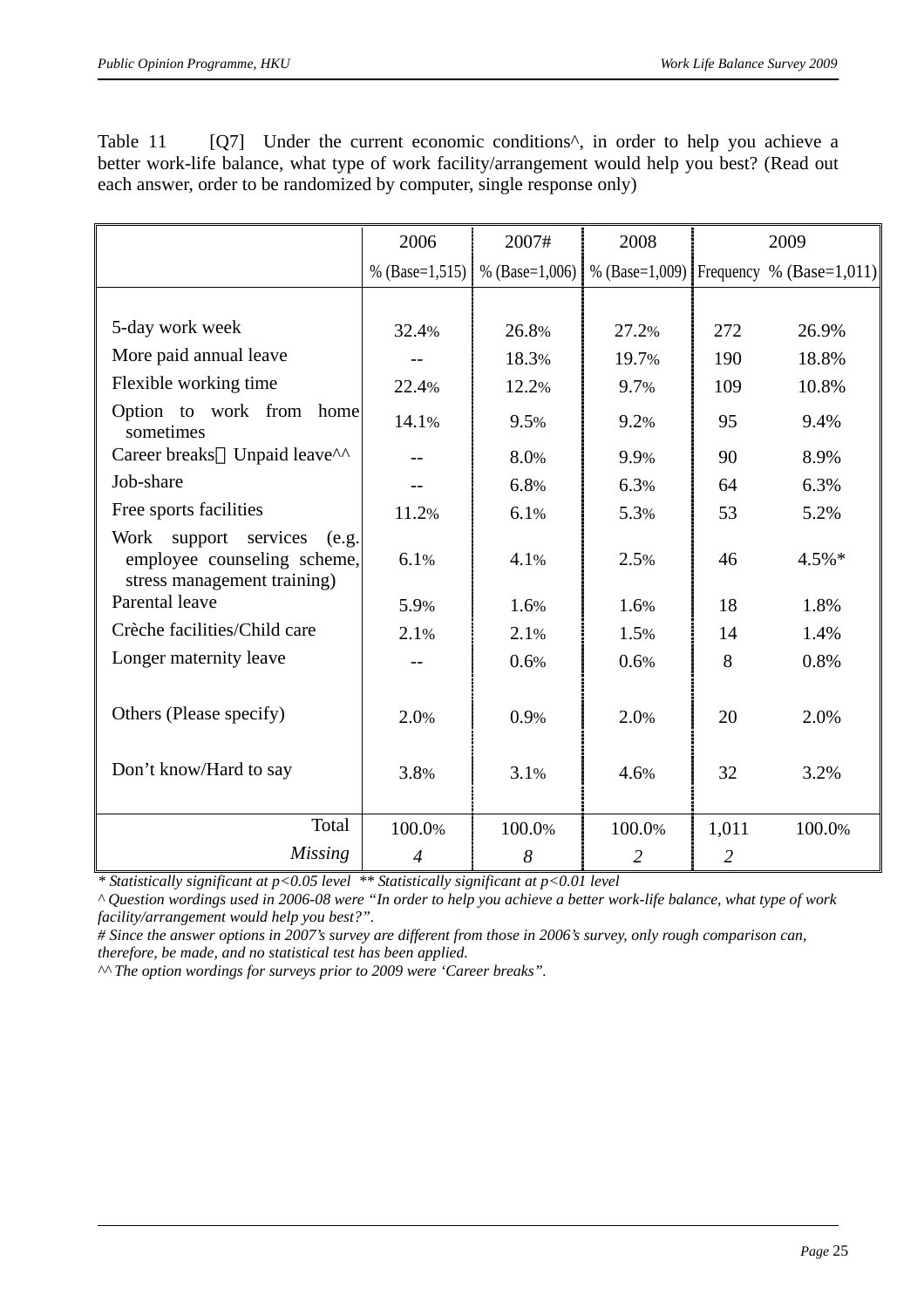Table 12 [Q8] In terms of the effort and resources required to balance work and life, how much effort do you think your WORKPLACE/BOSS has/have paid to promote work-life balance? Please use a scale of 0-10 to measure it, with 0 representing no effort at all, 10 representing all possible efforts have been made, and 5 being half-half.

|                        | 2006             | 2007                                                            | 2008    |       | 2009             |
|------------------------|------------------|-----------------------------------------------------------------|---------|-------|------------------|
|                        | % $(Base=1,513)$ | $\frac{1}{6}$ (Base=1,008) $\frac{1}{6}$ (Base=1,006) Frequency |         |       | % $(Base=1,011)$ |
| $\overline{0}$         | 11.2%            | 10.1%                                                           | 10.7%   | 106   | 10.5%            |
| $1 - 2$                | 6.6%             | 6.7%                                                            | 7.2%    | 62    | 6.1%             |
| $3 - 4$                | 18.3%            | 16.8%                                                           | 17.1%   | 184   | 18.2%            |
| 5                      | 27.2%            | 26.3%                                                           | 28.9%   | 308   | 30.5%            |
| $6 - 7$                | 20.4%            | 24.5%*                                                          | 23.4%   | 219   | 21.7%            |
| $8-9$                  | 8.8%             | 8.3%                                                            | 8.4%    | 84    | 8.3%             |
| 10                     | 3.3%             | 2.3%                                                            | $0.9%*$ | 20    | $2.0\%*$         |
|                        |                  |                                                                 |         |       |                  |
| Don't know/Hard to say | 4.2%             | 5.0%                                                            | 3.4%    | 28    | 2.8%             |
|                        |                  |                                                                 |         |       |                  |
| Total                  | 100.0%           | 100.0%                                                          | 100.0%  | 1,011 | 100.0%           |
| <b>Missing</b>         | 6                | 6                                                               | 5       | 2     |                  |
|                        |                  |                                                                 |         |       |                  |
| Mean                   | 4.7              | 4.7                                                             | 4.6     | 4.7   |                  |
| <b>Standard Error</b>  | 0.07             | 0.08                                                            | 0.08    | 0.08  |                  |
| Base                   | 1,449            | 958                                                             | 972     | 983   |                  |

*\* Statistically significant at p<0.05 level \*\* Statistically significant at p<0.01 level* 

Table 13 [Q9] Under the current economic conditions, how important is it that your workplace/boss addresses the issue of work-life balance? [Interviewers to probe intensity]

|                                                                                                                                                      |                                                   | 2009                                                              |
|------------------------------------------------------------------------------------------------------------------------------------------------------|---------------------------------------------------|-------------------------------------------------------------------|
|                                                                                                                                                      | Frequency                                         | % $(Base=1,011)$                                                  |
| Very important<br>Important<br>Quite important<br>Neutral<br>Not quite important<br>Not important<br>Not important at all<br>Don't know/ Hard to say | 253<br>685<br>432<br>187<br>80<br>116<br>36<br>23 | 25.0%<br>67.8%<br>42.7%<br>18.5%<br>7.9%<br>11.5%<br>3.6%<br>2.3% |
| Total                                                                                                                                                | 1,011                                             | 100.0%                                                            |
| <i>Missing</i>                                                                                                                                       |                                                   |                                                                   |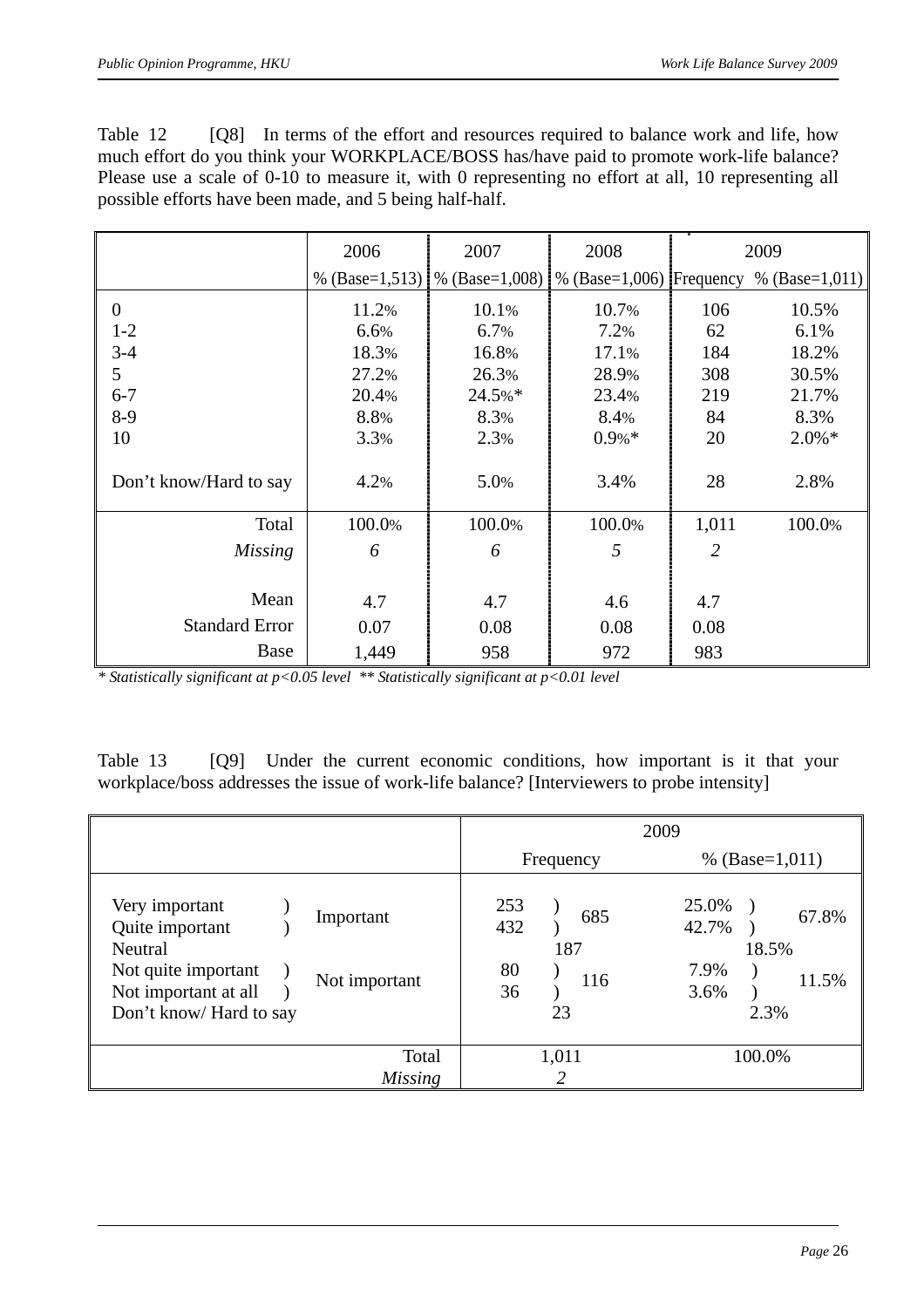|                        |                               | 2008   | 2009      |                    |  |
|------------------------|-------------------------------|--------|-----------|--------------------|--|
|                        | % $(Base=1,010)$<br>Frequency |        | Frequency | % (Base= $1,013$ ) |  |
|                        |                               |        |           |                    |  |
| Yes                    | 329                           | 32.6%  | 305       | 30.1%              |  |
| N <sub>o</sub>         | 672                           | 66.5%  | 691       | 68.2%              |  |
| Don't know/Hard to say | 9                             | 0.9%   | 17        | 1.7%               |  |
|                        |                               |        |           |                    |  |
| Total                  | 1,010                         | 100.0% | 1,013     | 100.0%             |  |
| <b>Missing</b>         |                               |        | $\theta$  |                    |  |

#### Table 14 [Q10] Would you consider leaving your current job for better work-life balance?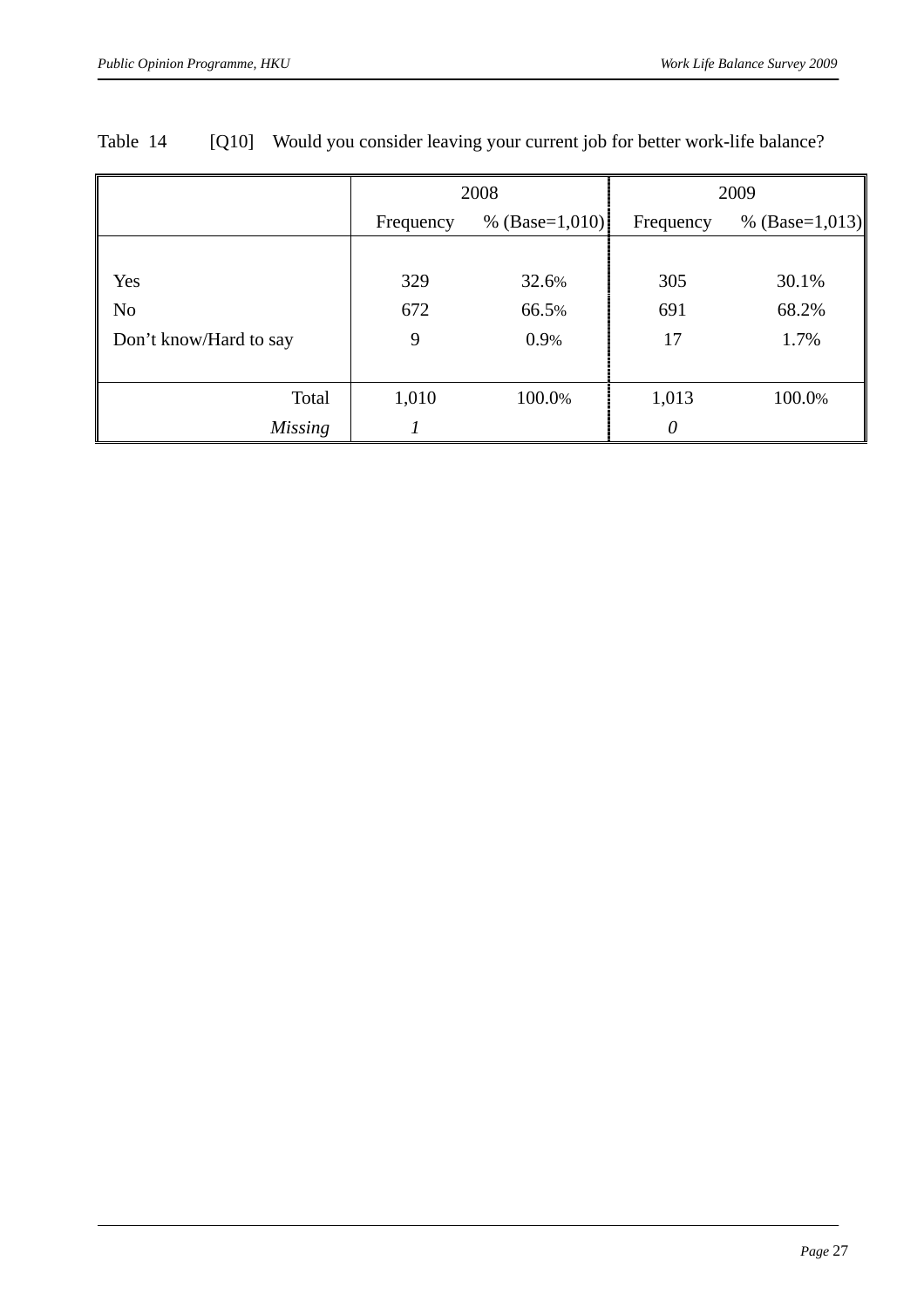## **Appendix 3**

### **Demographics**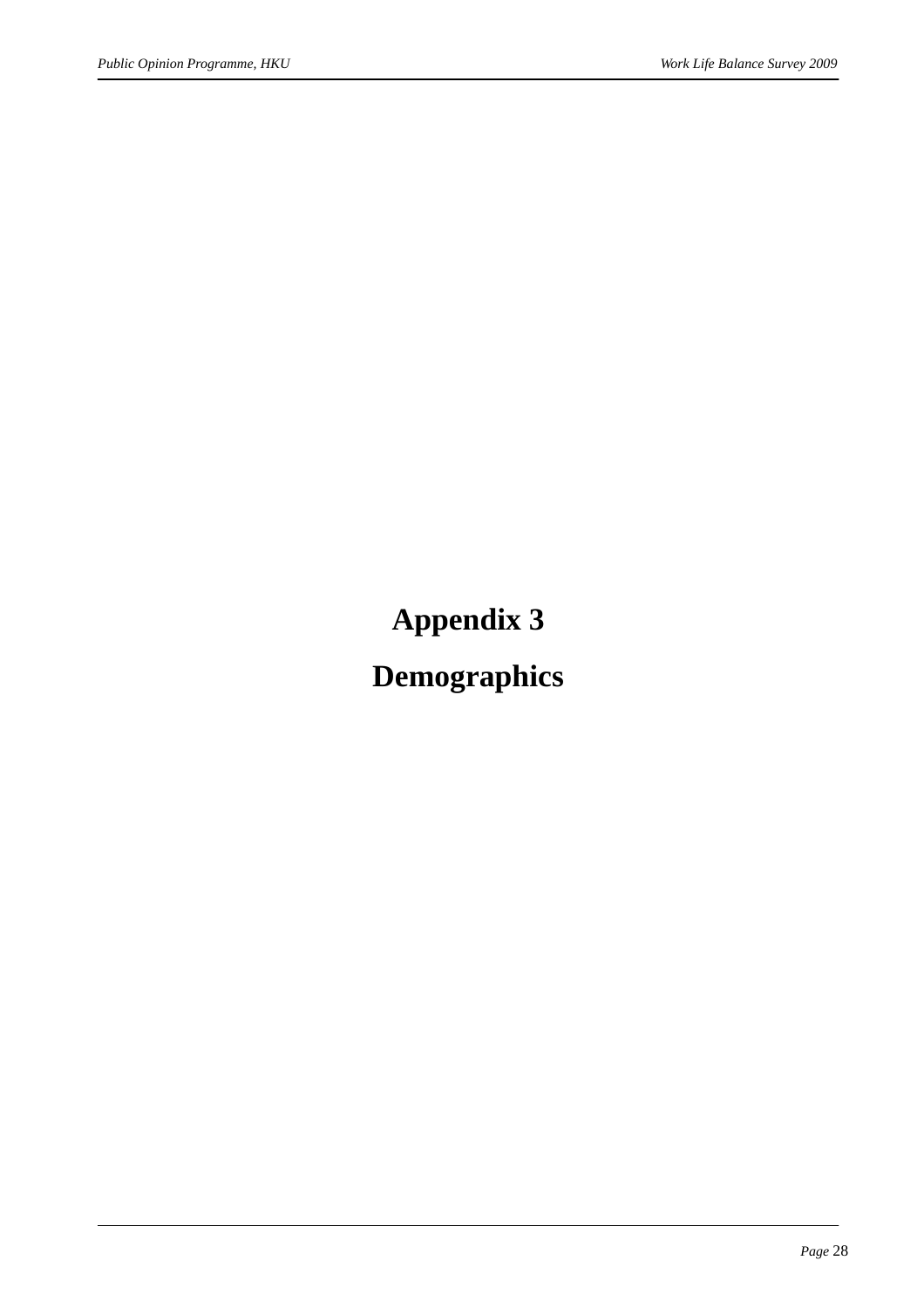### **Demographics**

| Table 15<br><b>Gender</b> |
|---------------------------|
|---------------------------|

|        | 2006             | 2007             | 2008             | 2009      |                  |
|--------|------------------|------------------|------------------|-----------|------------------|
|        | % $(Base=1,519)$ | % $(Base=1,014)$ | % $(Base=1,011)$ | Frequency | % $(Base=1,013)$ |
|        |                  |                  |                  |           |                  |
| Male   | 54.0%            | 51.3%            | 54.0%            | 524       | 51.7%            |
| Female | 46.0%            | 48.7%            | 46.0%            | 489       | 48.3%            |
|        |                  |                  |                  |           |                  |
| Total  | 100.0%           | 100.0%           | 100.0%           | 1,013     | 100.0%           |

Table 16 Age Group

|                       | 2006             | 2007               | 2008             |           | 2009         |
|-----------------------|------------------|--------------------|------------------|-----------|--------------|
|                       | % $(Base=1,511)$ | % (Base= $1,004$ ) | % $(Base = 965)$ | Frequency | % (Base=997) |
|                       |                  |                    |                  |           |              |
| 15-29 years old       | 18.4%            | 23.8%              | 16.9%            | 205       | 20.6%        |
| 30-39 years old       | 26.5%            | 23.3%              | 22.3%            | 222       | 22.3%        |
| 40-49 years old       | 35.3%            | 33.0%              | 35.8%            | 301       | 30.2%        |
| 50-59 years old       | 17.5%            | 17.3%              | 20.9%            | 212       | 21.3%        |
| 60 years old or above | 2.3%             | 2.6%               | 4.1%             | 57        | 5.7%         |
|                       |                  |                    |                  |           |              |
| Total                 | 100.0%           | 100.0%             | 100.0%           | 997       | 100.0%       |
| <i>Missing</i>        | 8                | 10                 | 46               | 16        |              |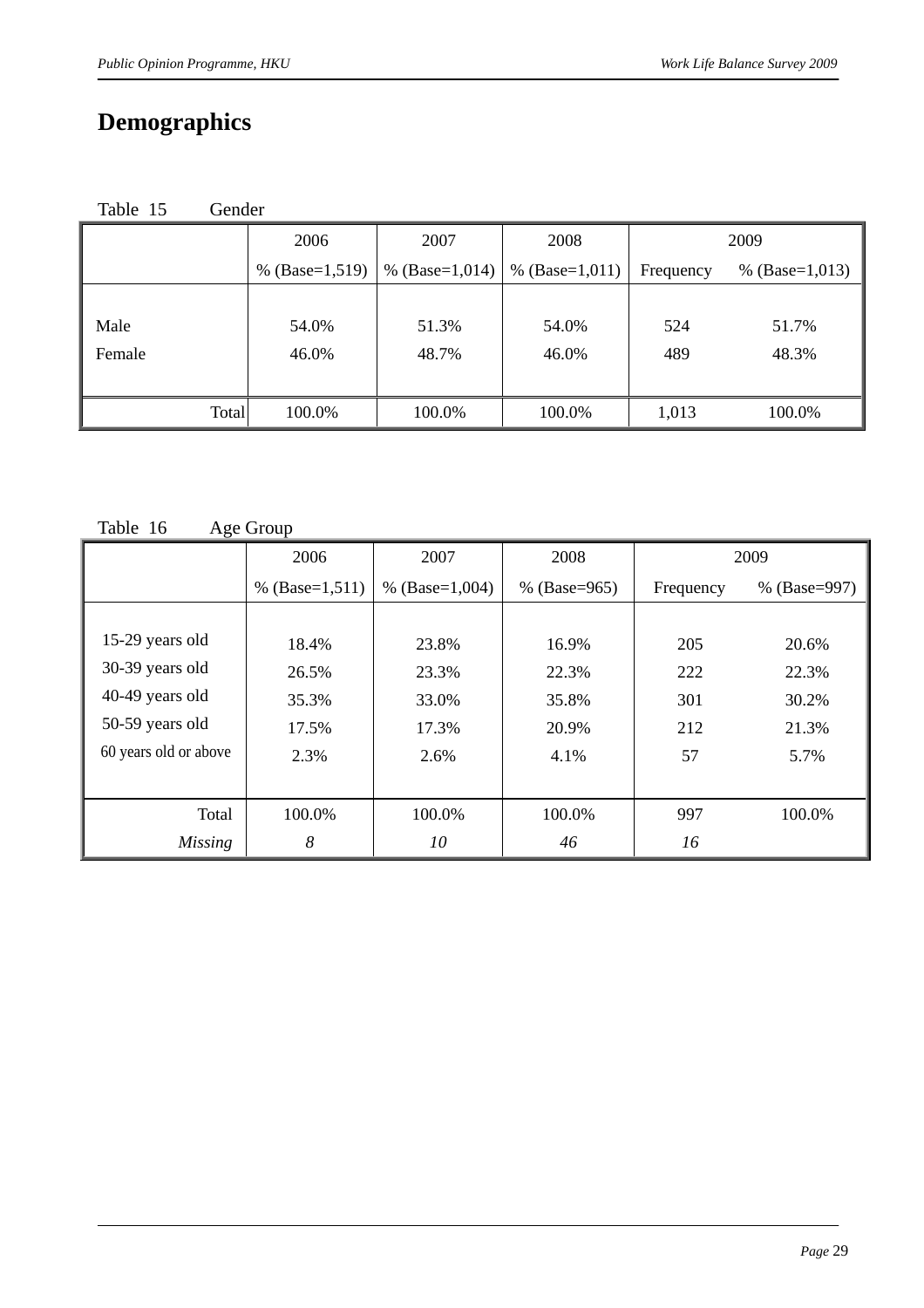|                             | 2006             | 2007             | 2008         |           | 2009             |
|-----------------------------|------------------|------------------|--------------|-----------|------------------|
|                             | % $(Base=1,513)$ | % $(Base=1,007)$ | % (Base=993) | Frequency | % $(Base=1,008)$ |
| Primary school or below     | 6.1%             | 6.4%             | 8.1%         | 78        | 7.7%             |
| Secondary school            | 48.2%            | 47.6%            | 47.1%        | 420       | 41.7%            |
| Matriculated                | 7.4%             | 7.4%             | 6.7%         | 67        | 6.6%             |
| Tertiary, non-degree course | 8.2%             | 6.2%             | 6.6%         | 65        | 6.4%             |
| Tertiary, degree course     | 23.8%            | 23.8%            | 23.9%        | 278       | 27.6%            |
| Master's Degree             | 6.0%             | 7.5%             | 7.6%         | 92        | 9.1%             |
| Doctor's Degree             | 0.3%             | 1.1%             | $0.0\%$      | 8         | 0.8%             |
| Total                       | 100.0%           | 100.0%           | 100.0%       | 1,008     | 100.0%           |
| <b>Missing</b>              | 6                |                  | 18           | 5         |                  |

Table 17 Education Attainment

Table 18 Position

|                                                | 2006               | 2007               | 2008           |            | 2009               |
|------------------------------------------------|--------------------|--------------------|----------------|------------|--------------------|
|                                                | % $(Base=1,493)$   | % (Base=998)       | % (Base=998)   | Frequency  | % (Base=993)       |
| White collar:                                  |                    |                    |                |            |                    |
| Professional/Manager/Executive                 | $25.1\%$ )         | 27.9%)             | 24.0%)         | 283)       | 28.5%)             |
| White collar:                                  |                    |                    |                |            |                    |
| Trader/Proprietor                              | $6.0\%$ )<br>69.4% | $5.2\%$ )<br>70.0% | 5.2%) $71.1\%$ | 23)<br>688 | $2.3\%$ )<br>69.3% |
| White collar: Office: skilled                  | $21.6\%$ )         | $18.7\%$ )         | 22.5%)         | 219)       | $22.1\%$ )         |
| White collar: Office:                          |                    |                    |                |            |                    |
| unskilled                                      | $16.7\%$ )         | 18.2%)             | 19.3%)         | 163)       | $16.4\%$ )         |
| Blue collar:                                   |                    |                    |                |            |                    |
| Factory/Shop/Outdoor:<br>skilled Manual worker | $14.5\%$ )         | $14.1\%$ )         | 15.7%)         | 150)       | $15.1\%$ )         |
| Blue collar:                                   | 30.6%              | 30.0%              | 28.9%          | 305        | 30.7%              |
| Factory/Shop/Outdoor:                          | $16.1\%$ )         | 15.8%)             | $13.1\%$ )     | 155)       | $15.6\%$ )         |
| unskilled Manual worker                        |                    |                    |                |            |                    |
| Total                                          | 100.0%             | 100.0%             | 100.0%         | 993        | 100.0%             |
| Missing                                        | 26                 | 16                 | 13             | 20         |                    |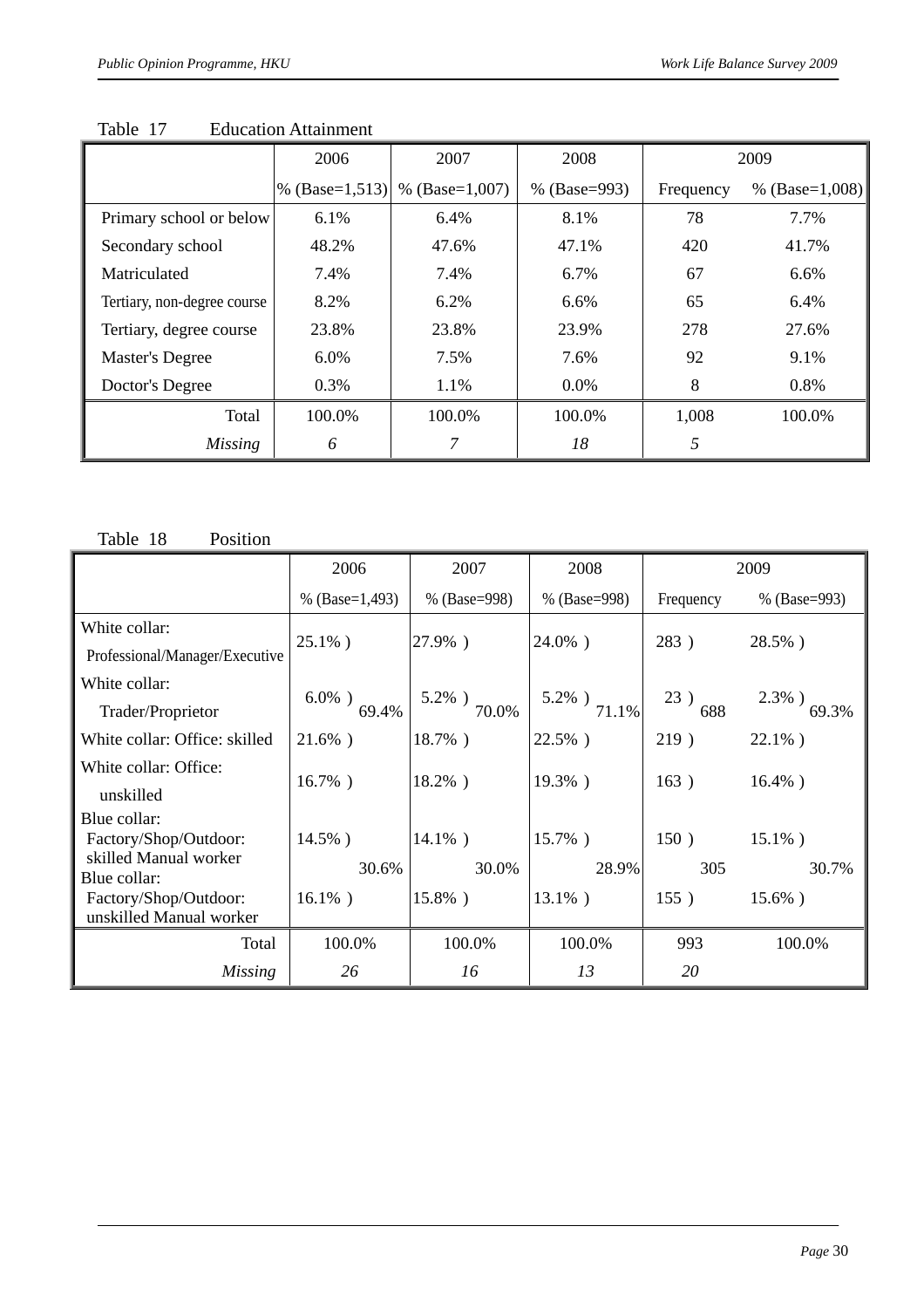|                                                               | 2006   | 2007                                           | 2008   | 2009      |              |
|---------------------------------------------------------------|--------|------------------------------------------------|--------|-----------|--------------|
|                                                               |        | % (Base=1,487)   % (Base=1,002)   % (Base=988) |        | Frequency | % (Base=983) |
|                                                               |        |                                                |        |           |              |
| Education                                                     | 8.9%   | 8.4%                                           | 9.6%   | 100       | 10.2%        |
| Manufacturing Industry                                        | 10.3%  | 10.1%                                          | 8.7%   | 84        | 8.5%         |
| <b>Banks and Finance Sector</b>                               | 7.0%   | 7.2%                                           | 6.6%   | 78        | 7.9%         |
| <b>Construction Industry</b>                                  | 9.3%   | 7.6%                                           | 9.7%   | 75        | 7.6%         |
| Import/Export Trade                                           | 7.8%   | 7.6%                                           | 7.5%   | 73        | 7.4%         |
| <b>Commercial Service</b>                                     | 7.9%   | 7.5%                                           | 9.9%   | 71        | 7.2%         |
| Wholesale/Retail                                              | 5.1%   | 6.4%                                           | 4.8%   | 66        | 6.7%         |
| <b>Transportation Industry</b>                                | 6.4%   | 7.7%                                           | 7.2%   | 64        | 6.5%         |
| Government/Public Affairs                                     | 8.7%   | 6.0%                                           | 7.4%   | 61        | 6.2%         |
| Medical, Hygiene and Welfare Sector                           | 5.6%   | 6.9%                                           | 6.7%   | 54        | 5.5%         |
| Restaurants/Hotels                                            | 4.8%   | 5.2%                                           | 4.8%   | 52        | 5.3%         |
| <b>Other Personal Services</b>                                | 5.3%   | 4.6%                                           | 3.8%   | 51        | 5.2%         |
| Law, Accountancy, Professional<br><b>Information Services</b> | 1.6%   | 3.4%                                           | 2.6%   | 35        | 3.6%         |
| Information Technology (IT)                                   | 3.2%   | 3.6%                                           | 3.2%   | 32        | 3.3%         |
| Property                                                      | 2.2%   | 2.2%                                           | 0.9%   | 19        | 1.9%         |
| Media                                                         | 1.1%   | 1.4%                                           | 2.0%   | 17        | 1.7%         |
| Insurance                                                     | 1.6%   | 1.0%                                           | 1.1%   | 15        | 1.5%         |
| Telecommunication                                             | 0.8%   | 1.1%                                           | 1.7%   | 13        | 1.3%         |
| <b>Warehouse Duties</b>                                       | 0.5%   | 0.8%                                           | 0.4%   | 6         | 0.6%         |
| Oil, Energy, Resources and Utilities                          | 0.7%   | 0.4%                                           | 0.2%   | 5         | 0.5%         |
| Film/Entertainment Industry                                   | 0.9%   | 0.5%                                           | 0.5%   | 4         | 0.4%         |
| Others                                                        | 0.0%   | 0.6%                                           | 0.6%   | 8         | 0.8%         |
|                                                               |        |                                                |        |           |              |
| Total                                                         | 100.0% | 100.0%                                         | 100.0% | 983       | 100.0%       |
| <b>Missing</b>                                                | 32     | 12                                             | 23     | 30        |              |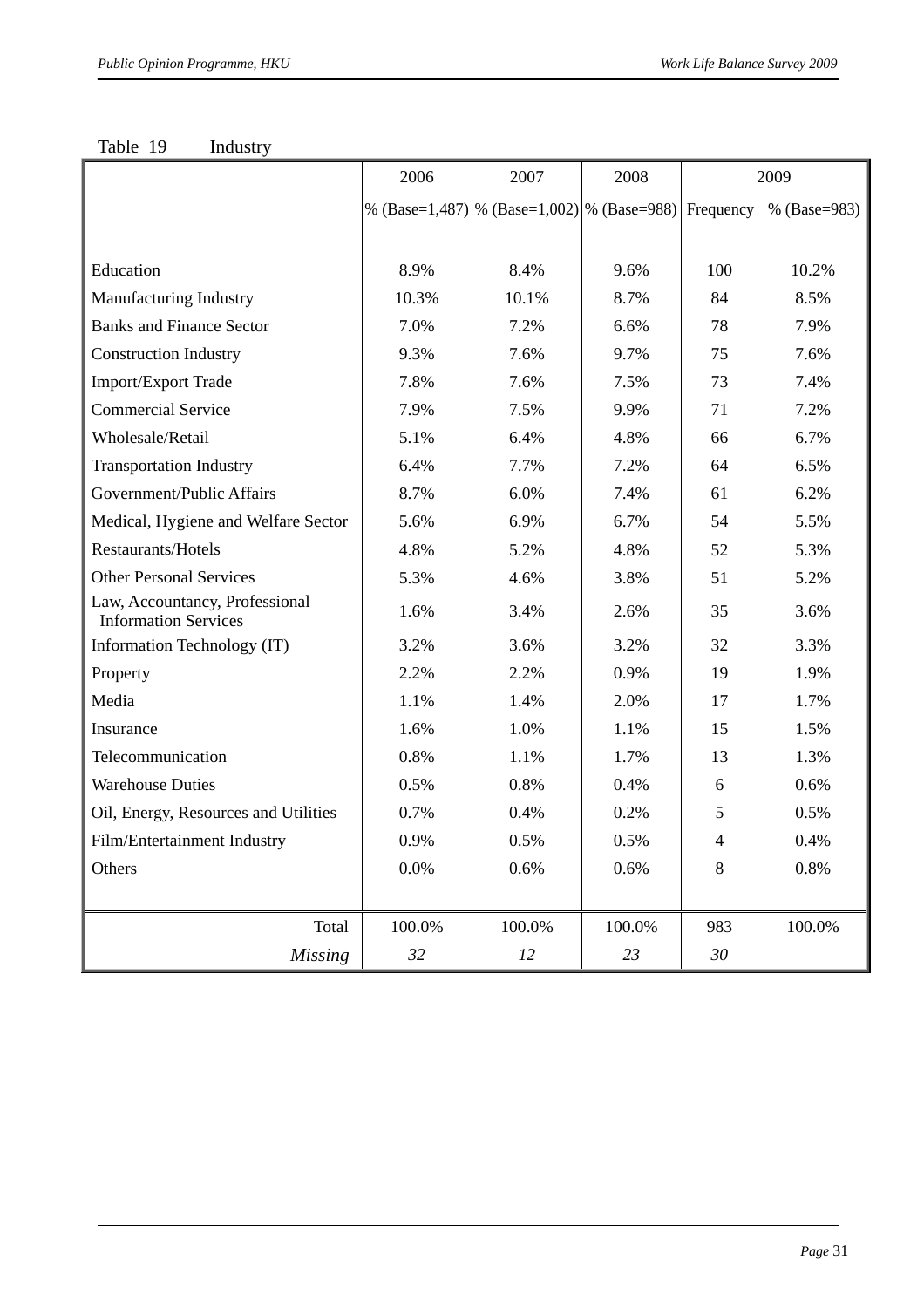|                           | 2006             | 2007           | 2008           | 2009      |                |
|---------------------------|------------------|----------------|----------------|-----------|----------------|
|                           | % $(Base=1,459)$ | % $(Base=971)$ | % $(Base=947)$ | Frequency | % $(Base=930)$ |
|                           |                  |                |                |           |                |
| HK\$ 10,000 or below      | 28.4%            | 27.1%          | 28.8%          | 251       | 27.0%          |
| HK\$ $10,001 \sim 20,000$ | 40.4%            | 42.2%          | 38.4%          | 337       | 36.2%          |
| HK\$ $20,001 \sim 30,000$ | 14.1%            | 13.3%          | 14.3%          | 139       | 14.9%          |
| HK\$ $30,001 \sim 40,000$ | 6.9%             | 6.5%           | 5.7%           | 84        | 9.0%           |
| HK\$ $40,001 \sim 50,000$ | 3.6%             | 3.6%           | 3.6%           | 37        | 4.0%           |
| HK\$ 50,001 or above      | 6.6%             | 7.3%           | 9.2%           | 82        | 8.8%           |
|                           |                  |                |                |           |                |
| Total                     | 100.0%           | 100.0%         | 100.0%         | 930       | 100.0%         |
| <b>Missing</b>            | 60               | 43             | 64             | 83        |                |

Table 20 Personal monthly income

Table 21 Language of interview

|           | 2006             | 2007<br>2008     |                  | 2009      |                    |
|-----------|------------------|------------------|------------------|-----------|--------------------|
|           | % $(Base=1,519)$ | % $(Base=1,014)$ | % $(Base=1,011)$ | Frequency | % (Base= $1,013$ ) |
|           |                  |                  |                  |           |                    |
| Cantonese | 95.5%            | 94.5%            | 95.0%            | 959       | 94.7%              |
| Putonghua | 0.1%             | 0.2%             | 0.2%             | 0         | 0.0%               |
| English   | 4.5%             | 5.3%             | 4.8%             | 54        | 5.3%               |
|           |                  |                  |                  |           |                    |
| Total     | 100.0%           | 100.0%           | 100.0%           | 1,013     | 100.0%             |

Table 22 District of residence

|                      | 2006             | 2007             | 2008               | 2009      |                  |
|----------------------|------------------|------------------|--------------------|-----------|------------------|
|                      | % $(Base=1,505)$ | % $(Base=1,003)$ | % (Base= $1,003$ ) | Frequency | % $(Base=1,006)$ |
|                      |                  |                  |                    |           |                  |
| Hong Kong Island     | 19.9%            | 20.5%            | 20.5%              | 234       | 23.3%            |
| Kowloon East         | 15.7%            | 13.9%            | 15.9%              | 174       | 17.3%            |
| Kowloon West         | 12.6%            | 12.0%            | 15.4%              | 162       | 16.1%            |
| New Territories East | 25.9%            | 27.4%            | 22.6%              | 226       | 22.5%            |
| New Territories West | 25.9%            | 26.2%            | 25.6%              | 210       | 20.9%            |
|                      |                  |                  |                    |           |                  |
| Total                | 100.0%           | 100.0%           | 100.0%             | 1,006     | 100.0%           |
| <i>Missing</i>       | 14               | 11               | 8                  | 7         |                  |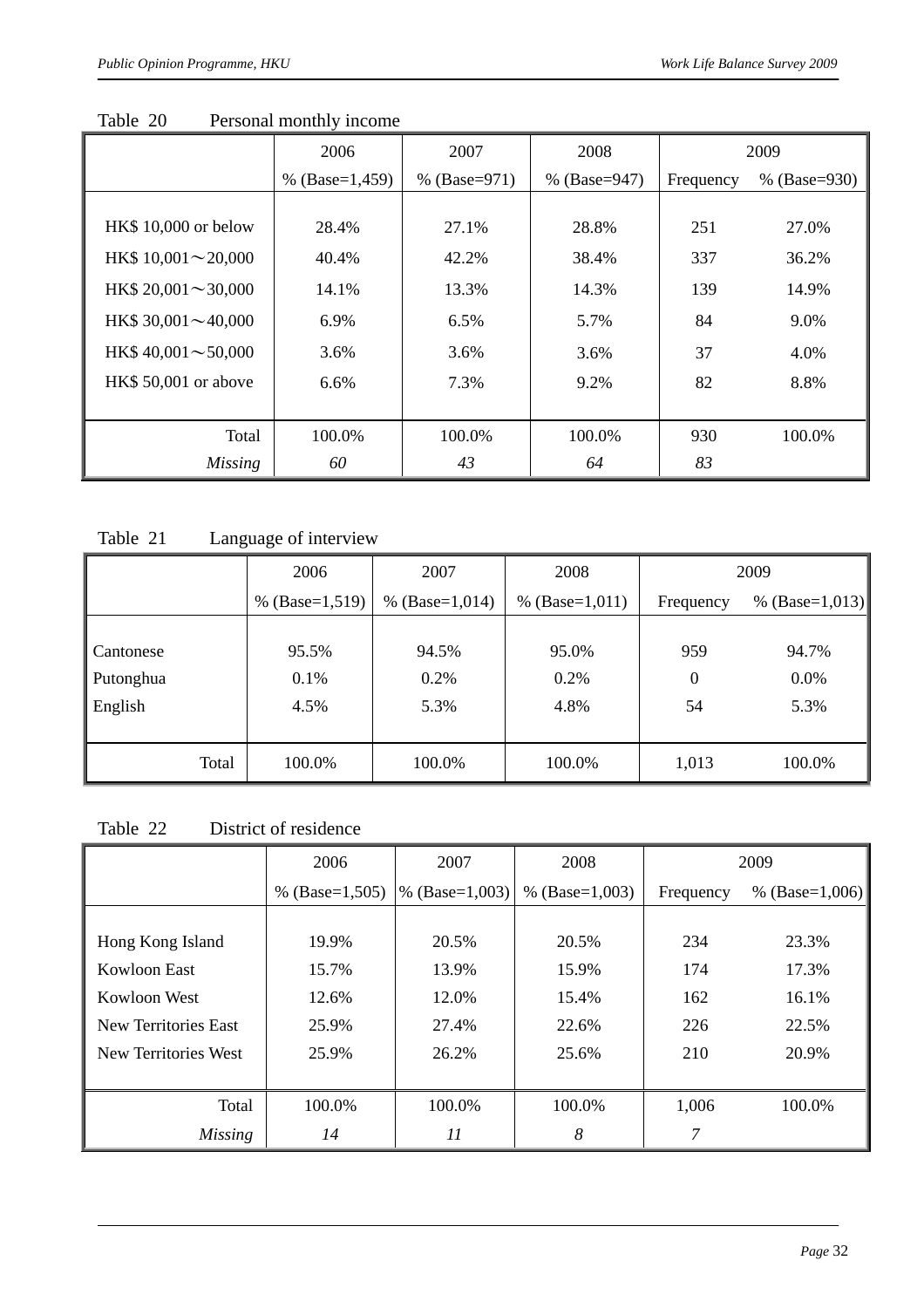### **Appendix 4**

### **In-depth Analysis: Cross-tabulation for 2009 findings**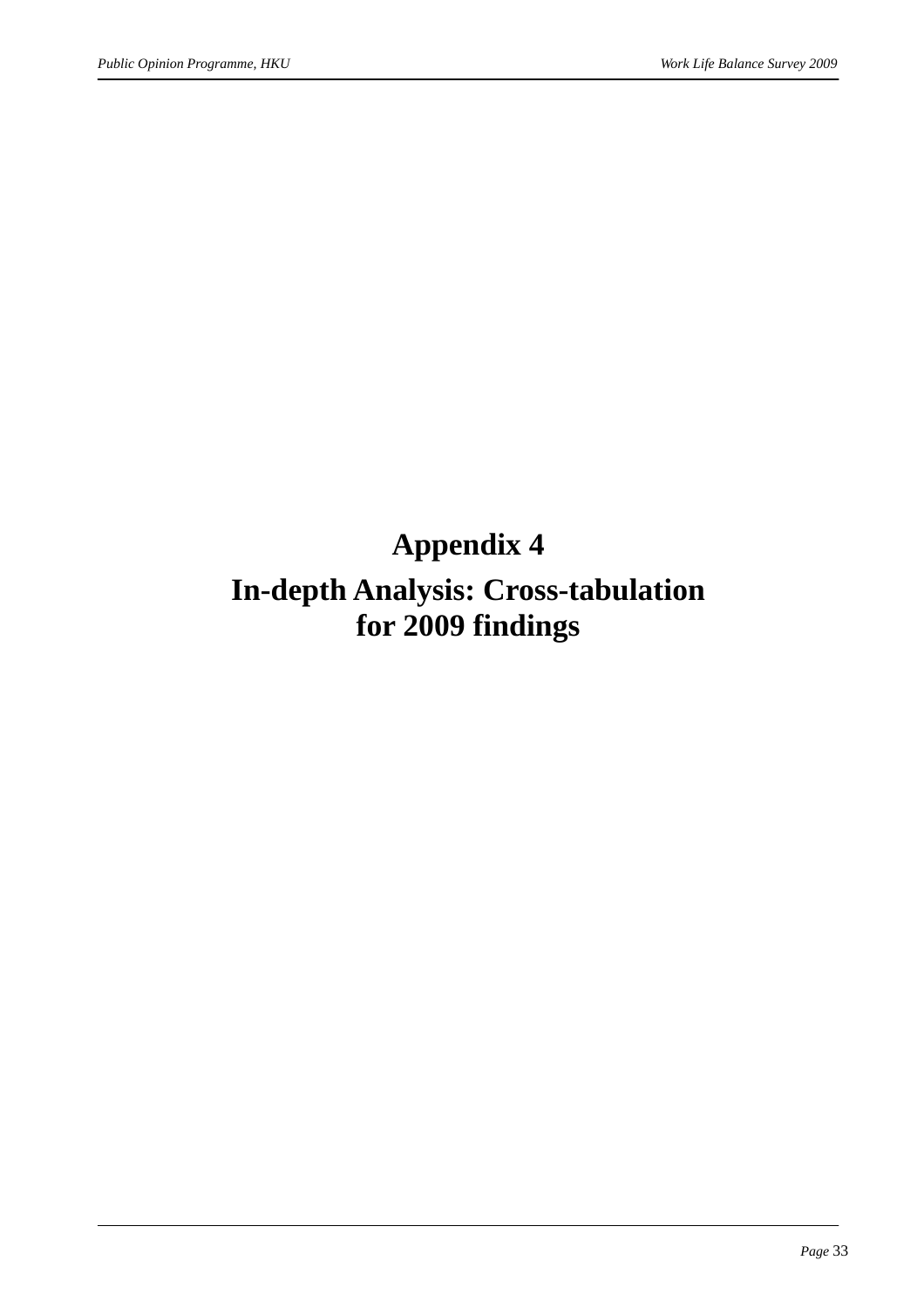**Note: The results of in-depth analyses described in this appendix should be read in addition to the analyses described in the research findings in the main part of this research report. Items marked with (^) are subject to a sub-sample size <30. As the smaller the sample size, the larger the sampling error, findings of these items can be for rough reference only. When looking at the sub group analyses by industry, "other industries" is excluded as the nature of different items within this group can vary a lot.** 

**Cross-tabulation by Demographic Variables for 2009 Findings** *(The differences of the listed items are proved to be statistically significant.)*

#### **1. Actual working hours**

- 1.1 Sub-group analyses showed that, same as previous years, males (49.5 hours) actually worked longer hours than females (47.2 hours) in general,  $p<0.01$ .
- 1.2 A trend has developed when looking at the age group analysis. The elder the respondents, the longer hours they worked per week (aged 15-29: 47.3 hours; aged 30-39: 47.5 hours; aged 40-49: 48.3 hours; aged 50-59: 50.0 hours and aged 60 or above: 50.5 hours), p<0.05.
- 1.3 People belonging to "restaurants/ hotels" (56.4 hours), "property"^ (52.2 hours) and "other personal services (51.8 hours) worked relatively longer hours. Those from "insurance"<sup> $\land$ </sup> (41.6 hours), "oil, energy, resources and utilities" $\land$  (44.2 hours) and "education" (45.3 hours) had actually worked fewer hours when compared with other industry groups,  $p<0.01$ .
- 1.4 People with the lowest income (HK\$ 10,000 or below: 50.1 hours) worked longer hours than other income groups. The weekly working hours for other income groups were around 47 or 48 hours,  $p<0.05$ .

#### **2. Amount of time spent on private activities**

- 2.1 The youngest generation (aged 15-29: 13.2 hours) spent more time on leisure activities whilst the eldest (aged 60 or above) only had 7.8 hours a week. Respondents aged 30-39, 40-49 and 50-59 spent about 11 hours for their personal activities, p<0.05.
- 2.2 In line with the previous observation, respondents earning HK\$ 10,000 or below (9.1) hours) enjoyed the least leisure time among different income groups while the high income groups (HK\$ 40,001 50,000: 15.6 hours and HK\$ 50,001 or above: 11.8 hours), plus people with monthly income of HK\$ 10,001 20,000 (11.9 hours) tended to have more time on private activities,  $p<0.01$ .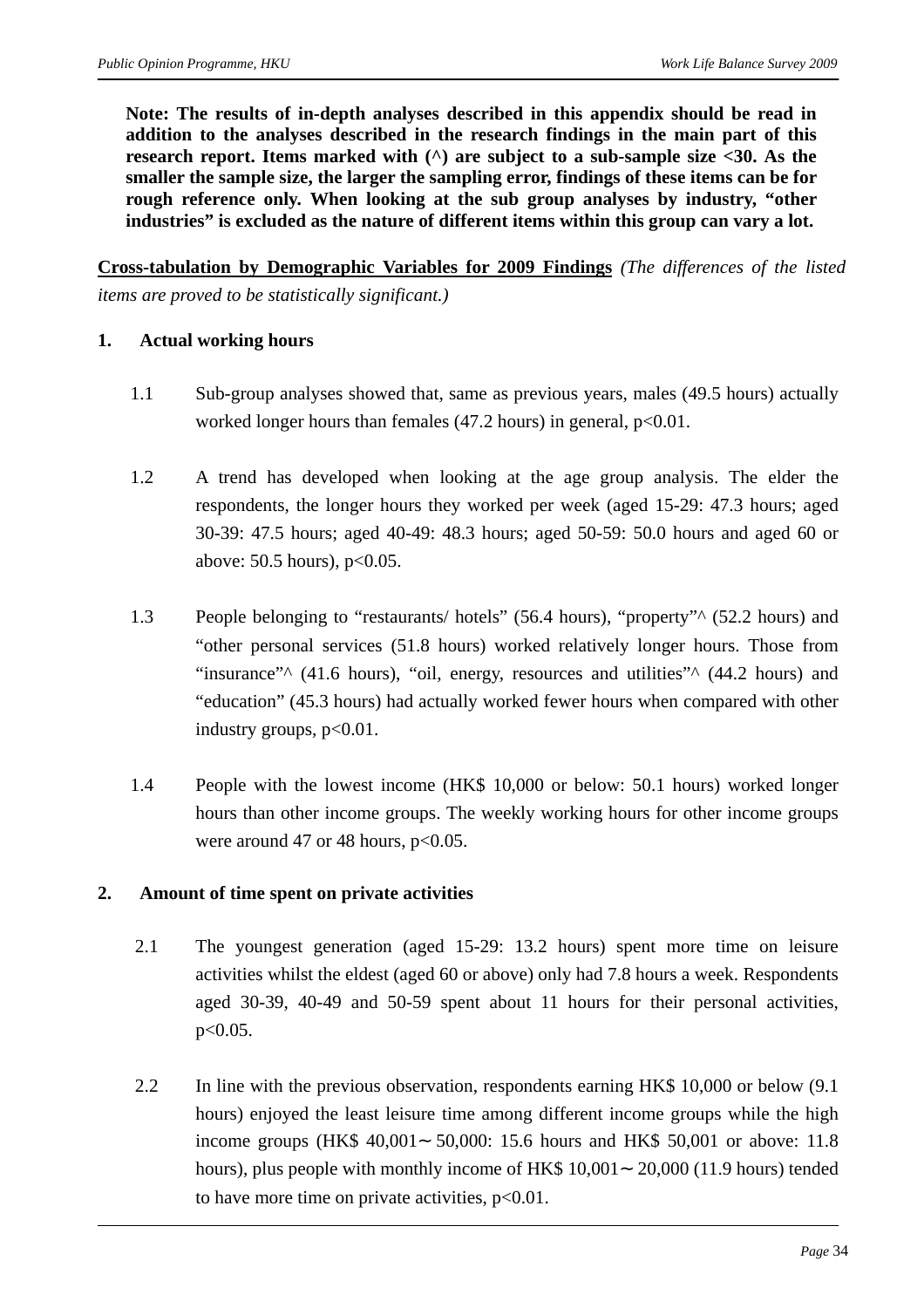#### **3 Actual work-life ratio**

- 3.1 The youngest respondents (aged 15-29: 80:20) tended to achieve a more balanced work-life ratio than the other age groups, especially the eldest one (aged 60 or above:  $88:12$ ,  $p<0.01$ .
- 3.2 "Government/ public affairs" (79:21), "medical, hygiene and welfare sector" (79:21) and "Insurance"^ industries (80:20) seemed to enjoy a more balanced work-life ratio. Highly imbalanced ratio, on the other hand, was found for respondents from the "film / entertainment" $\land$  (94:6), "warehouse duties" $\land$  (90:10) and "restaurants / hotels"  $(89:11)$  industries,  $p<0.01$ .
- 3.3 The high income groups were able to achieve a more balanced work-life ratio (HK\$ 40,001 50,000: 79:21 and HK\$ 50,001 or above: 81:19) than the lowest income group (HK\$ 10,000 or below: 86:14),  $p<0.01$ .

#### **4 Degree to which respondents have achieved their ideal work-life balance**

- 4.1 Respondents within "government / public affairs" (6.5 marks), "property"  $\wedge$  (6.1) marks) and "banks and finance sector" (6.1 marks) claimed to have achieved a higher level of work-life balance when compared with other industries. On the other hand, people working in "film / entertainment industry "^ (4.0 marks), "warehouse duties"^ (5.2 marks) and "restaurants / hotels" (5.2 marks) were lagging behind in this aspect, p<0.01.
- 4.2 Lower income groups tended to give themselves a lower work-life-balance rating (HK\$ 10,000 or below: 5.4 marks and HK\$ 10,001 20,000: 5.6 marks) than those with higher income (HK\$ 50,001 or above: 6.3 marks),  $p<0.01$ .

#### **5 Problems arisen from disturbed work-life balance**

5.1 Across all age groups, "prolonged fatigue level, sleepiness and extreme tiredness" was the most common problem encountered by the respondents, especially among the younger groups (aged 15-29: 64% and aged 30-39: 53%). On the other hand, younger respondents were less likely to report they encountered "none" of the problems mentioned (aged 15-29: 17%, aged 30-39: 23% and aged 40-49: 22%) than the elder age groups (aged 50-59:  $30\%$  and aged 60 or above:  $32\%$ ), p<0.01.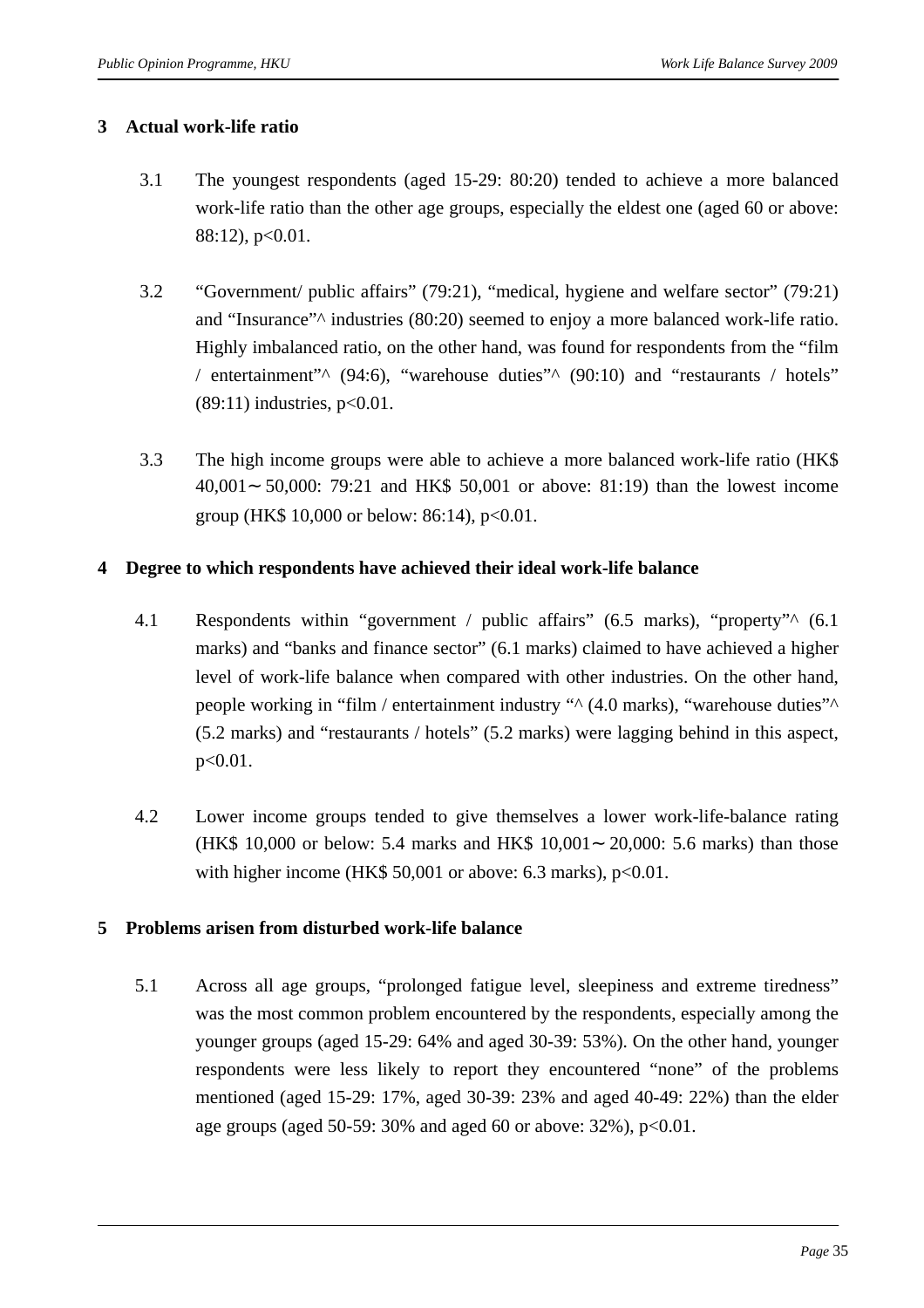5.2 Similarly, a rather large proportion of respondents across all income groups suffered from "prolonged fatigue level, sleepiness and extreme tiredness" but it was most common among people earning HK\$ 40,001 50,000 (65%) and HK\$ 10,001 20,000 (60%), p<0.01.

#### **6 Most difficult WLB challenge**

6.1 More people from the "warehouse duties"^, "insurance"^, "import/ export trade", "construction industry", "wholesale/retail", "commercial service" "transportation industry" and "banks and finance sector" complained against their "financial well-being/wealth management", with the industry "warehouse duties" (33%) topping the list. As for the WLB challenge "long working hours", it was most common among the "film/ entertainment industry"^, "information technology (IT)", "restaurants/hotels", "education" and "law, accountancy, professional information services", while the situation for people working in the "film/ entertainment industry" and "information technology" (both at 25%) was most serious. At the same time, a larger proportion of respondents from "government/ public affairs", "medical, hygiene and welfare", "property"<sup> $\wedge$ </sup>, "media"<sup> $\wedge$ </sup> and "law, accountancy, professional information services" picked "leader's attitude" as their main WLB challenge and the highest percentage went to "government/ public affairs" (30%), p<0.01.

#### **7 Facilities or arrangements desired most**

- 7.1 Same as previous years, "5-day work week" continued to be the most desired arrangement across all age groups for achieving a better work-life balance (aged 15-29: 25%, aged 30-39: 29%, aged 40-49: 25%, aged 50-59: 30% and aged 60 or above: 27%). Yet, one-fourth of respondents aged 15-29 mentioned "more paid annual leave", which was relatively more than other age groups (aged 30-39: 15%, aged 40-49: 21%, aged 50-59: 14% and aged 60 or above: 18%). In the meantime, relatively more respondents aged 15-29 (10%), 30-39 (13%) and 40-49 (12%) longed for "option to work from home sometimes" for better work-life balance when compared with their elder counterparts (aged 50-59: 3% and aged 60 or above:  $4\%$ ),  $p<0.01$ .
- 7.2 Significantly more respondents coming from the low and middle income groups desired for "5-day-work week" (HK\$ 10,000 or below: 32%, HK\$ 10,001∼20,000: 26%, HK\$ 20,001∼30,000: 32% and HK\$ 30,001∼40,000: 31%) whereas more people of the higher income groups opted for "more paid annual leave" (HK\$ 40,001∼50,000: 30%) and "option to work from home sometimes" (HK\$ 50,001 or above: 22%). At the same time, "option to work from home sometimes" as a means to achieve better work-life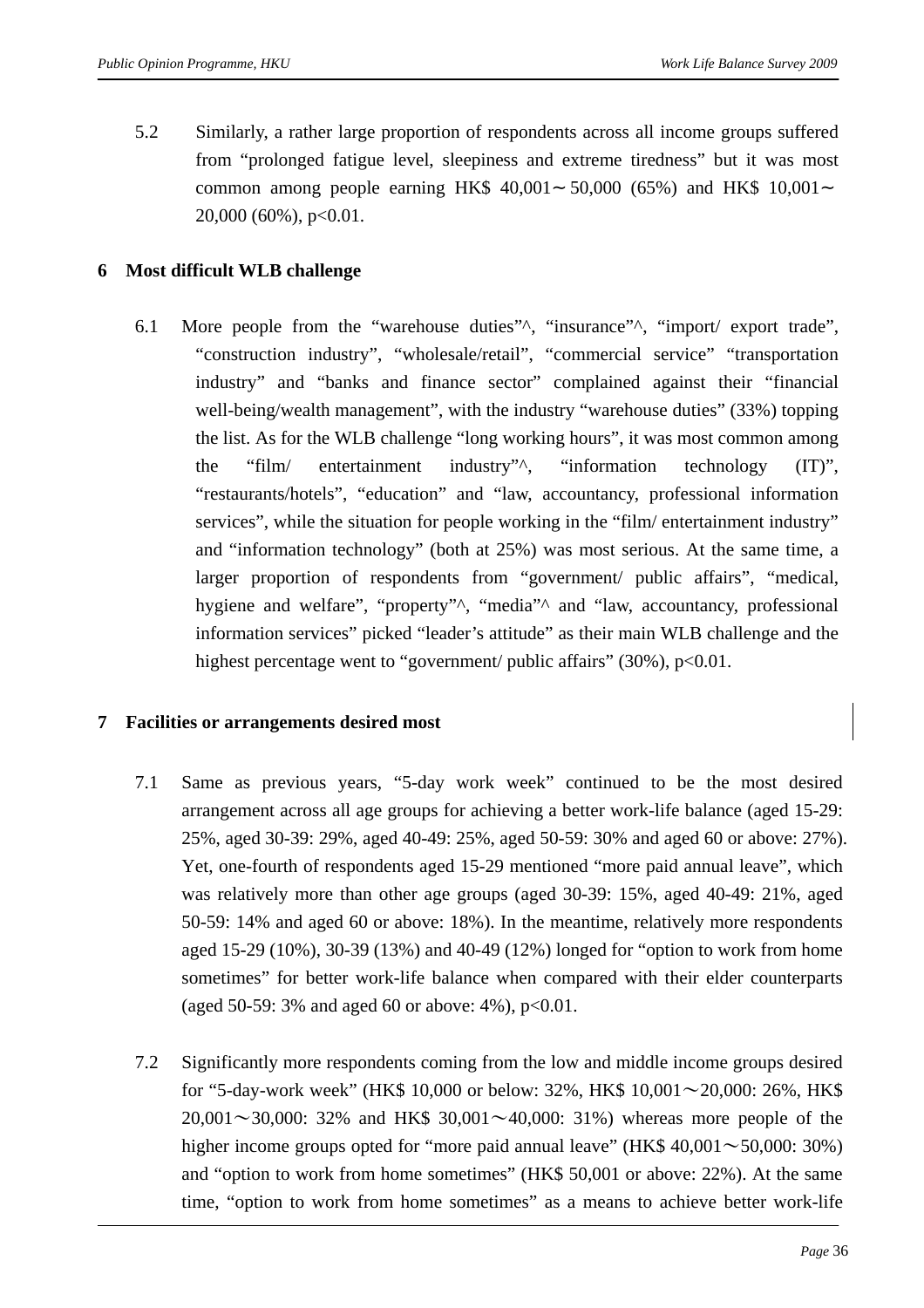balance was less popular among the low income groups (HK\$ 10,000 or below: 4% and HK\$ 10,001∼20,000: 7%) than other income groups (HK\$ 20,001∼30,000: 12%, HK\$ 30,001∼40,000: 14%, HK\$ 40,001∼50,000: 14% and HK\$ 50,001 or above: 22%), p<0.01.

#### **8 Effort and resources spent on work-life balance**

8.1 Consistent with other findings, the lower income groups tended to assess their workplace/boss less favorably in terms of their effort/resources paid to work-life balance (HK\$ 10,000 or below: 4.5 marks and HK\$ 10,001 20,000: 4.4 marks) when compared to the higher income groups ("HK\$ 40,001 50,000" and "HK\$ 50,001 or above" scored 5.1 and 5.5 marks respectively),  $p<0.01$ .

#### **9 Importance of workplace/boss to address work-life balance**

9.1 Significantly more young respondents (aged 15-29: 71% and aged 30-39: 74%) considered it important for their workplace/boss to pay effort to addressing the work-life balance issue than their elder counterparts (aged 50-59: 59% and aged 60 or above: 54%), p<0.01.

#### **10 Tendency to leave current job for better work-life balance**

10.1 A trend has developed over years that the younger the respondents, the more likely they would consider leaving their current job for better work-life balance (aged 15-29: 48%, aged 30-39: 36%, aged 40-49: 24%, aged 50-59: 21% and aged 60 or above: 12%), p<0.01.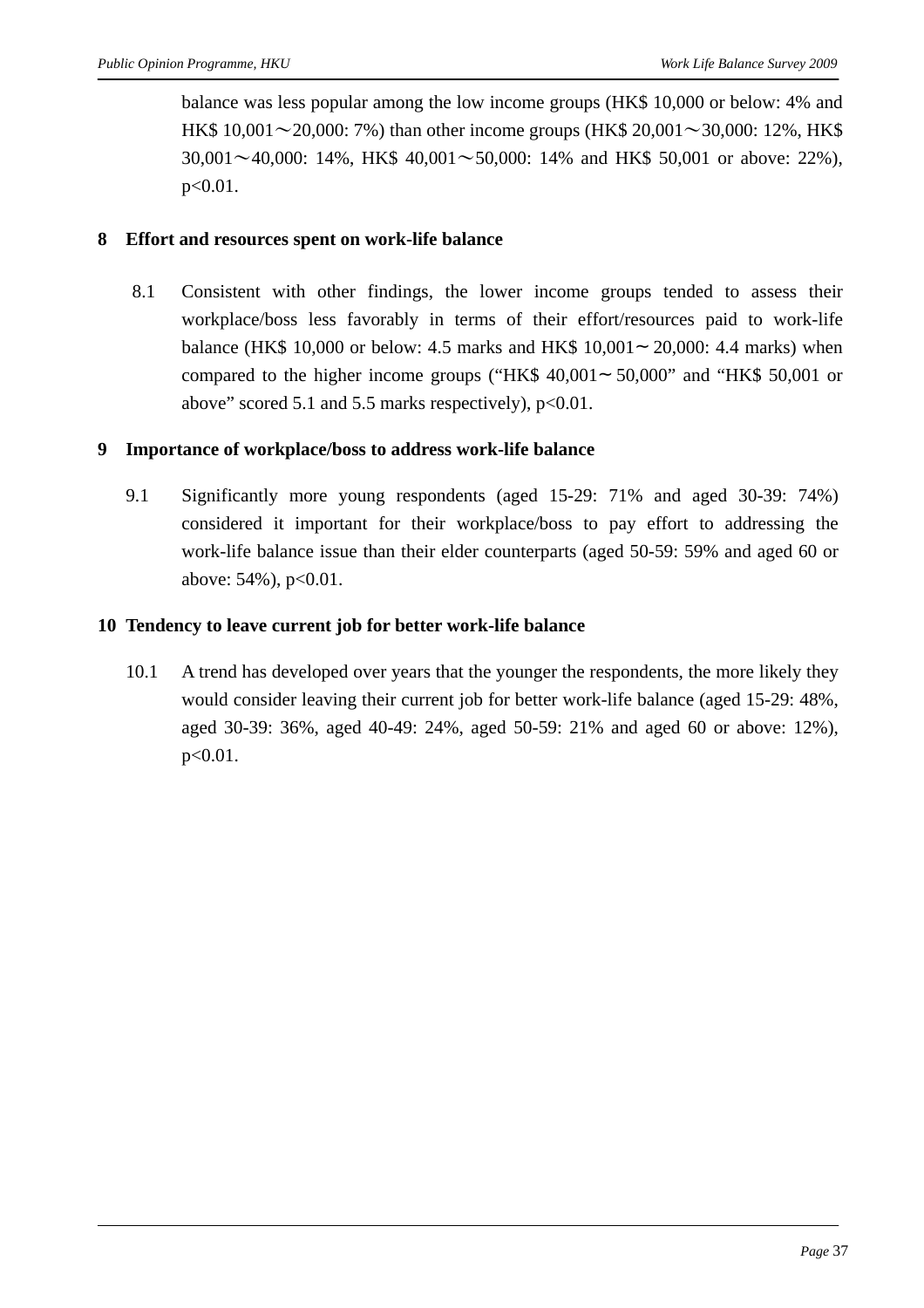### **Appendix 5**

### **In-depth Analysis: Cross-tabulation On yearly comparison**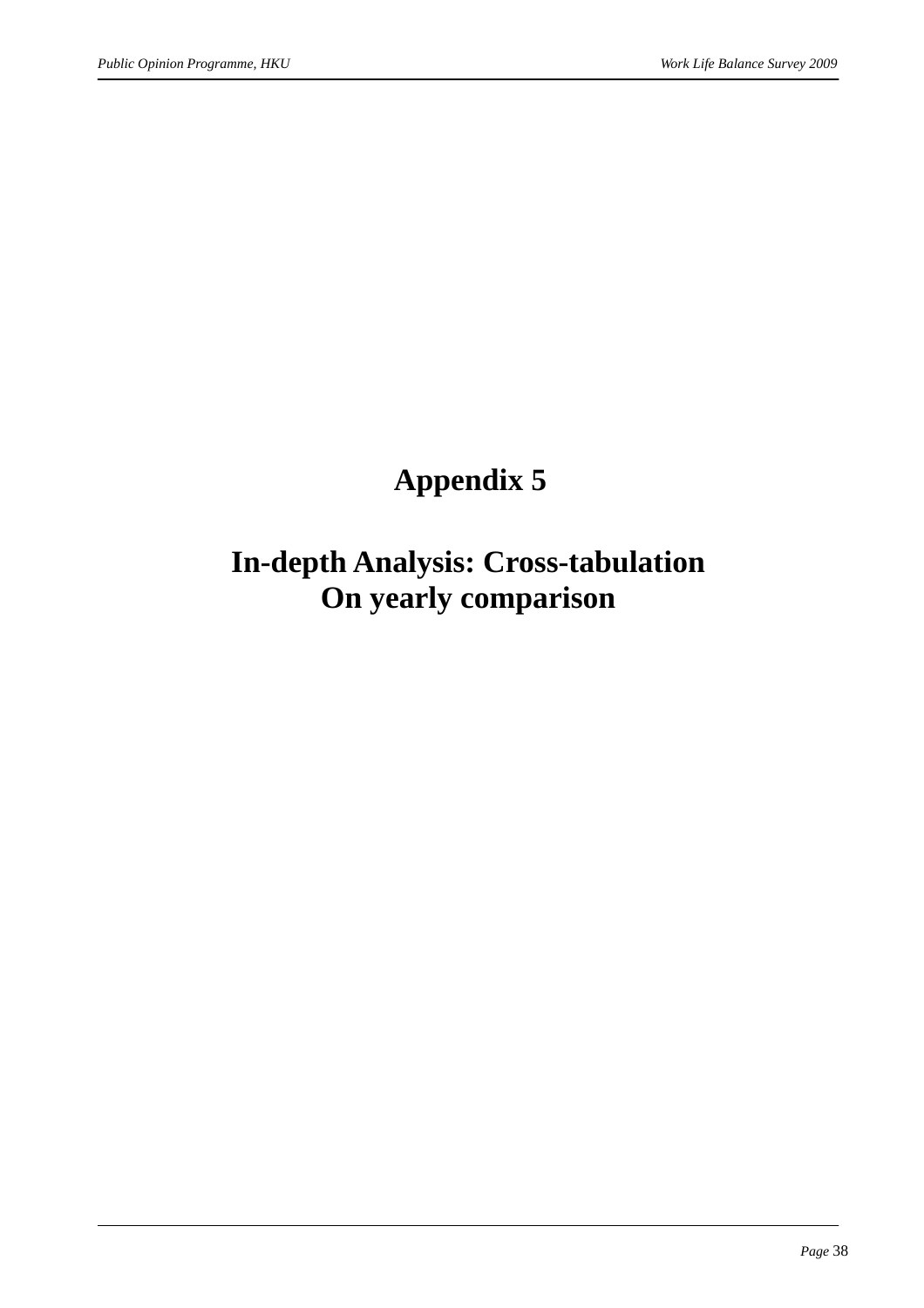#### **Note: The results of in-depth analyses described in this appendix should be read in addition to the analyses described in the research findings in the main part of this research report.**

**Sub-Group Yearly Comparison** *(Other than the trend mentioned in the following, the differences of the listed items are proven to be statistically significant.)*

All in all, the HK working population's WLB seemed to have remained rather stable in the year past as only a few significant changes have been located. In the meantime, it is encouraging that an increasing number of respondents claimed they have not encountered any problems in the past 12 months arising from a disturbed WLB. This probably means the previous efforts in promoting work-life balance begin to pay. Yet, there is still room for further improvement as evident by the large discrepancy between respondents' actual work-life ratio and their preferred but realistic one.

Remarks: Yearly sub-group comparisons are included, while items marked with ( $\land$ ) are subject to a sub-sample size  $\langle 30. \rangle$  As the smaller the sample size, the larger the sampling error, findings of these items can be for rough reference only.

Subgroups marked with double asterisks (\*\*) indicated that the variation has been tested to be statistically significant at  $p<0.01$  level, whereas those with single asterisk  $(*)$  denoted statistical significance at p<0.05 level.

#### **I) Respondents' Work and Living Patterns**

#### **1. Actual working hours**

- 1.1 When looking at the data from 2006 to 2009, a downward trend is observed for the mean working hours among the working population interviewed, which has decreased for 3 consecutive times from 2006's 51.3 hours to 48.4 hours per week in this year's survey but is it noteworthy that only the change between 2007 and 2006 is statistically significant.
- 1.2 Comparing to 2008's findings, the actual number of working hours for respondents aged 30-39\* dropped notably from 49.8hrs to 47.5 hrs.
- 1.3 Significant changes were observed in the year past within "medical, hygiene and welfare sector"\* and "restaurants / hotels"\*, but in different direction. Respondents in the former industry actually worked 45.7 hrs a week, down by over 3 hours from 2008 (48.8 hrs). On the contrary, those working in the "restaurants / hotels" industry worked significantly longer hours than last year (from 50.7 hrs to 56.4 hrs).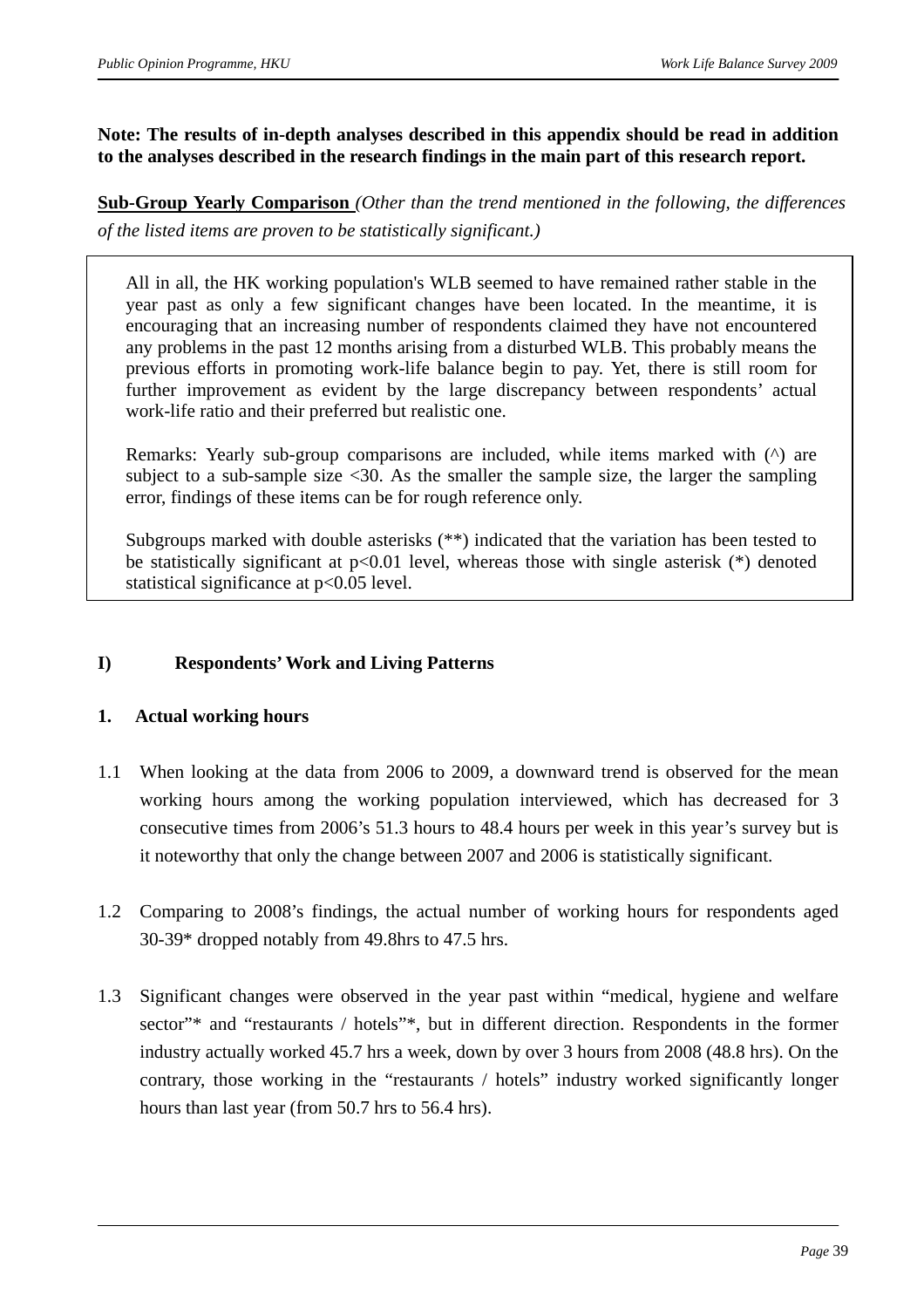#### **2. Actual work-life ratio**

2.1 When compared with 2008, the actual work-life ratio within "medical, hygiene and welfare sector"\* (from 85:15 to 79:21), "transportation industry"\* (from 88:12 to 82:18) and "wholesale / retail"\* (from 89:11 to 84:16) appeared to have significantly improved. However, the ratio for respondents working in "film / entertainment industry"<sup> $\wedge$ \*</sup> got worse in this regard (from 80:20 to 94:6).

#### **3. Degree to which respondents have achieved their ideal work-life balance**

- 3.1 People working in the "telecommunication"^\*industry tended to have achieved a better work-life balance (from 4.8 marks to 6.0 marks) this year. On the other hand, the picture of those within "law, accountancy, professional information services"\* became less favorable (from 6.6 marks to 5.5 marks).
- 3.2 The WLB self-rating given by the HK\$ 30,001 40,000\*\* income group dropped notably from 6.5 marks in 2008 to 5.6 marks in 2009.

#### **II) Problems Facing in terms of Work-Life Balance and Desired Solutions**

#### **4. Facilities / Arrangements for better work-life balance**

4.1 The popularity of "free sports facilities" seemed to drop continuously from 2006 to 2008 and stabilize in 2009 (2006: 11%, 2007: 6%, 2008: 5% and 2009: 5%).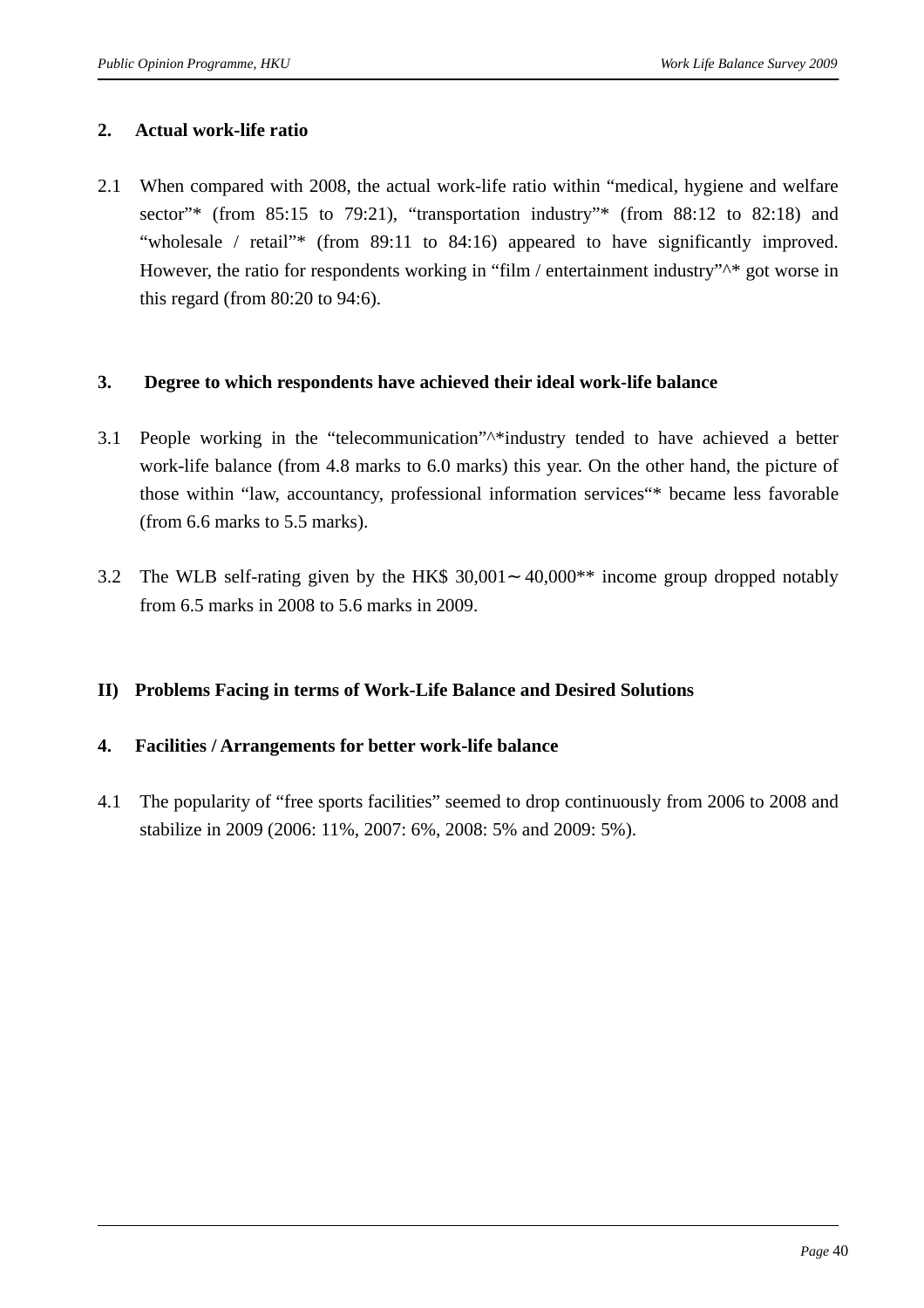## **Appendix 6**

## **Bilingual Questionnaires**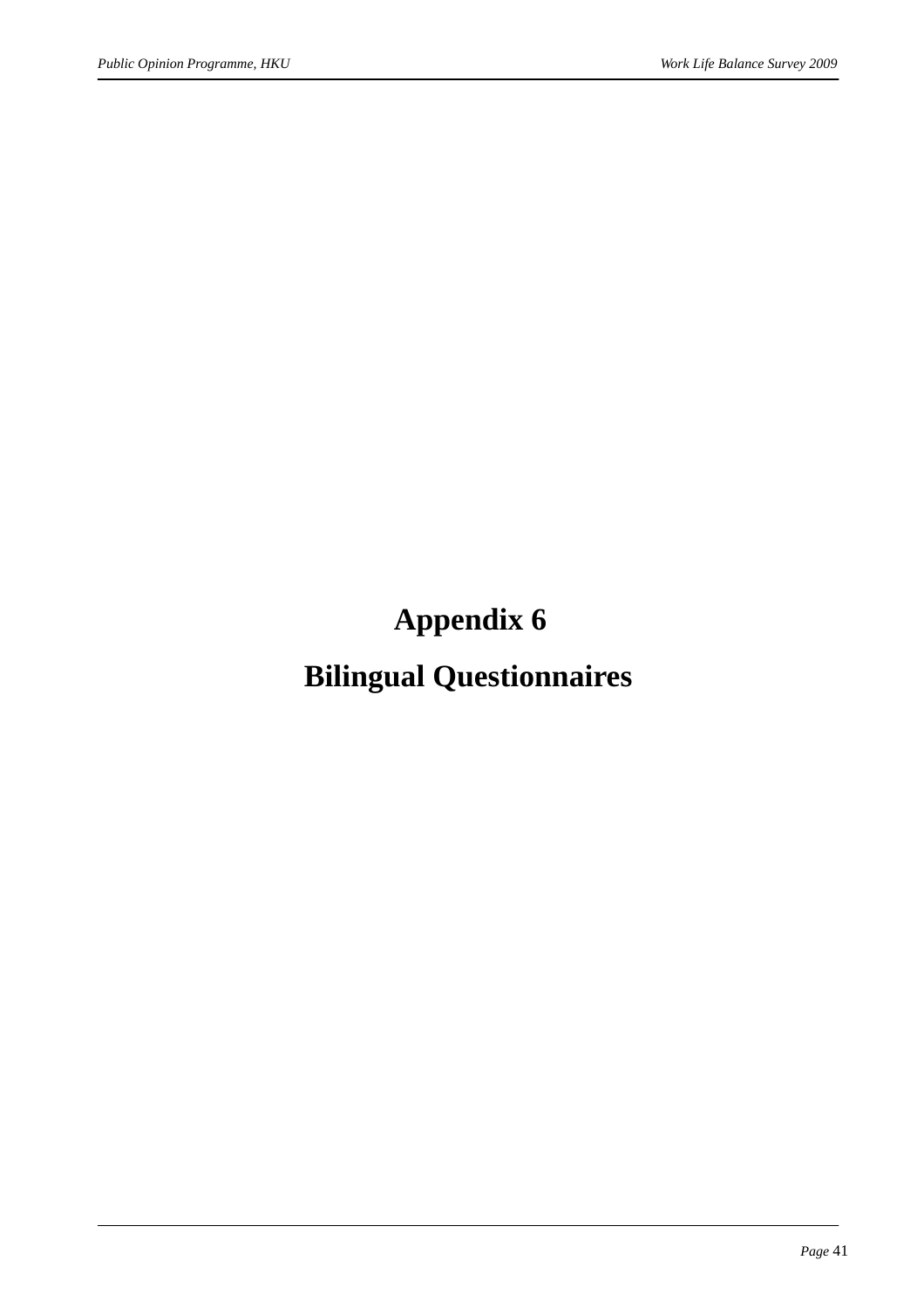# **Work Life Balance Survey of the Hong Kong Working Population 2009**

## **Questionnaire (English)**

## **Final Draft**

27 April 2009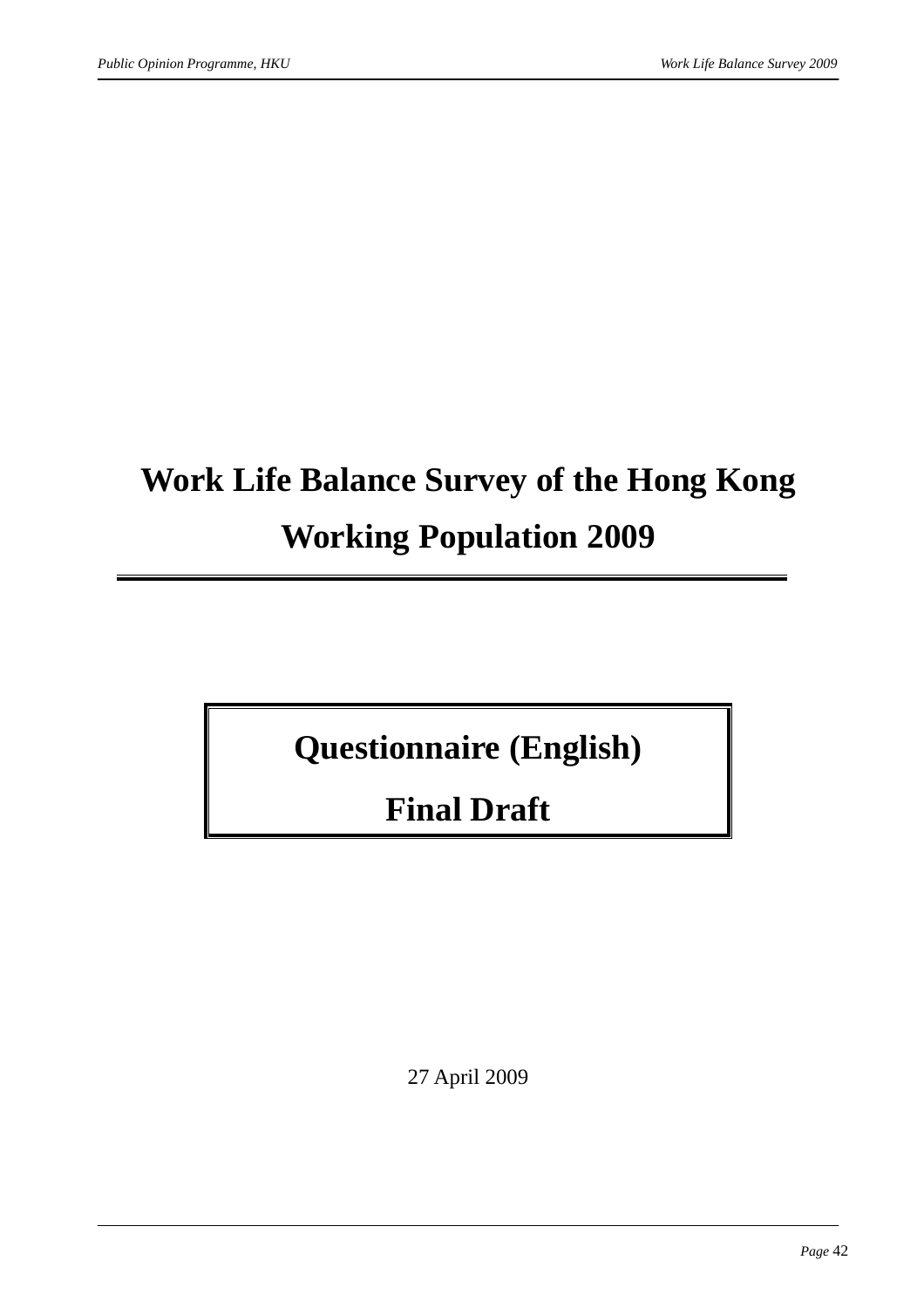#### **Part 1 Introduction**

Good evening, sir/madam, this is Mr/Ms X, an interviewer from the Public Opinion Programme of the University of Hong Kong. We would like to ask for your opinion on some work life issues which would only take you a couple of minutes. Please be rest assured that your phone number is randomly selected by our computer and your information provided will be kept strictly confidential.

- (R1) Verification of telephone number
- (R2) Living district
- (R3) Household size

The target of this interview is **full time worker of age 15 or above who speak Cantonese, English or Mandarin**.

#### **Part 2 Selection of Respondents**

(S1) Is there any full time worker in your household of age 15 or above? Since we need to conduct random sampling, if there is more than one available, I would like to speak to the one who will have his / her birthday next. (If the target is not available at the moment, make an appointment to recall.)

Yes  $N<sub>0</sub>$ Refuse to answer Terminate interview, skip to end.

(S2) Are you currently working full time? (Interviewers read out: "Full time workers" can be defined as those who work at least 5 days a week, or total working time not less than 40 hours a week.)

Yes  $N<sub>0</sub>$ Refuse to answer Terminate interview, skip to end.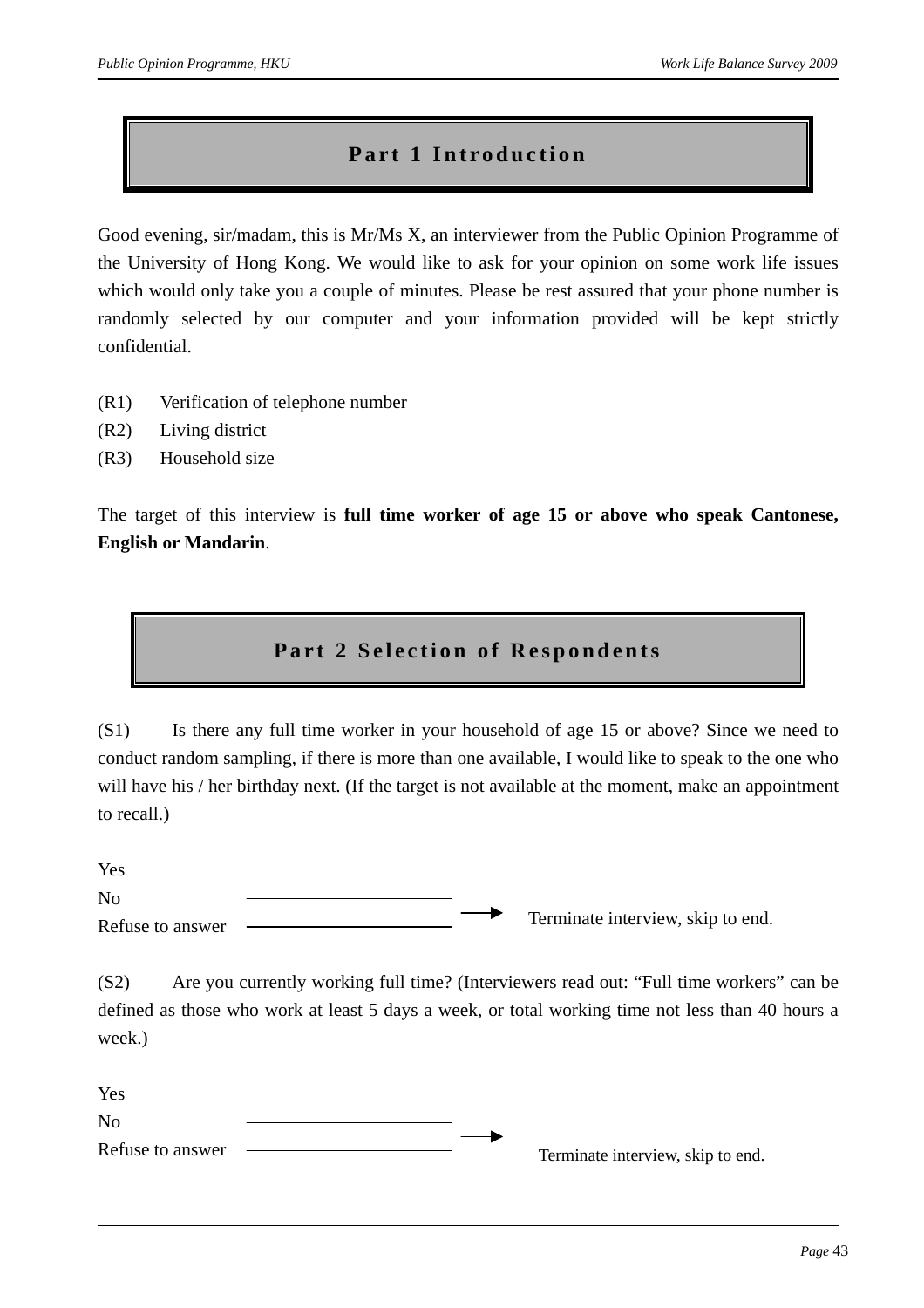### **Part 3 Opinion Questions**

#### *I. Respondents' Work and Living Patterns*

[Q1] Take the last month as an example, how many hours a week do you ACTUALLY work on average for your full time job?

> hours (Insert exact figures) Don't know / Hard to say Refuse to answer

[Q2] Take the last month as an example, how many hours a week do you ACTUALLY spend on doing some personal or private activities, like meeting friends and engaging in activities for leisure such as sports and traveling?

> \_\_\_\_\_\_\_\_ hours (Insert exact figures) Don't know / Hard to say Refuse to answer

[Q3] In your view, what would be the PREFERRED but REALISTIC ratio between the time you want to spend on working and the time you want to spend on personal or private activities? Please base this on your realistic number of working hours and exclude sleeping time (the ratio must add up to 100%)

> \_\_\_\_\_\_% on work and \_\_\_\_\_\_% on private life Don't know / Hard to say Refuse to answer

#### *II. Problems Facing in terms of Work-Life Balance and Desired Solutions*

[Q4] On a scale of 0-10, how much have YOU achieved in terms of an ideal work-life balance? 0 represents the worst case possible, 10 represents already ideal, and 5 being half-half.

> $(Kxact figure from 0-10)$ Don't know / Hard to say Refuse to answer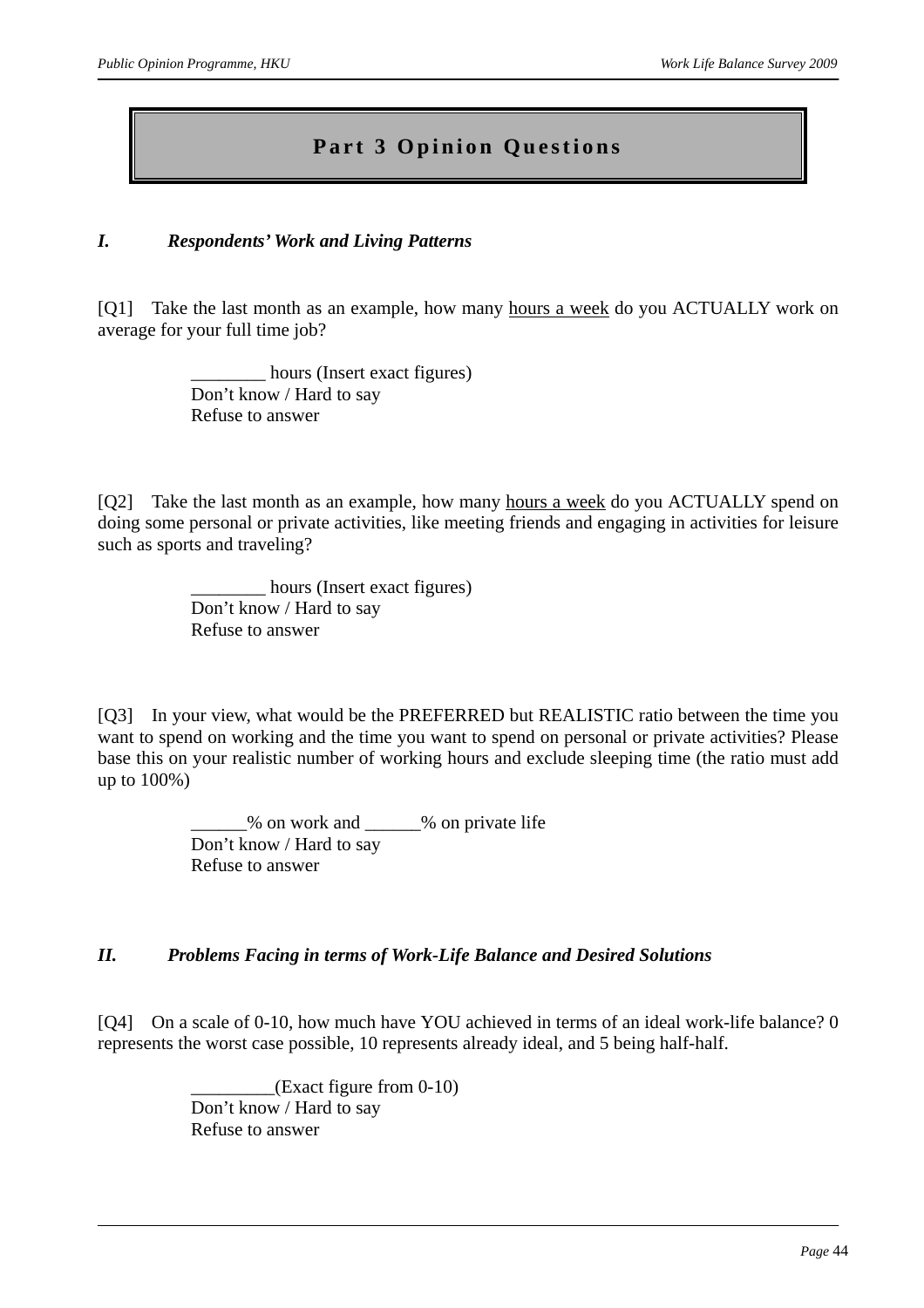[Q5] Over the past 12 months, have you encountered any of the following problems due to a disturbed work-life balance? (Read out each answer, order to be randomized by computer and multiple responses allowed) [Interviewers read out: I am going to read out a few options, and you can choose multiple answers]

> Productivity and work quality has reduced dramatically due to long working hours. Prolonged fatigue level, sleepiness and extreme tiredness. I get physically sick easily / I need to take more sick leave I do not have any private time for recreation activities or sports at all. My work has affected my relationship with my friends. I don't have time staying with my partner and family. I feel stressed out, depressed and exhausted after work. I have insomnia and poor diet as a result of work pressures None of the above Don't know / Hard to say Refuse to answer

[Q6] Under the current economic conditions, which of the following would you consider to be the most difficult work life balance challenge for yourself? (Read out each answer, order to be randomized by computer, single response only) [Interviewers read out: I am going to read out a few options, and you can choose one answer only]

> Job security Long working hours Lack of flexibility in working hours Work location Leader's attitude Peer pressure and competition among colleagues Personnel changes Taking care of children or family members Not enough time for exercise and taking courses Financial well-being / Wealth management Increased workload due to company downsizing I do not find work life balance is a challenge to me Others (Please specify) Don't know / Hard to say Refuse to answer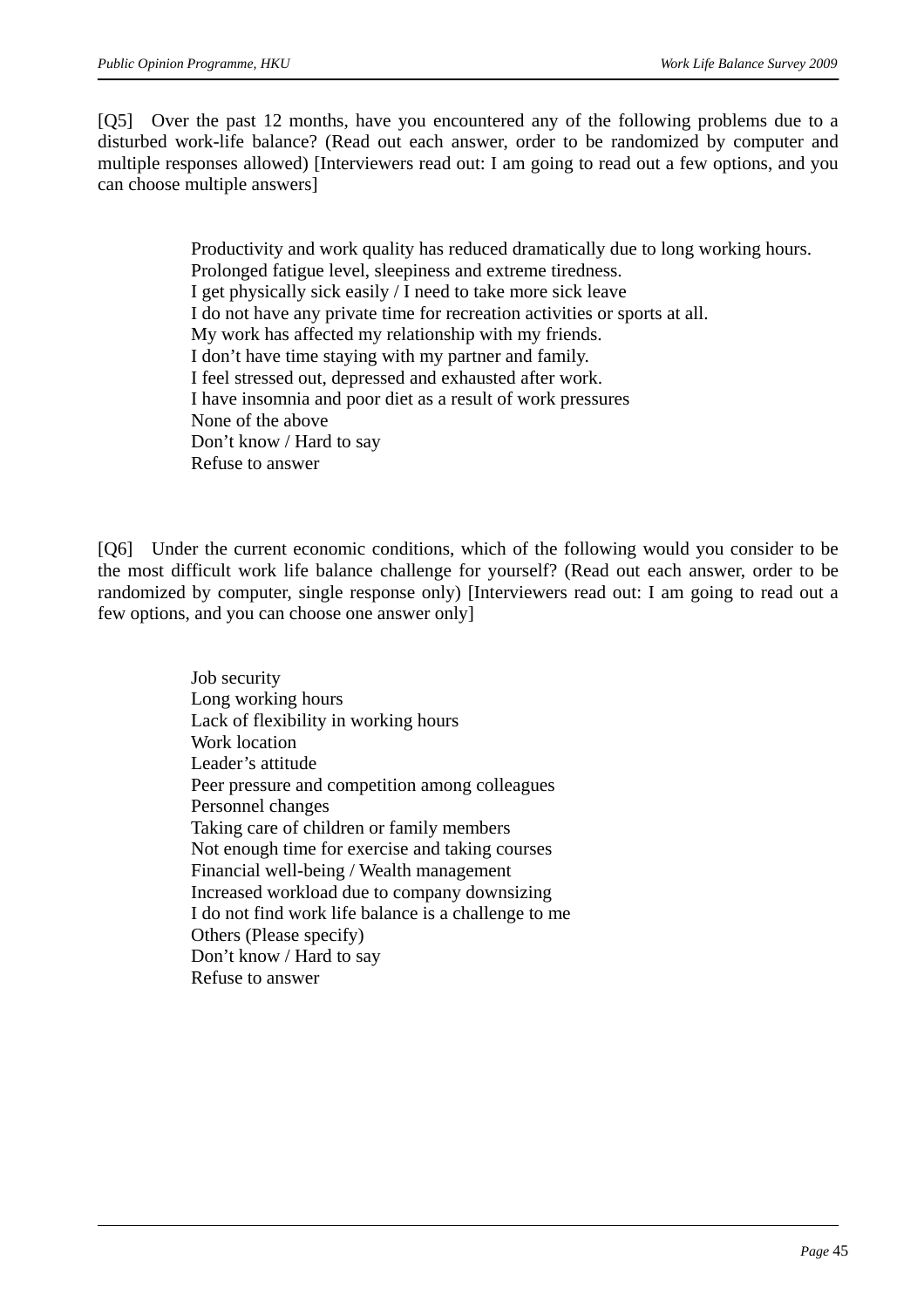[Q7] Under the current economic conditions, in order to help you achieve a better work-life balance, what type of work facility/arrangement would help you best? (Read out each answer, order to be randomized by computer, single response only) [Interviewers read out: I am going to read out a few options, and you can choose one answer only]

> Flexible working time 5-day work week Option to work from home sometimes Free sports facilities Crèche facilities/Child care Work support services (e.g. employee counseling scheme, stress management training) Paternity leave Longer maternity leave (for internal ref only: 10 weeks by law) Job-share (for internal ref only: split up one full-time job to more than 1 staff) Career breaks / Unpaid leave More paid annual leave Others (Please specify) Don't know / Hard to say Refuse to answer

[Q8] In terms of effort and resources required to balance work and life, how much effort do you think your workplace/boss has paid to promote work-life balance? Please use a scale of 0-10 to measure it, with 0 representing no effort at all, 10 representing all possible efforts have been made, and 5 being half-half.

> $_L$ (Exact figure from 0-10) Don't know / Hard to say Refuse to answer

[Q9] Under the current economic conditions, how important is it that your workplace/boss addresses the issue of work-life balance? [Interviewers to probe intensity]

- Very important Quite important **Neutral** Not quite important Not important at all Don't know / Hard to say Refuse to answer
- [Q10] Would you consider leaving your current job for better work-life balance?

Yes No Don't know / Hard to say Refuse to answer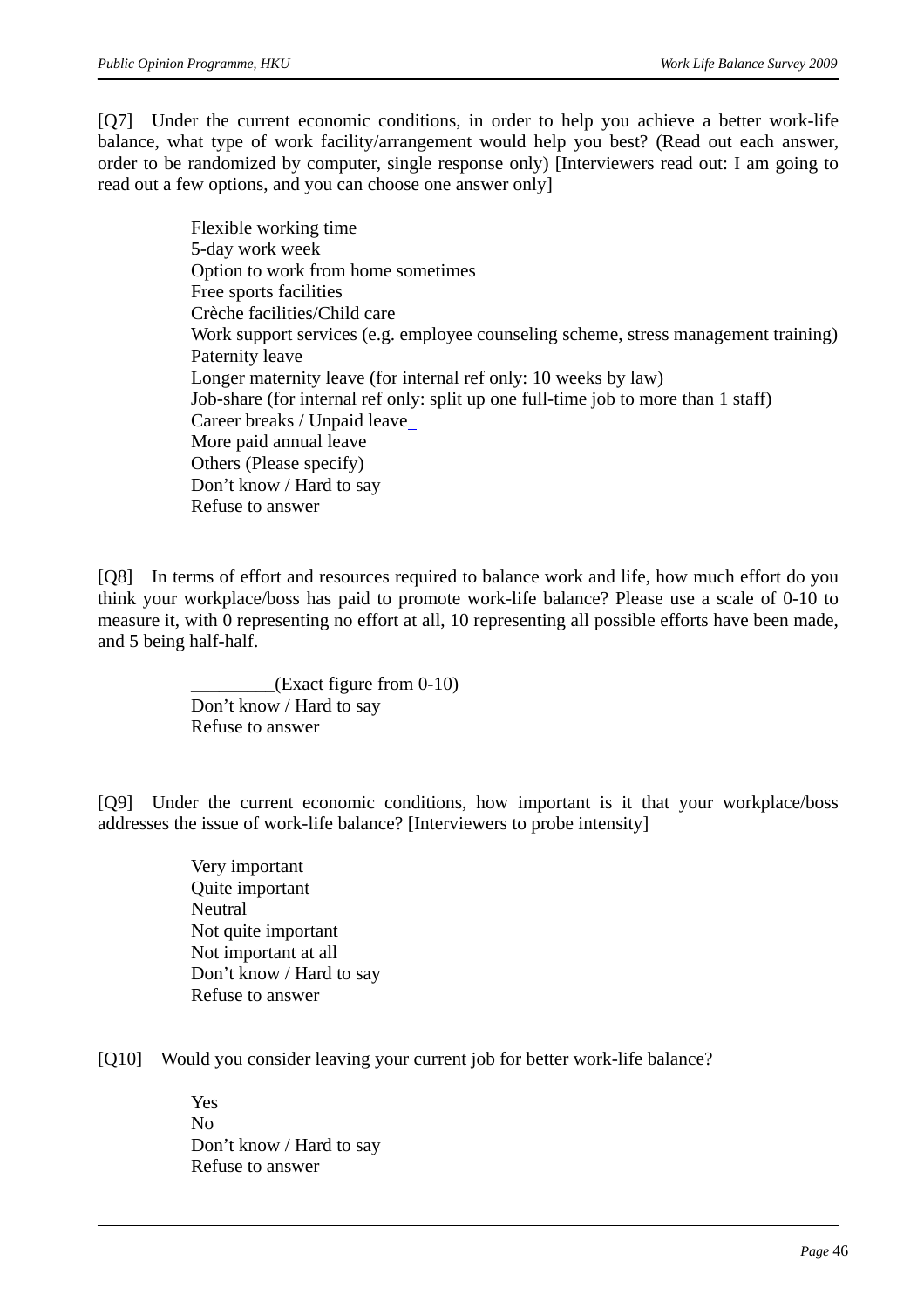### **Part 4 Demographics**

We would like to ask you some personal information for further analyses.

(DM1) Gender

Male Female

(DM2a) Age

 $_{\_}$  (Exact age) Do not want to tell

(DM2b) 【For those who do not want to tell their exact age】Age interval (Interviewer can read out the intervals)

15-19 20-24 25-29 30-34 35-39 40-44 45-49 50-54 55-59 60 years old or above Do not want to tell

(DM3) Education Attainment

Primary school or below Secondary school Matriculated Tertiary, non-degree course Tertiary, degree course Master's degree Doctor's degree Refuse to answer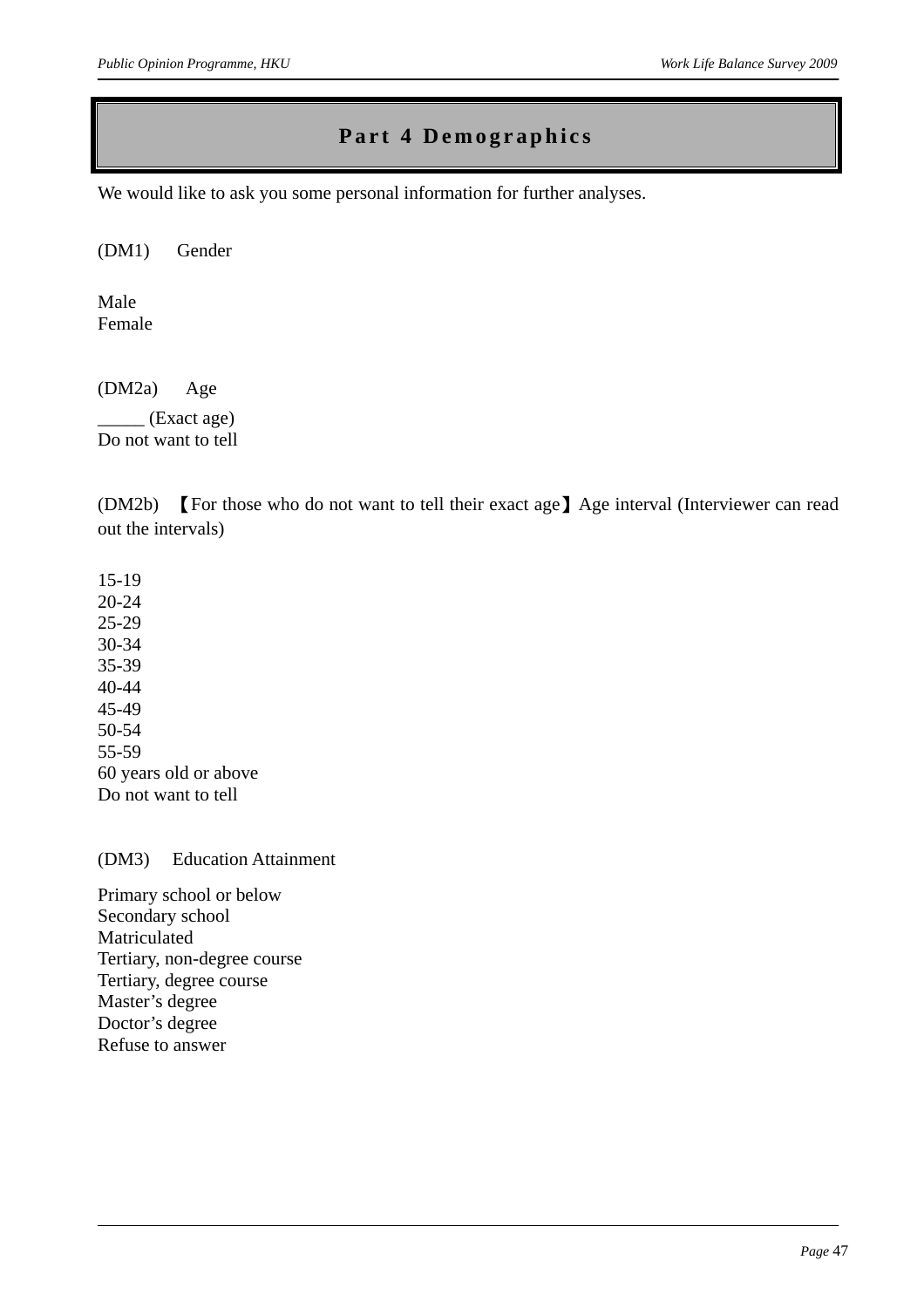(DM4) Position (Pls refer to attached "occupation" sheet for detailed categorizations)

#### *White collar:*

Professional / Manager / Executive Trader / Proprietor Office: skilled Office: unskilled *Blue collar:*  Factory/Shop/Outdoor: skilled Manual worker Factory/ Shop/Outdoor: unskilled Manual worker Refuse to answer

#### (DM5) Industry

Banks and Finance Sector Commercial Service Construction Industry Education Film / Entertainment Industry Government / Public Affairs Import / Export Trade Information Technology (IT) Insurance Law, Accountancy, Professional Information Services Manufacturing Industry Media Medical, Hygiene and Welfare Sector Oil, Energy, Resources and Utilities Other Personal Services Property Restaurants / Hotels Telecommunication Transportation Industry Warehouse Duties Wholesale / Retail Others (Please specify) Refuse to answer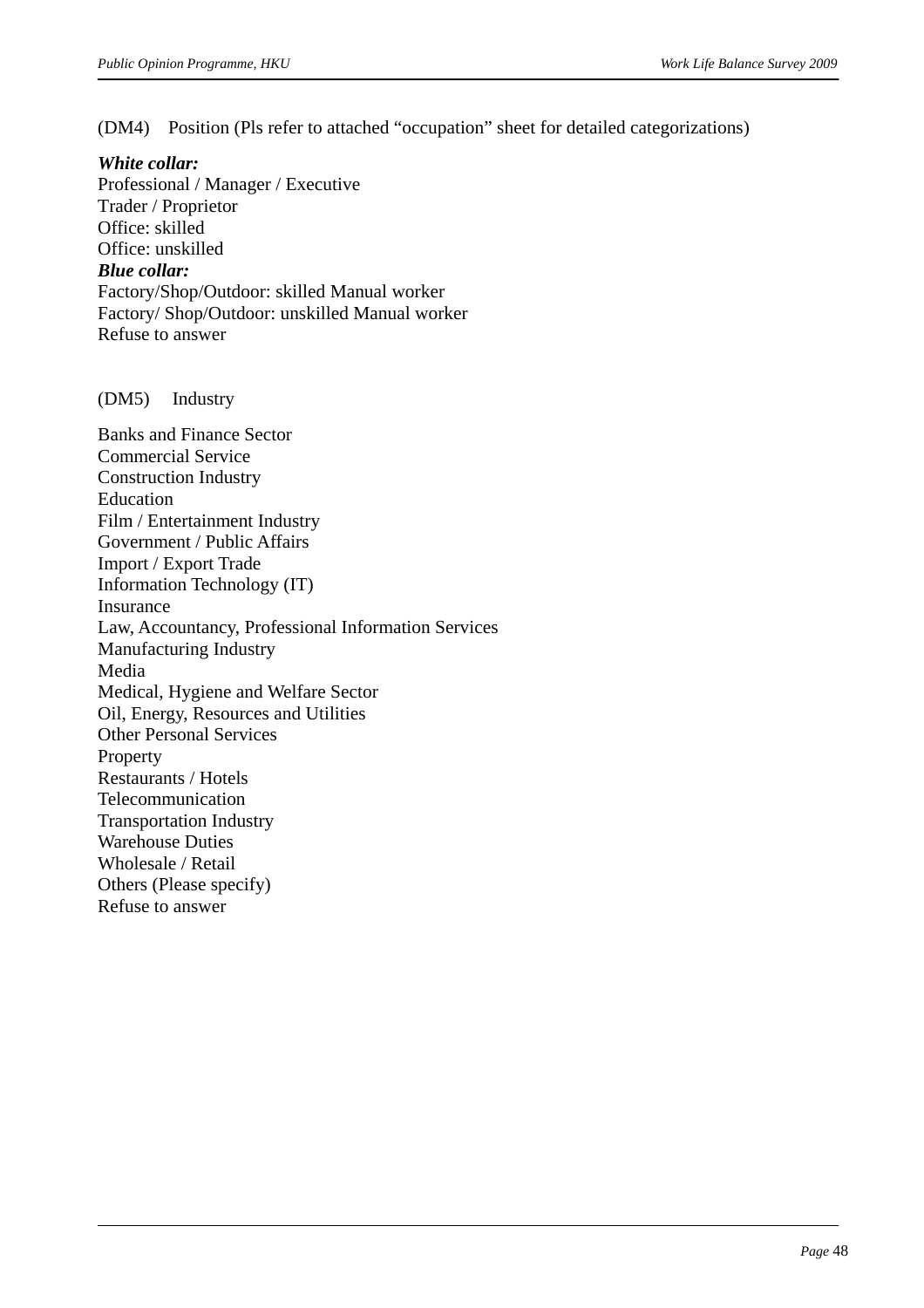(DM6) Your personal monthly income, including bonus, is…?

HK\$ 10,000 or below HK\$ 10,001∼20,000 HK\$ 20,001∼30,000 HK\$ 30,001∼40,000 HK\$ 40,001∼50,000 HK\$ 50,001 or above Refuse to answer

*Thank you for your time. If you have any questions regarding this interview, you can call XXXX-XXXX to talk to our supervisor Ms Louise Pun, or the Human Research Ethics Committee for Non-Clinical Faculties of the University of Hong Kong at XXXX-XXXX during office hours to verify this interview's authenticity and confirm my identity. Good-bye!* 

\*\*\*\*\* **End of questionnaire** \*\*\*\*\*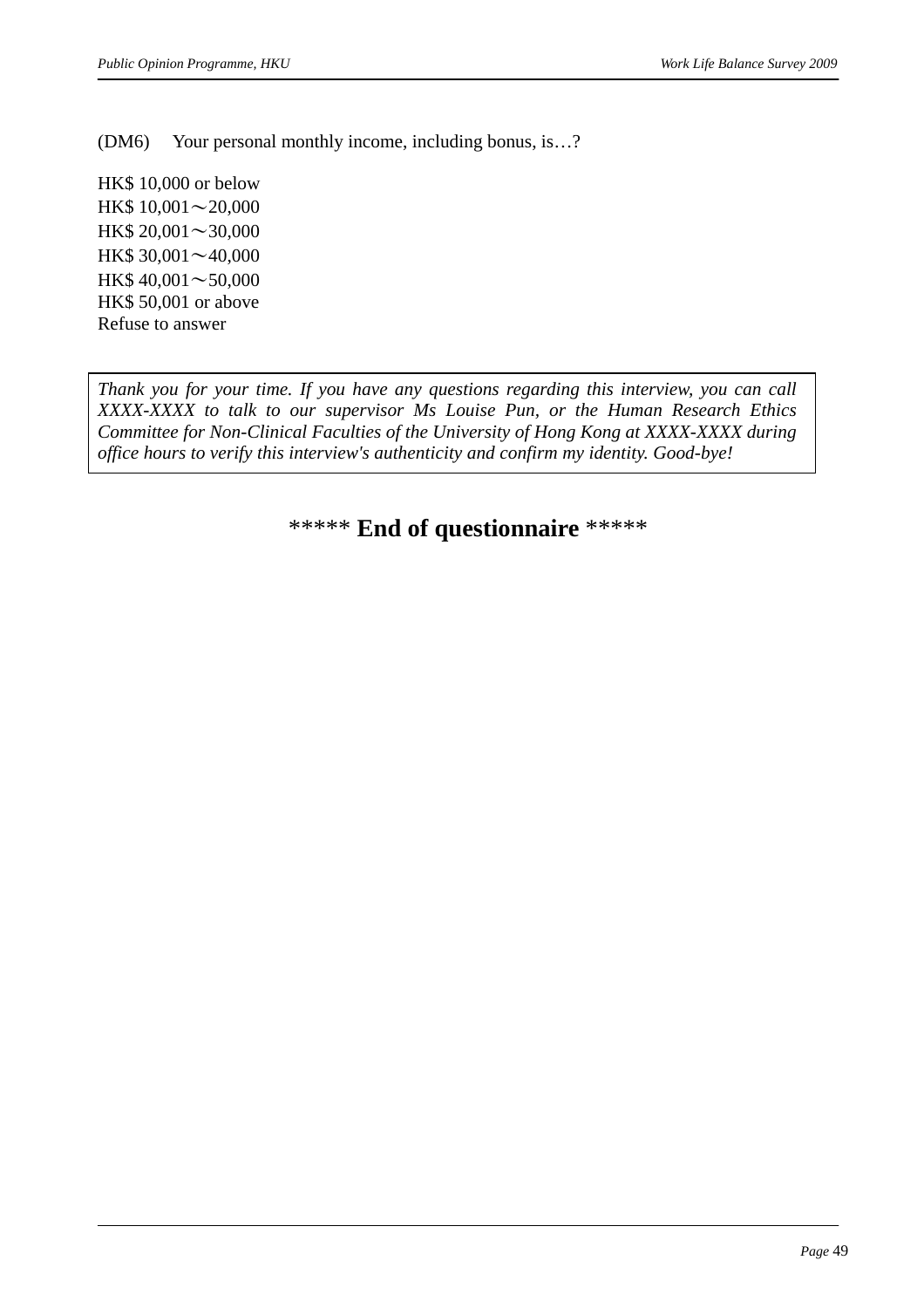## 香港在職人士的生活及工作平衡調查 **2009**

# 問卷(定稿)

2009 年 6 月 26 日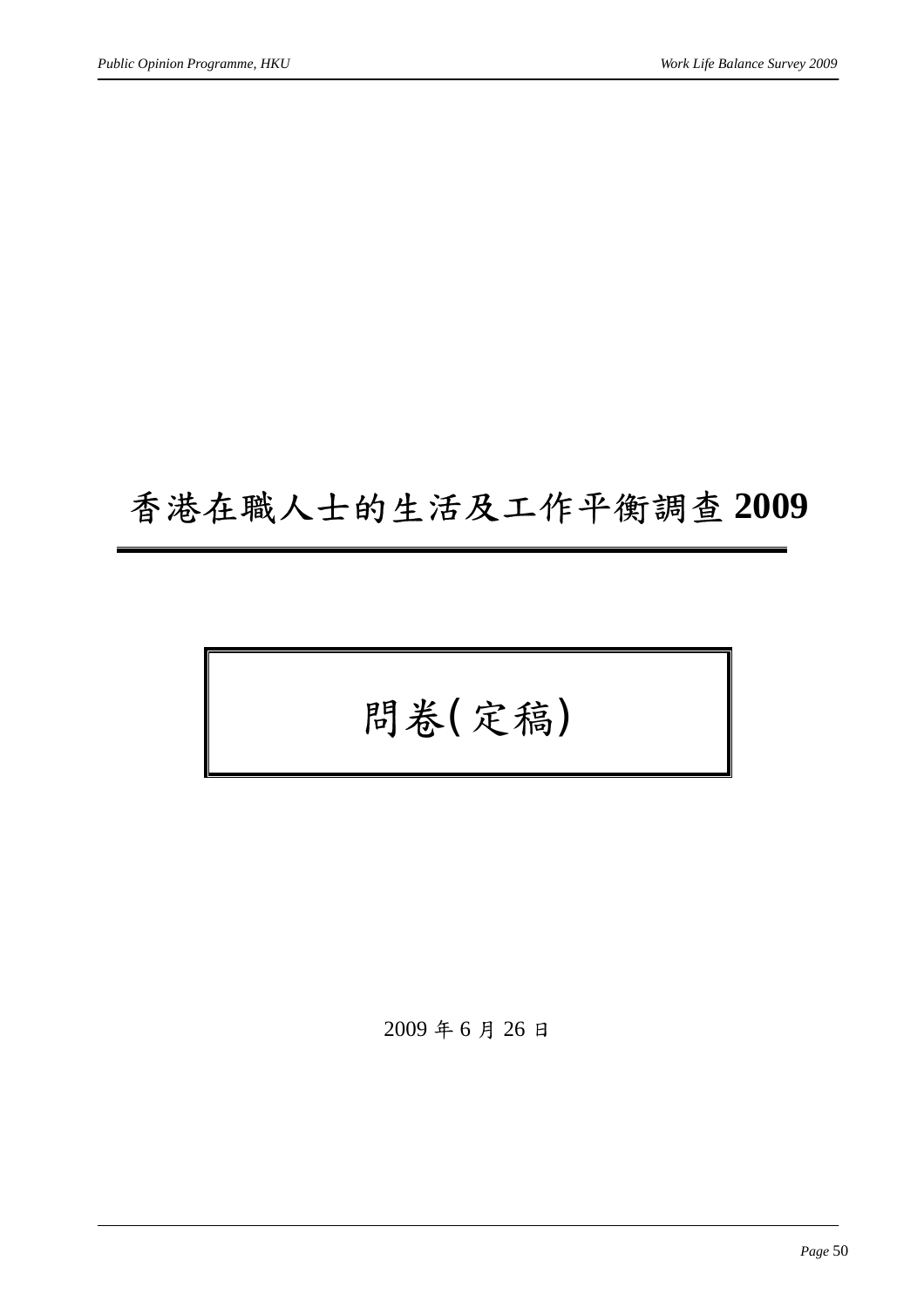第一部分自我介紹

你好,我姓 X,我係香港大學民意研究計劃既訪問員,我地宜家做緊一項意見調查,想訪問 你一D 有關個人生活及工作既問題,我地只會阻你幾分鐘時間,請你放心,你既電話號碼係 經由我地既電腦隨機抽樣抽中既,而你提供既資料係會絕對保密,請問可唔可以呢?

[R1] 核實電話號碼

[R2] 居住地區

[R3] 住戶人數

呢個調查既訪問對象係 15 歲或以上操粵語、國語或英語既香港全職人士。

第二部分選出被訪者

[S1] 請問你屋企有冇 15 歲或以上既全職人士係度,因為我地要隨機抽樣,如果多過一 位,請你叫即將生日果位黎聽電話。(如被訪者暫未能接受訪問,訪問員另約時間再致電。)

| 有  |  |                           |
|----|--|---------------------------|
| 冇  |  |                           |
| 拒答 |  | ' ─ ▶ 訪問完成,多謝合作,拜拜。(結束訪問) |

[S2] 請問閣下宜家係唔係全職工作人士?【訪員讀出:全職的定義為每星期最少工作 5 天,或一星期總工作時間不少於40小時】

係 唔係 拒答 訪問完成,多謝合作,拜拜。(結束訪問)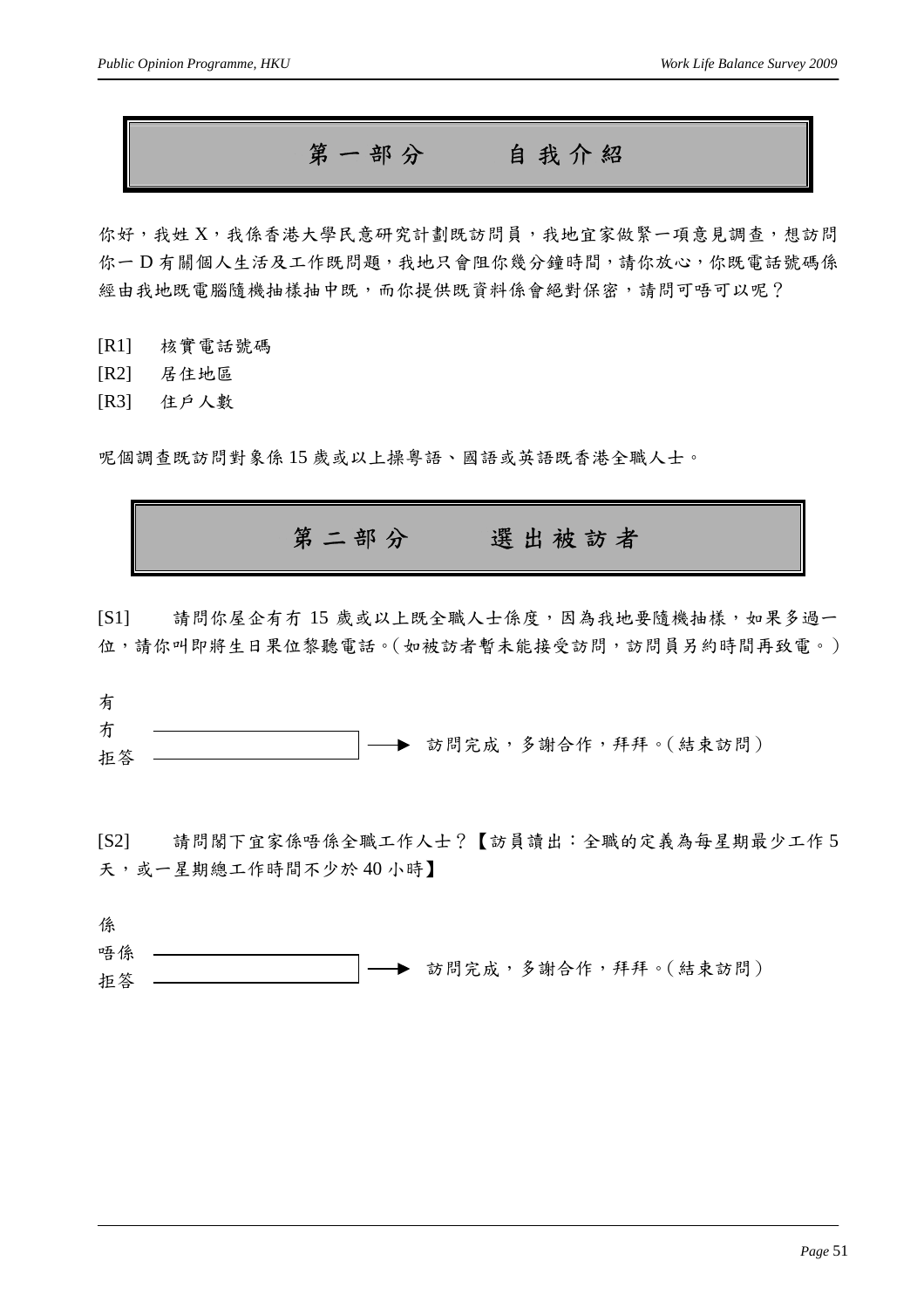### 第三部分意見部分

#### <sup>一</sup>*.* 被訪者的生活及工作模式

[Q1] 就以你上個月既全職工作為例,你平均每個星期實際工作咗幾多個鐘頭?

\_\_\_\_\_\_\_\_ 小時 (入實數) 唔知/難講 拒答

[Q2] 就以上個月為例,你每個星期實際有幾多個鐘頭參與個人或私人既活動,好似同朋友 聚會或者參加一 D 閒餘活動, 例如運動以及旅行?

\_\_\_\_\_\_\_\_ 小時 (入實數) 唔知/難講 拒答

[Q3] 對你黎講,你覺得最理想但合乎現實既工作同埋私人活動既時間分配比例應該係點 樣?時間分配必須係一個合乎現實既比例,以及扣除瞓覺時間。(比例相加必須等如 100%)

\_\_\_\_\_\_%工作及\_\_\_\_\_%私人活動 唔知/難講 拒答

#### <sup>二</sup>*.* 生活及工作平衡所面對的問題及理想解決方法

[Q4] 請用 0-10 分評價一下你自己,達到最理想生活及工作平衡方面既邊個階段?0 分代表 現時情況非常差,10分代表已達到非常理想階段、5分代表一半半。

 $[\lambda]$ 實數] 唔知/難講 拒答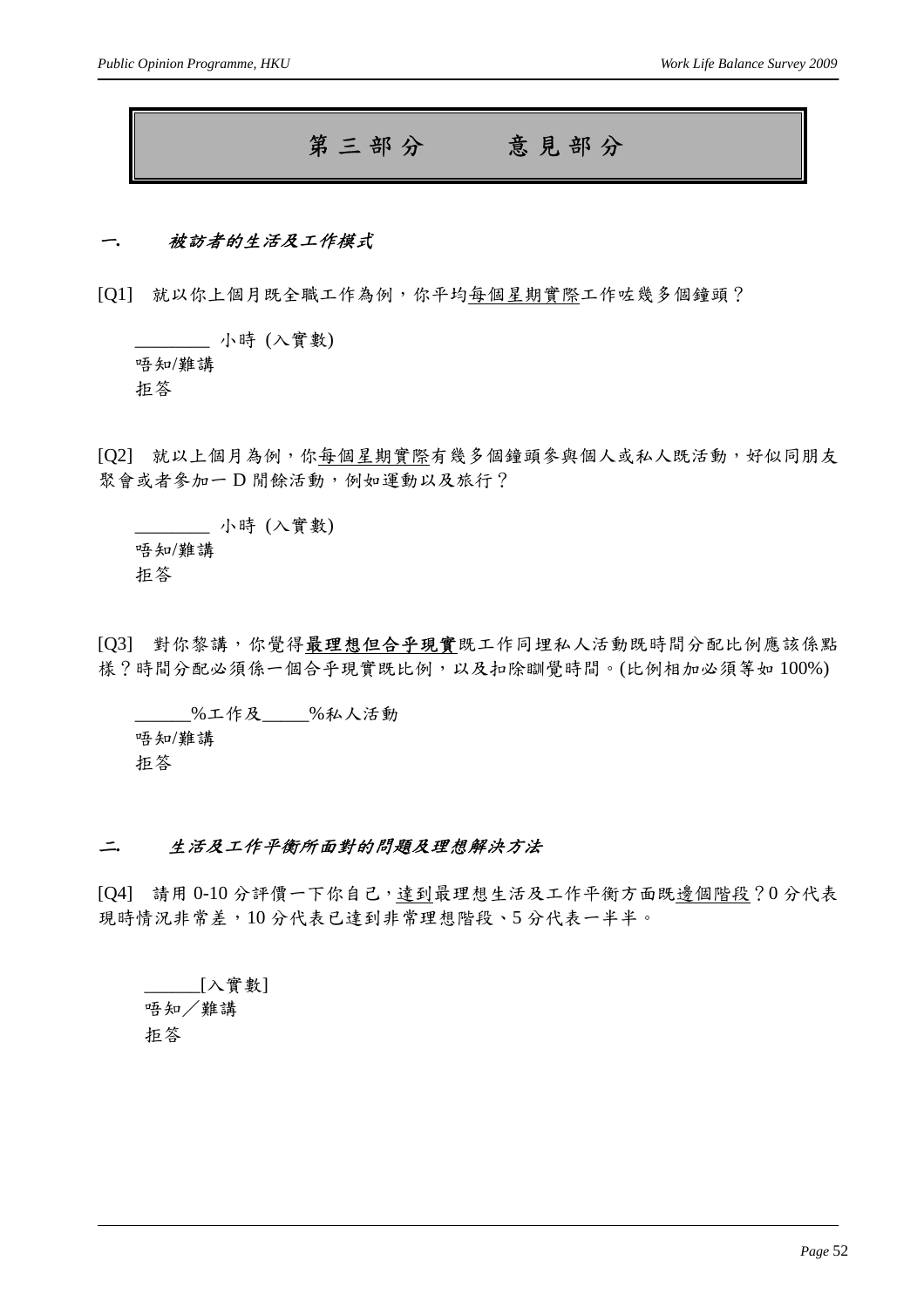[Q5] 係過去既 12 個月,你有冇試過因為生活及工作失去平衡而遇到以下既問題?【訪員 依照電腦排序讀出首 8 項答案,可選多項】(訪員讀出:我宜家會讀出一 D 答案,你可以選 出多項)

因長時間工作而令生產力及工作質素嚴重下降 經常感到疲累,渴睡及極度疲倦 我很容易生病/我要請多左病假 我完全冇私人時間進行閒餘活動或運動等 我既工作影響我同朋友既關係 我冇足夠時間同自己既伴侶或家人相聚 每次工作後我感到身心崩潰、抑鬱及氣餒 因為工作壓力導致我失眠及冇胃口 以上全部沒有 唔知/難講 拒答

[Q6] 係現時既經濟環境下,你認為以下邊一項係對你達到生活及工作平衡既最大既障礙 呢?【訪員依照電腦排序讀出首11 項答案,只選一項】(訪員讀出:我宜家會讀出一D 答案, 你只可以選出一項)

工作既穩定性 長時間既工作 工作時間無彈性 工作地點 上司既態度 同事壓力及競爭 公司人事變動 照顧幼兒/家人 運動及進修時間不足 財政狀況/財富管理 公司精簡人手而增加工作量 我覺得冇特別既障礙 其他 (請註明) 唔知/難講 拒答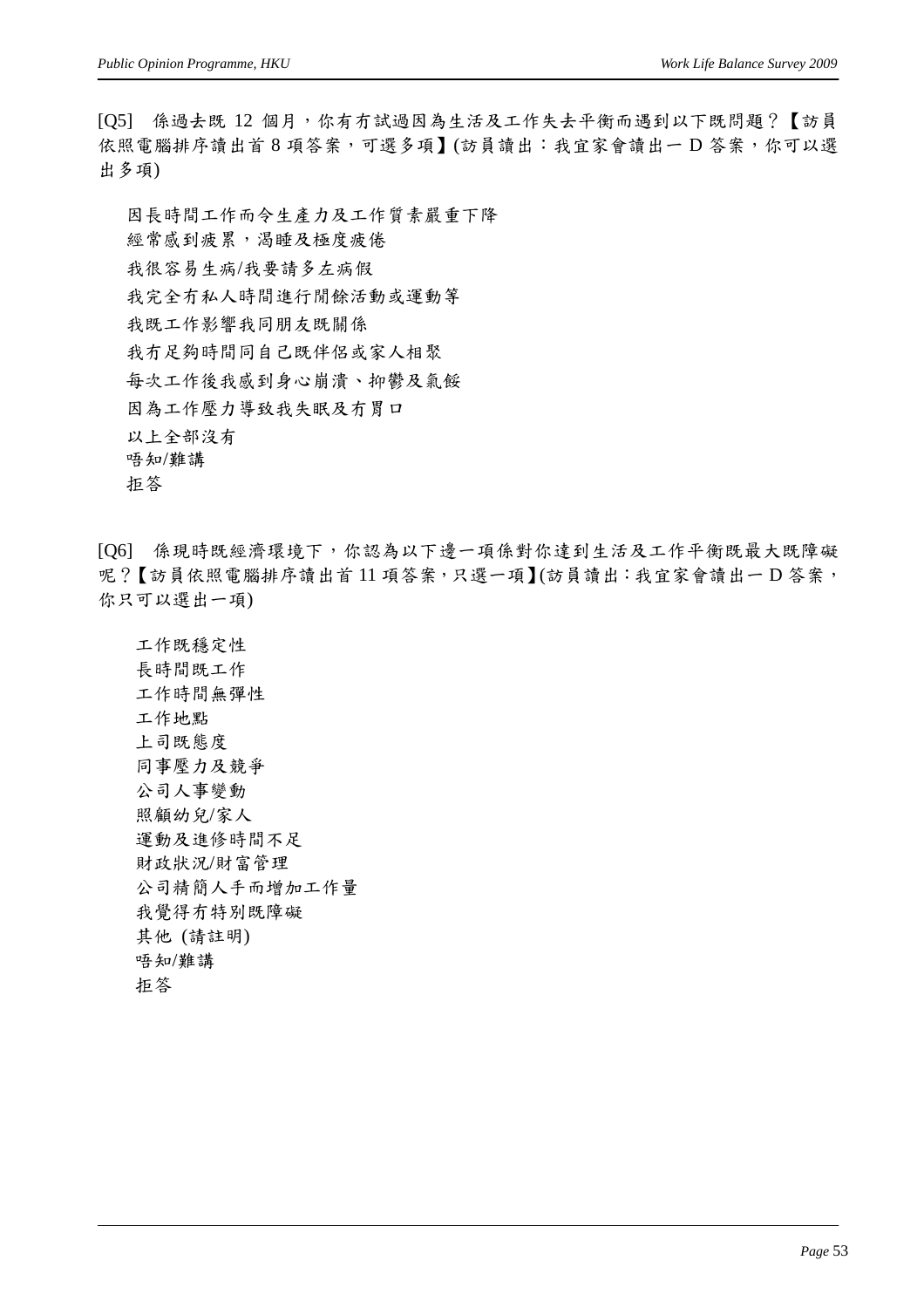[Q7] 係現時既經濟環境下,為咗達到一個較佳既生活及工作平衡,你最希望得到以下邊一 項工作既安排或者設施?【訪員依照電腦排序讀出首11 項答案,只選一項】(訪員讀出:我 宜家會讀出一 D 答案,你只可以選出一項)

彈性上班時間 5 天工作週 間中可選擇在家工作 免費運動設施 托兒所/幼兒照顧服務 就業支援的服務(如情緒輔導計劃,壓力管理訓練) 男士產假 更長的女士產假 (現法例規定產假為 10 星期) 工作共享 (即由多於一位員工分擔同一個全職職位) 短暫休假/停薪留職/無薪假期 享有更多有薪假期 其他(請註明) 唔知/難講 拒答

[Q8] 以你公司/上司所付出既資源黎講,你覺得佢地有幾努力去提昇公司員工係生活及工作 既平衡?請用 0-10 分評價,0 分代表完全冇付出任何努力、10 分代表付出很多努力、5 分代 表一半半。

\_\_\_\_\_\_[入實數] 唔知/難講 拒答

[Q9] 係現時既經濟環境下,你認為你公司/上司會處理生活及工作平衡對你黎講重唔重要 呢?(訪問員追問程度)

非常重要 幾重要 一半半/中立 幾唔重要 完全唔重要 唔知/難講 拒答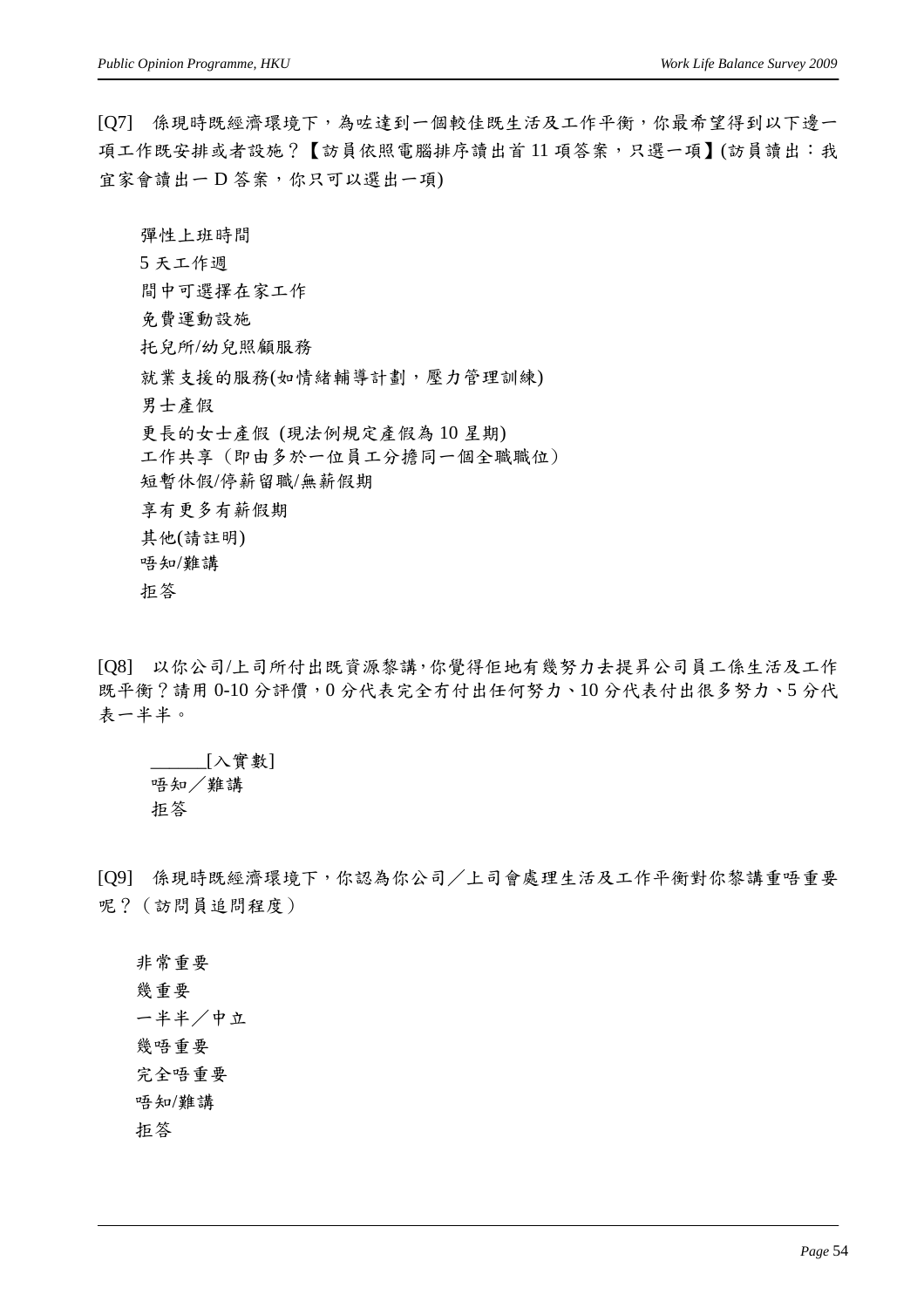[Q10] 你會唔會考慮辭職或者轉工以達到更好既生活及工作平衡?

會 唔會 唔知/難講 拒答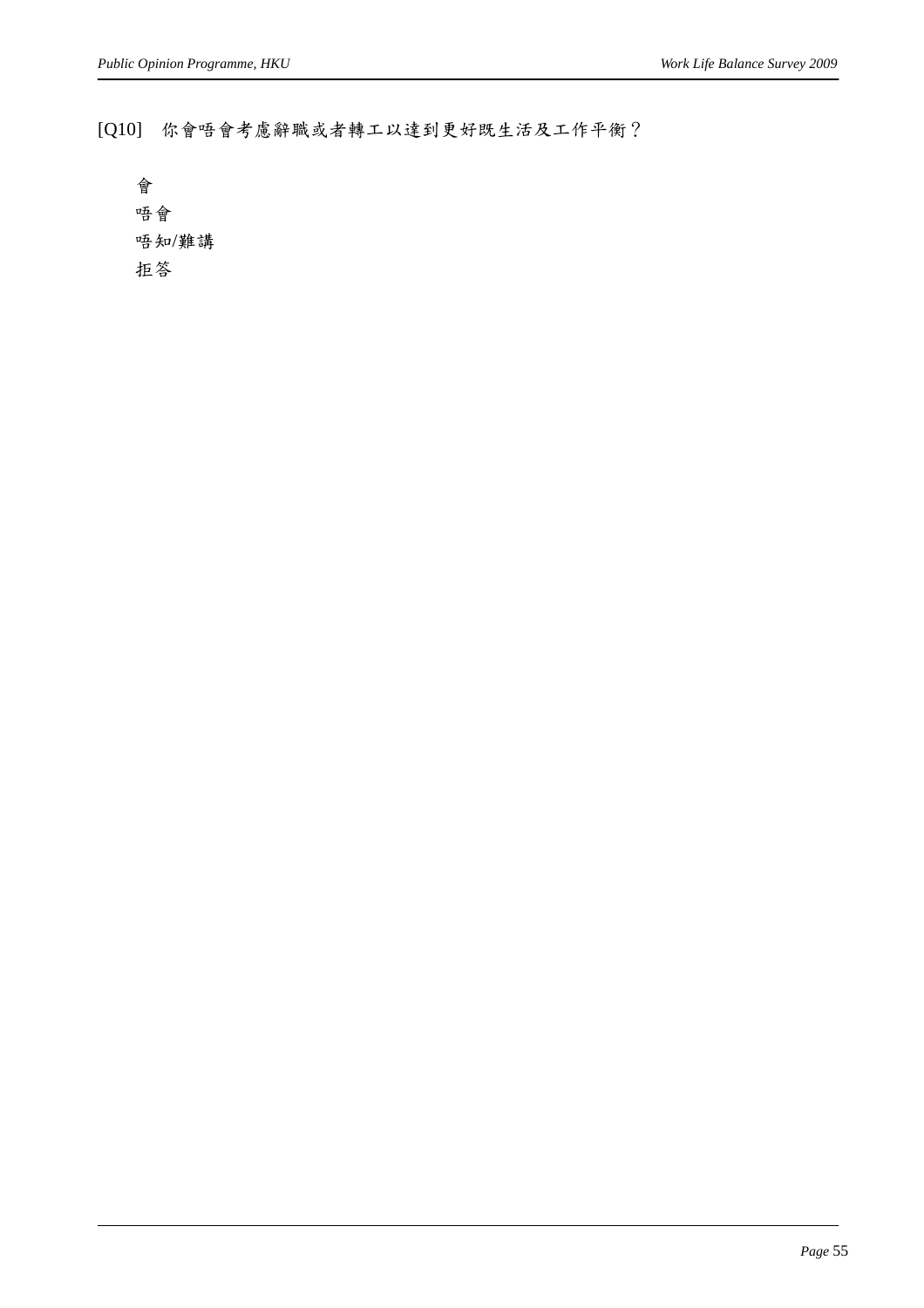### 第四部分個人資料

我想問你些少個人資料,方便分析。

[DM1] 性別

男

女

[DM2a] 年齡 (Age)

\_\_\_\_\_\_\_(準確數字)

唔肯講

[DM2b] 【只問不肯透露準確年齡被訪者】年齡 (範圍)[訪問員可讀出範圍]

15-19 歲

20-24 歲

25-29 歲

30-34 歲

35-39 歲

40-44 歲

45-49 歲

50-54 歲

55-59 歲

60 歲或以上

唔肯講

(DM3) 教育程度

小學或以下

中學

預科

專上非學位

專上學位

碩士學位

博士學位

拒答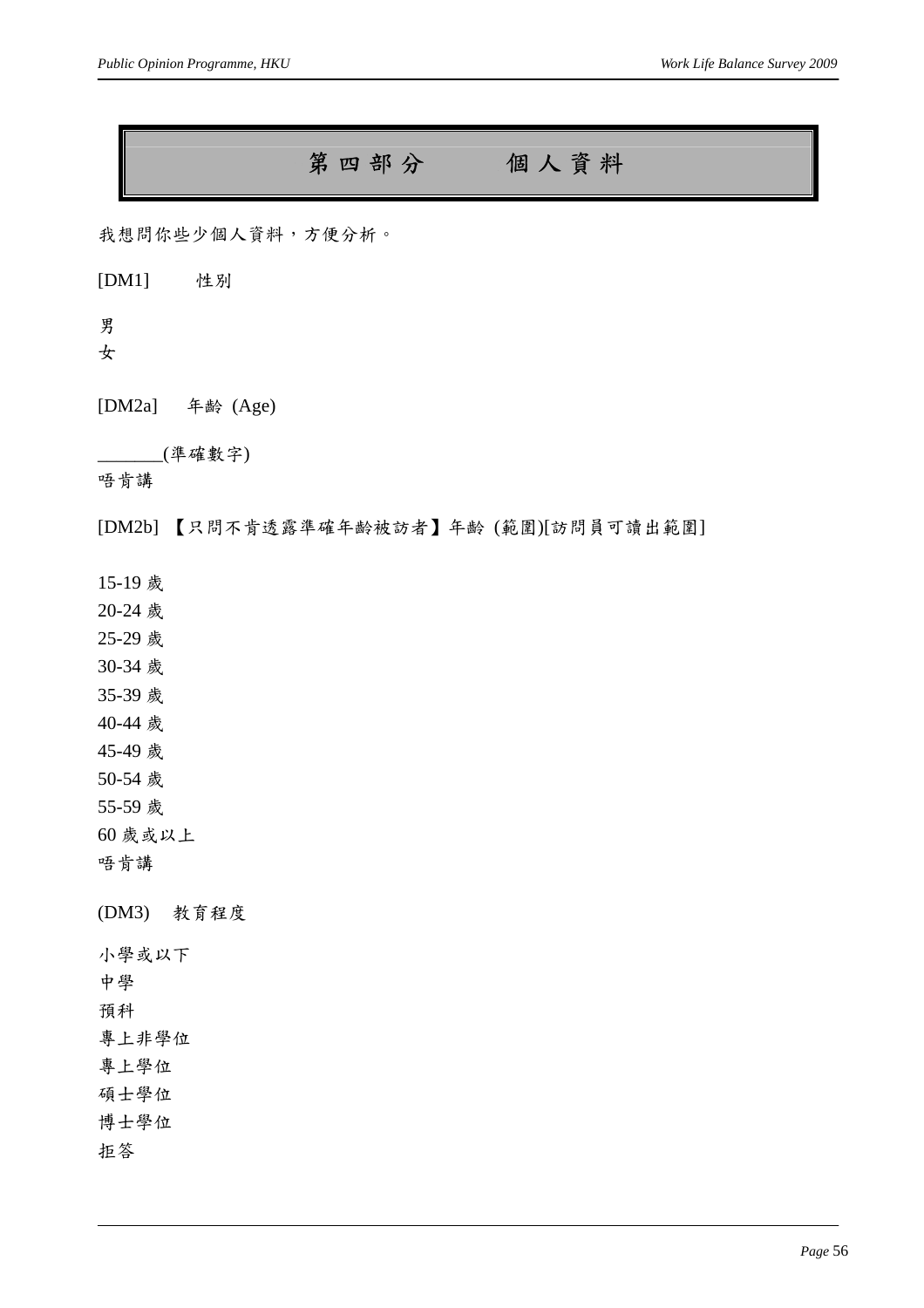(DM4) 職位(Pls refer to attached "occupation" sheet for detailed categorizations)

#### 白領*:*

專業人士/經理/行政人員 商人/東主 辦工室:技術白領人士 辦工室:非技術白領人士 藍領*:*  工廠/舖位/户外:技術藍領人士 工廠/舖位/户外:非技術藍領人士 拒答 (DM5) 行業 銀行及金融 商業服務 建造業 教育 電影/娛樂事業 政府/公共事務 出入口貿易 資訊科技 保險 法律、會計、專業資訊服務 製造業 傳媒 醫療、衞生及福利 石油及能源 其他個人服務 房地產 食肆/酒店 通訊業 運輸 倉務

拒答

批發/零售 其他(請註明)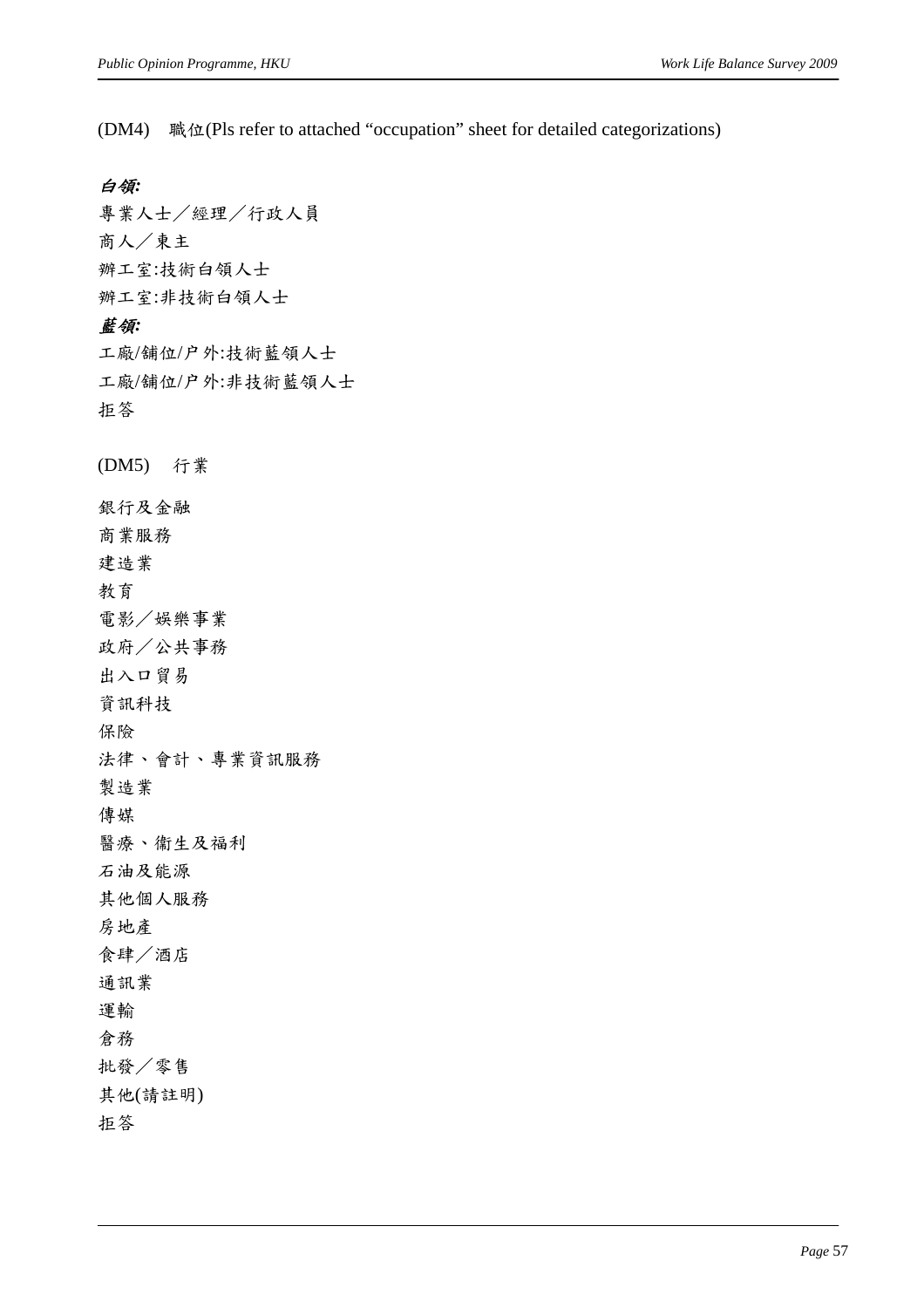(DM6) 請問你既個人每個月既平均收入大約係....?(包括花紅)

HK\$ 10,000或以下 HK\$ 10,001∼20,000 HK\$ 20,001∼30,000 HK\$ 30,001∼40,000 HK\$ 40,001∼50,000 HK\$ 50,001或以上 拒答

問卷已經完成,多謝你接受訪問。如果你對呢個訪問有任何疑問,可以打熱線電話 XXXX-XXXX 同我地既督導員潘小姐聯絡,或者係辦公時間打 XXXX-XXXX 向香港大 學操守委員會查詢今次訪問既真確性同埋核對我既身分。拜拜!

\*\*\*\*\*問卷完\*\*\*\*\*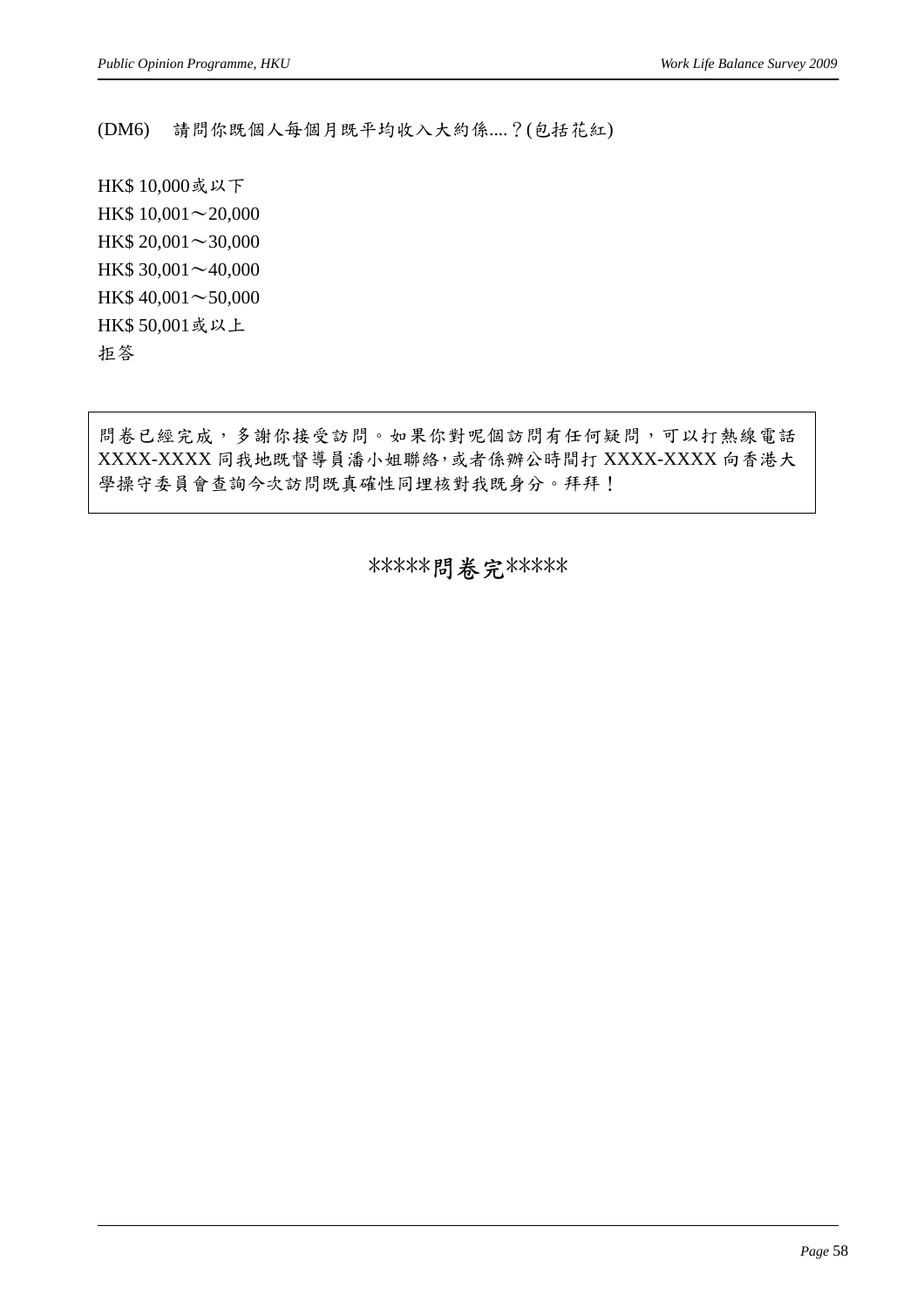**Appendix 7** 

## **Definition of Occupation Categories**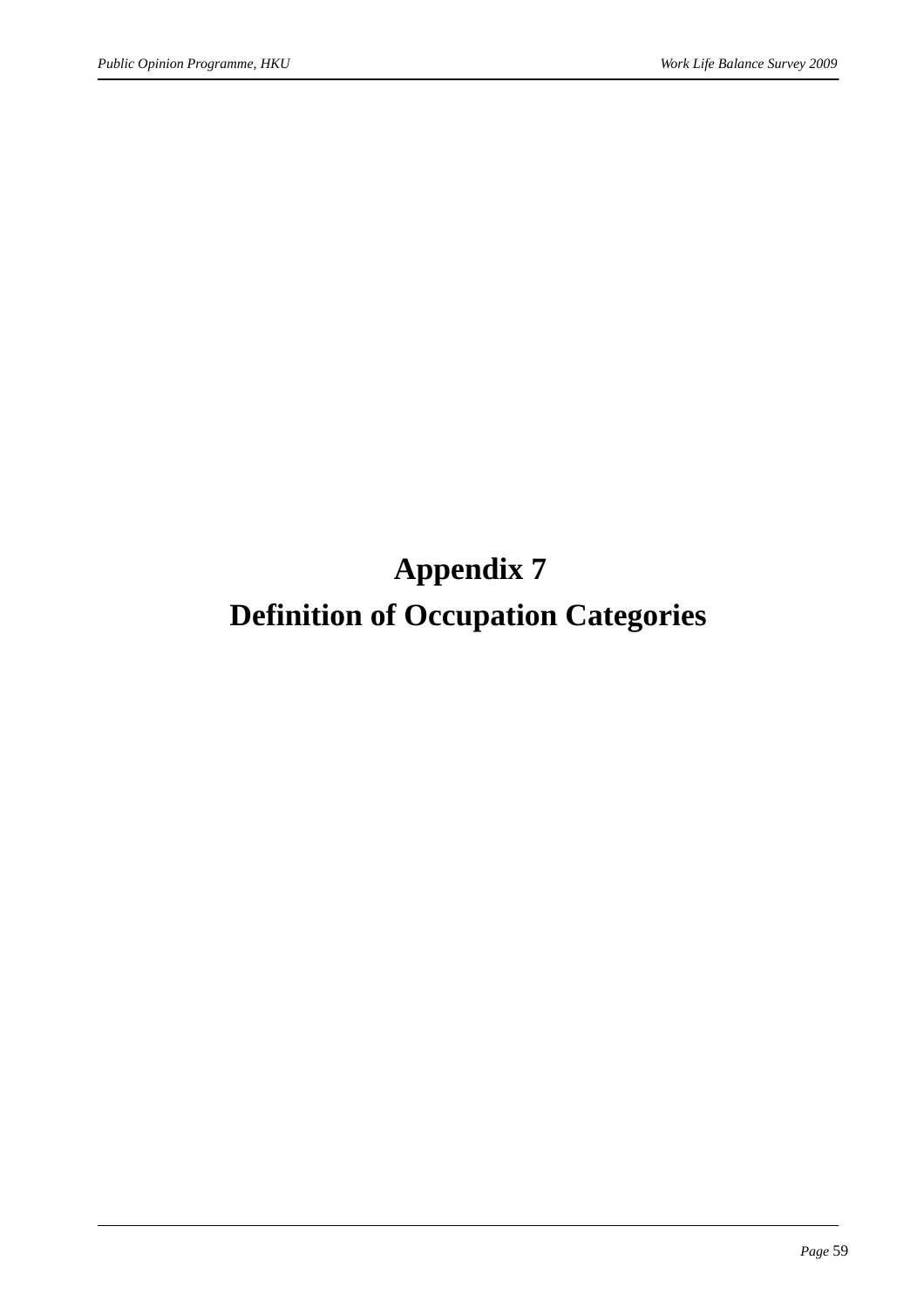#### **Definition of Occupation Categories:**

#### *Working:*

#### **Prof (Professional)/ Mgr (Manager)/ Exec (Executive)** 專業人士/經理/行政人員

- company directors and managers
- members of recognised professions/ university and secondary school teachers
- administrative and executive officers in the civil service
- gazetted officers in the uniformed services
- editors/ journalists
- technologists
- artists/ actors/ musicians/ designers

#### **Trad (Trader)/ Prop (Proprietor)** 商人/東主

- self-employed merchants
- owners of shops and other properties

#### **Office: skilled** 技術白領人士

- office supervisors
- secretaries
- nurses
- kindergarten and primary school teachers/ private tutors
- inspectors and sergeants in public services
- reporters
- models
- singers
- sales representatives
- auditing, account and surveyor clerks

#### **Office: unskilled** 非技術白領人士

- general clerks
- receptionists
- typists

#### **Factory/Shop/Outdoor : skilled** 技術藍領人士

- factory supervisors
- carpenters
- cooks
- drivers
- foremen